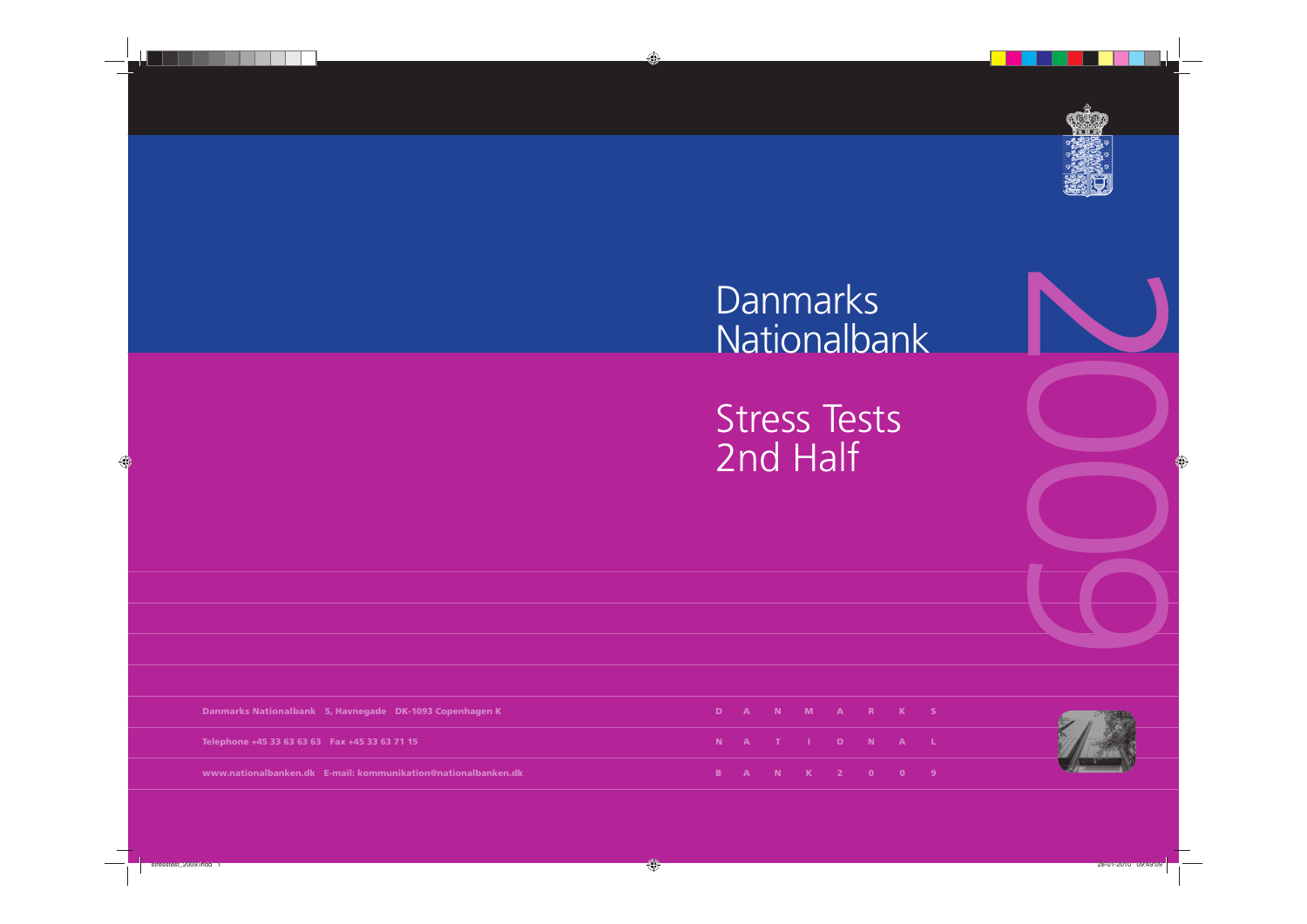### Stress Tests, 2nd Half 2009

The small picture on the cover shows a characteristic section of Danmarks Nationalbank's building, Havnegade 5 in Copenhagen. The building, which was constructed in 1965-78, was designed by the architect Arne Jacobsen (1902-71).

Text may be copied from this publication cost-free provided that Danmarks Nationalbank is specifically stated as the source. Changes to or misrepresentation of the content are not permitted.

Stress Tests, 2nd Half 2009 can be downloaded from Danmarks Nationalbank's website: www.nationalbanken.dk under Publications.

Stress Tests, 2nd Half 2009 is also available on request from: Danmarks Nationalbank, Communications, Havnegade 5, DK-1093 Copenhagen K Telephone +45 33 63 70 00 (direct) or +45 33 63 63 63 Office hours: Monday-Friday 9:00 am-4:00 pm E-mail: kommunikation@nationalbanken.dk www.nationalbanken.dk

This publication is based on information available up to 22 January 2010.

Explanation of symbols:

- Magnitude nil
- 0 Less than one half of unit employed
- Category not applicable
- na. Numbers not available

Details may not add due to rounding.

Rosendahls-SchultzGrafisk A/S ISBN 978-87-87251-77-8 ISBN (Online) 978-87-87251-78-5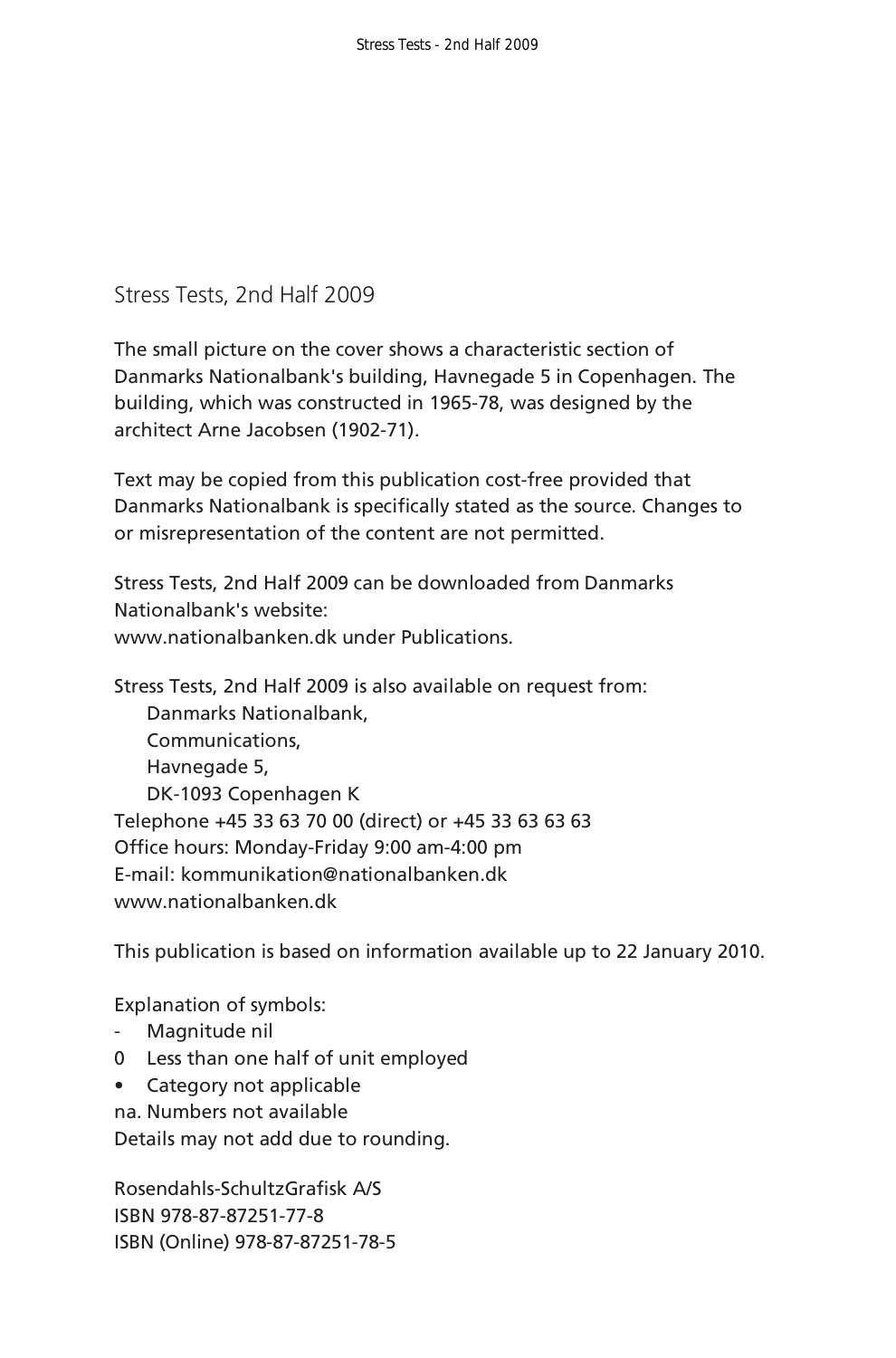## Contents

|                                                | 5  |
|------------------------------------------------|----|
|                                                | 13 |
|                                                | 13 |
|                                                | 17 |
|                                                | 25 |
|                                                | 26 |
|                                                | 27 |
|                                                | 33 |
|                                                | 33 |
| STRESS TESTING IN COOPERATION BETWEEN DANMARKS |    |
| NATIONALBANK AND LARGE DANISH BANKS            | 35 |
|                                                | 35 |
|                                                | 36 |
|                                                | 39 |
|                                                | 40 |
|                                                | 44 |
|                                                | 46 |
|                                                |    |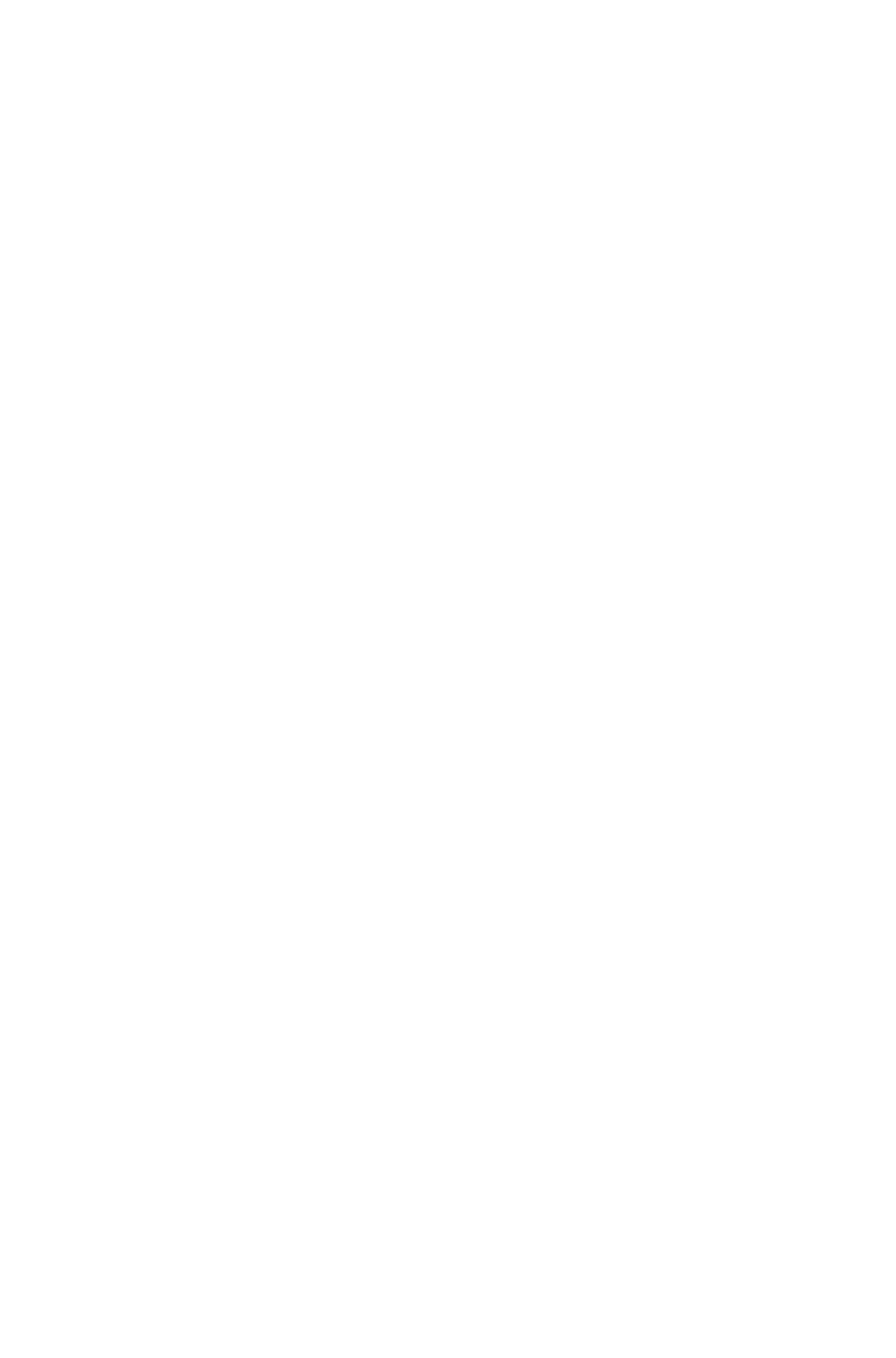### The Banks' Resilience

*Over the last three quarters, most of the largest Danish banks have strengthened their capital base through the Credit Package, issuance of shares or capital injections from their parent companies. This has improved the resilience of the banks in question, as well as the sector overall, to the economic development in the coming years. Moreover, the banks' core earnings were high in the 1st half of 2009, and viewed in isolation this has increased their ability to absorb write-downs.* 

In the near future, the financial statements of the banks are still *expected to be affected by large write-downs on loans, but the Danish banking sector as a whole is assessed to be sufficiently capitalised to withstand the expected economic development until the end of 2011. However, for some banks write-downs may be so large that they will need to strengthen their capital base further.* 

*As a new element, Danmarks Nationalbank has performed stress tests in cooperation with the largest Danish banks in order to assess the resilience of the Danish banking sector in a baseline scenario and a number of stress scenarios. The stress scenarios are seen as low probability events and are applied to illustrate the banks' resilience to write-downs. The banks' calculations show that they have sufficient buffers to withstand worse-thanexpected developments.* 

*As previously, Danmarks Nationalbank has performed its own stress tests. In the most severe – and less probable – scenarios, write-downs will be so large that many banks will need to strengthen their capital base further towards the end of 2011.* 

*Both types of stress test thus show that in the most probable scenario the banks are generally sufficiently capitalised. The difference between the two sets of calculations illustrate the uncertainty expected to be linked to estimates of write-downs two years ahead.* 

*The results of the stress tests do not prompt Danmarks Nationalbank to propose new initiatives at present.* 

Danmarks Nationalbank applies stress tests to assess the resilience of the Danish banking sector to both the expected economic development and scenarios in which the economy is subject to negative shocks. As a new element, in the autumn of 2009 Danmarks Nationalbank worked with the largest Danish banks to perform stress tests supplementing those performed by Danmarks Nationalbank on a regular basis. In accordance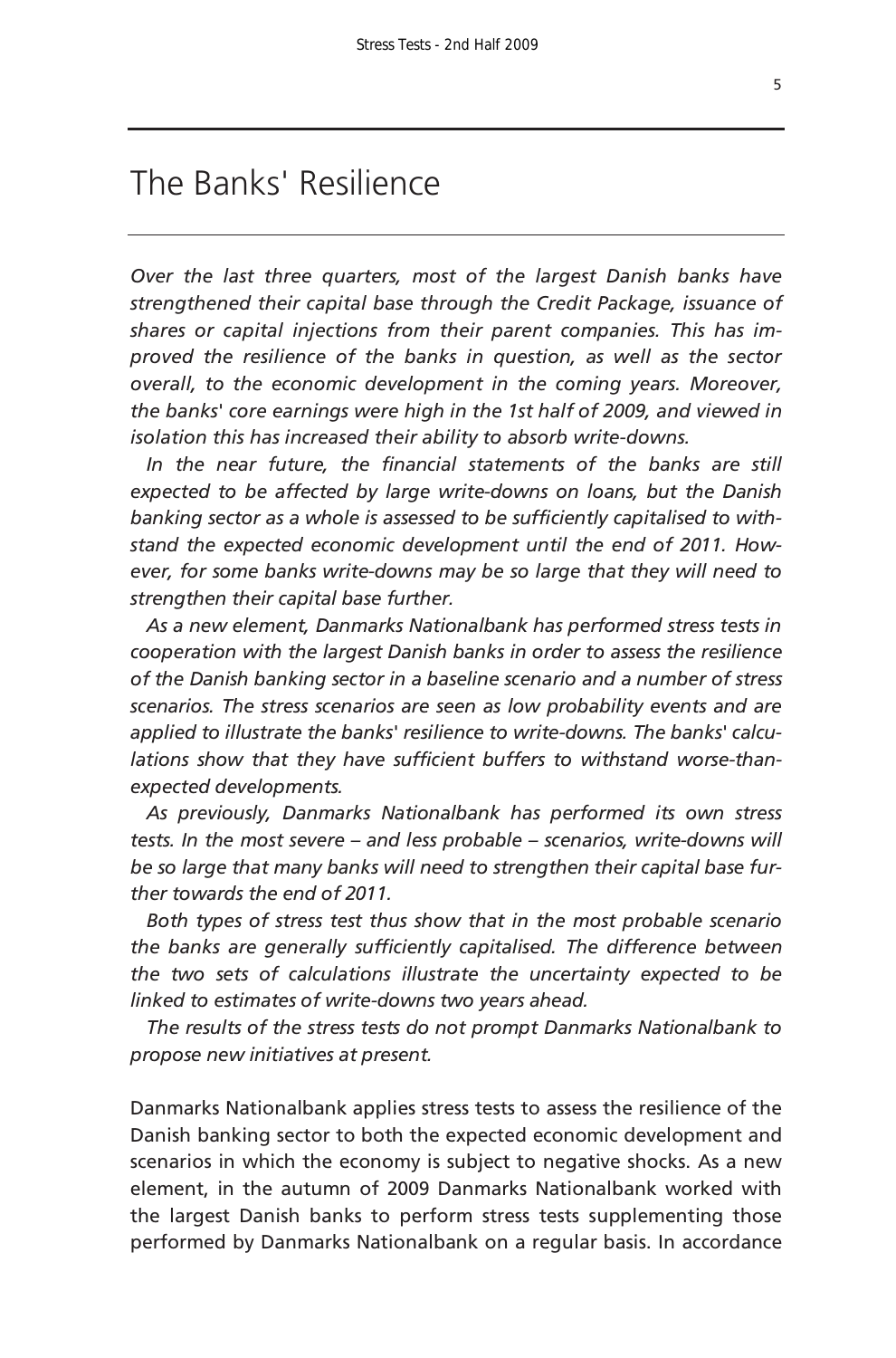with international practice, Danmarks Nationalbank's own stress tests are referred to as "top-down" stress tests, while the tests performed in cooperation with the banks are referred to as "bottom-up" stress tests. It is important to emphasise that the development in the banks' capitalisation, not their liquidity, is assessed.

The following two chapters outline the results of the two sets of stress tests and the underlying assumptions. Finally, the procedure in relation to the bottom-up stress test is described in the last chapter.

Supplementing Danmarks Nationalbank's top-down stress tests with bottom-up stress tests based on the banks' own models gives a more complete and detailed picture of the resilience of the financial sector. The two sets of stress tests analyse the same issue from different angles and using different models, cf. Chart 1. No model can take real-life complexity into account and it is difficult to say which model is best at predicting future developments. Therefore it makes sense to base the assessment of the banking sector's resilience on different models. In the two sets of stress tests, the major difference between the calculations based on the banks' own models and those based on Danmarks Nationalbank's model is the volume of write-downs. In a situation such as the current one where no data is available for a similar period, it is extra difficult to assess the validity of the modelled predictions.

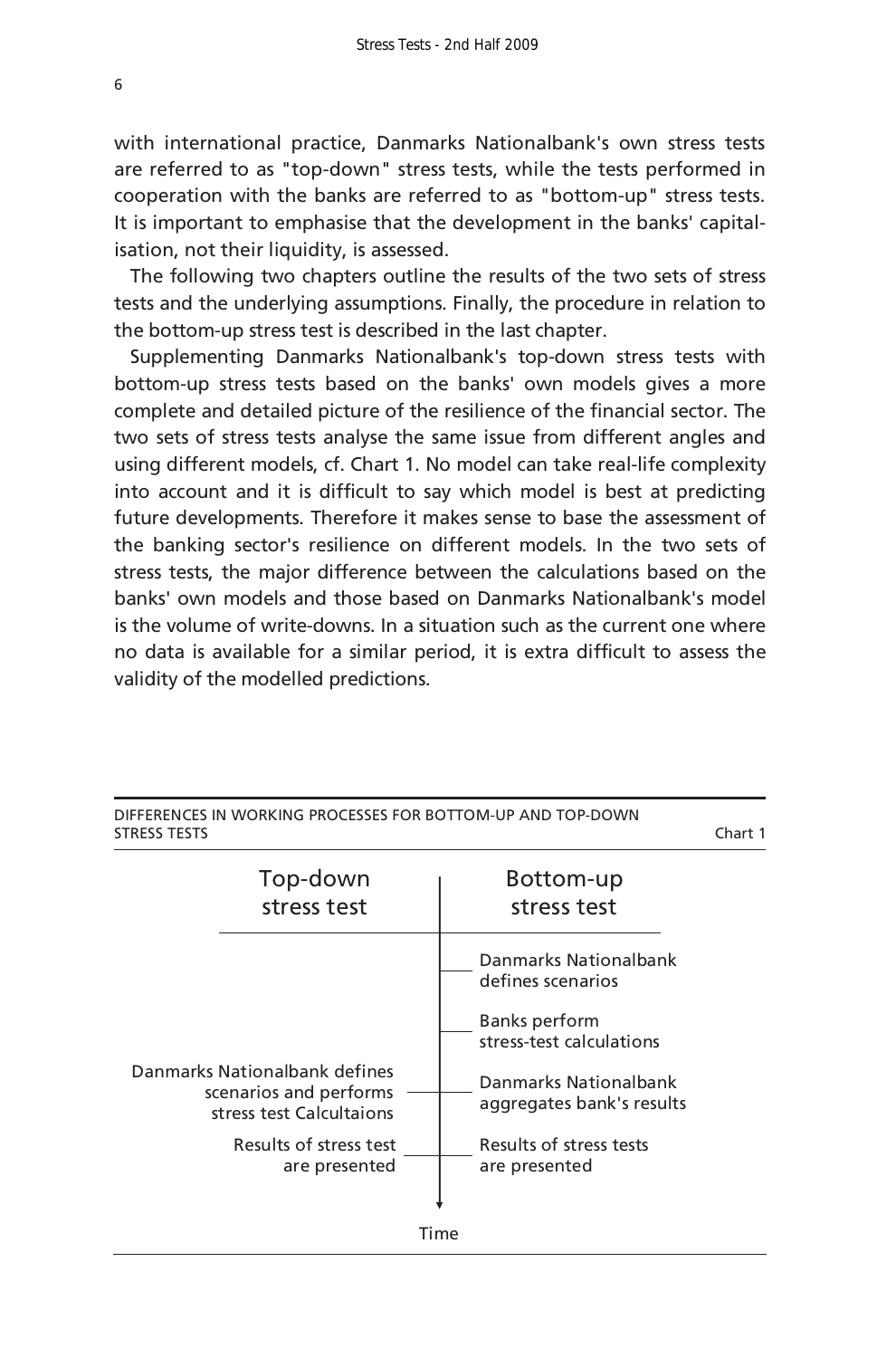| Table 1<br>SCENARIOS IN TOP-DOWN AND BOTTOM-UP STRESS TESTS   |                             |               |               |               |                             |               |               |
|---------------------------------------------------------------|-----------------------------|---------------|---------------|---------------|-----------------------------|---------------|---------------|
|                                                               | Top-down                    |               |               |               | Bottom-up                   |               |               |
|                                                               | <b>Baseline</b><br>scenario | Scenario<br>1 | Scenario<br>2 | Scenario<br>3 | <b>Baseline</b><br>scenario | Scenario      | Scenario<br>2 |
| 2009<br>GDP, per cent, year-on-year<br>Unemployment, per cent | $-4.5$<br>3.4               | $-4.6$<br>3.4 | $-4.7$<br>3.5 | $-4.7$<br>3.5 | $-3.2$<br>3.5               | $-3.6$<br>3.7 | $-3.7$<br>3.7 |
| 2010<br>GDP, per cent, year-on-year<br>Unemployment, per cent | 1.2<br>5.5                  | $-0.6$<br>6.2 | $-1.3$<br>6.6 | $-1.8$<br>6.7 | 0.9<br>5.7                  | $-1.2$<br>6.7 | $-2.0$<br>7.2 |
| 2011<br>GDP, per cent, year-on-year<br>Unemployment, per cent | 1.6<br>6.0                  | 0.5<br>7.7    | $-0.1$<br>8.7 | $-1.9$<br>9.7 | 1.7<br>6.2                  | 0.5<br>8.2    | $-0.3$<br>9.5 |

The top-down and bottom-up stress tests test the resilience of the Danish banking sector to two economic stress scenarios: one is an isolated negative shock to the Danish economy, while the other combines a negative shock to the Danish economy with a negative shock to the international economy. In the top-down stress test, a scenario is also applied that represents an even more severe and, assumingly, even less probable negative shock to the Danish and international economies. All scenarios cover the period until end-2011. The point of departure is the baseline scenario, which represents the expected economic development. The stress scenarios have been developed in cooperation with the Danish Financial Supervisory Authority.

A bottom-up stress test takes longer time to conduct than a top-down stress test. The bottom-up stress test was initiated in September 2009 and was based on Danmarks Nationalbank's economic forecast at the time. The top-down stress test is based on an update of the forecast from September 2009, the main change being that the decline in GDP in 2009 is greater than predicted in September, cf. Table 1. This means that the two sets of results are not directly comparable.

In the baseline scenario used for the top-down stress test, the growth rate has been adjusted downwards compared to that applied in the bottom-up stress test for 2009, cf. Table  $1<sup>1</sup>$  For 2010 and 2011, growth rates are more or less unchanged in the baseline scenarios in the two sets of stress tests. The difference between unemployment rates in the topdown and bottom-up scenarios is modest. The update of the economic development in the baseline scenario is reflected in the top-down stress scenarios.

<sup>1</sup> However, in the top-down scenarios the economic development in 2009 still differs, as no national accounts for the full year were available when the scenarios were defined.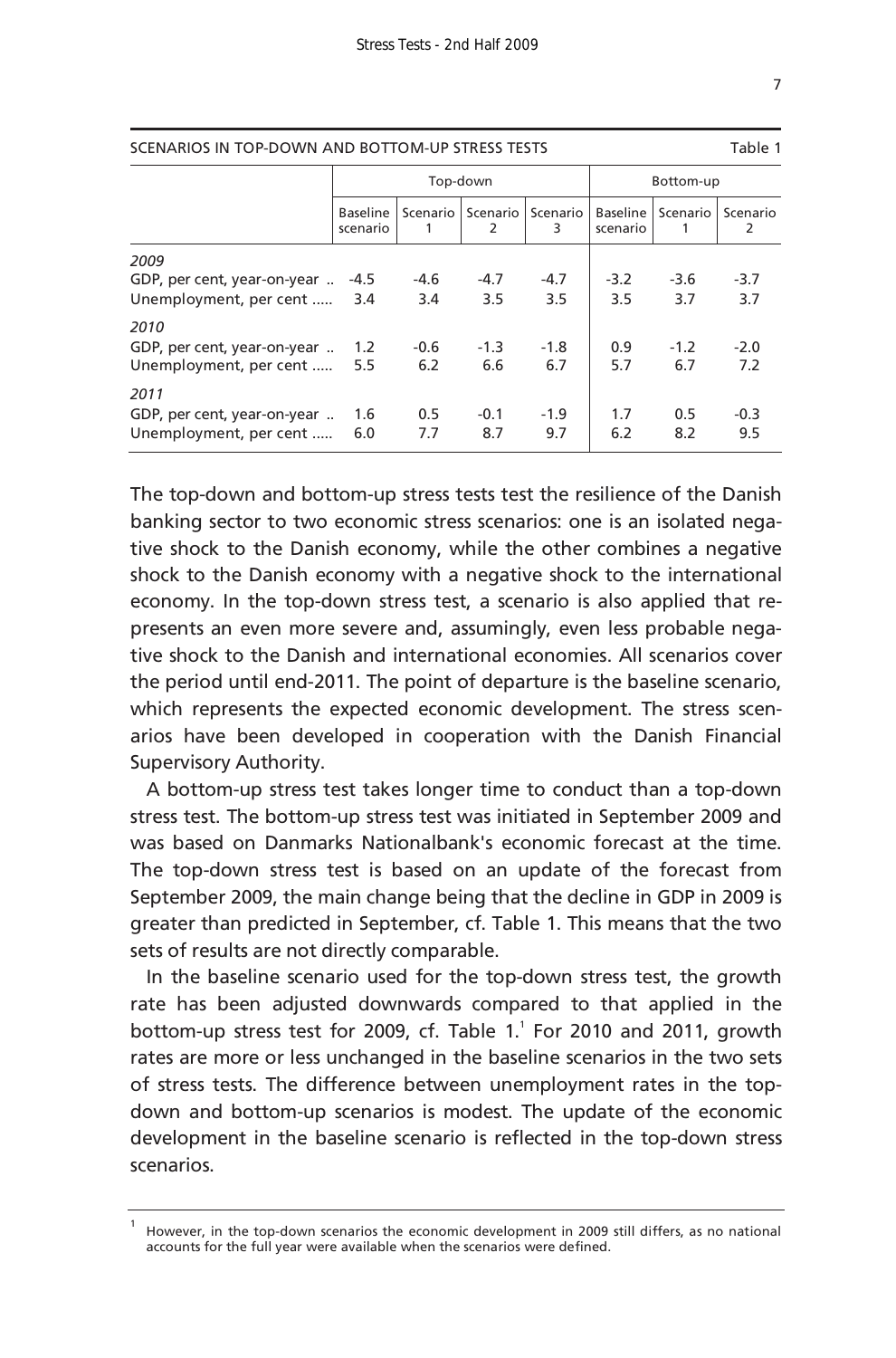

Note: Tier 1 capital must constitute at least 50 per cent of the base capital; hence the Tier 1 capital must constitute at Source: Danish Financial Supervisory Authority, banks' financial statements and own calculations. least 4 per cent of a bank's risk-weighted assets. The Banks' Tier 1 ratios are at institution level.

### **Top-down stress test**

Danmarks Nationalbank's top-down stress test tests the resilience of the 14 largest Danish banks to further negative shocks to the economy.<sup>1</sup> For each of the 14 banks tested, the overall development is assumed to be in line with the sector average. Therefore the results are presumably imprecise for some banks. The estimates are likely to be more precise for the sector overall.

The top-down stress test shows that the Danish banking sector as a whole has sufficient buffers to withstand the expected economic development, cf. Chart 2. However, it cannot be ruled out that write-downs will be so large that some banks will need to strengthen their capital base further. According to the stress test, a much more severe economic development than expected would entail write-downs of a magnitude that would make it difficult for large parts of the banking sector to observe the statutory requirement towards the end of the period.

### **Bottom-up stress test**

The bottom-up stress test, which was performed in cooperation between the six largest Danish banks and Danmarks Nationalbank, also tests the resilience of the banks to negative economic shocks. Developments in

<sup>1</sup> Calculations in the top-down stress test include the capital injected into the 14 banks in 2009, cf. Box 2 in the chapter *Top-Down Stress Test*.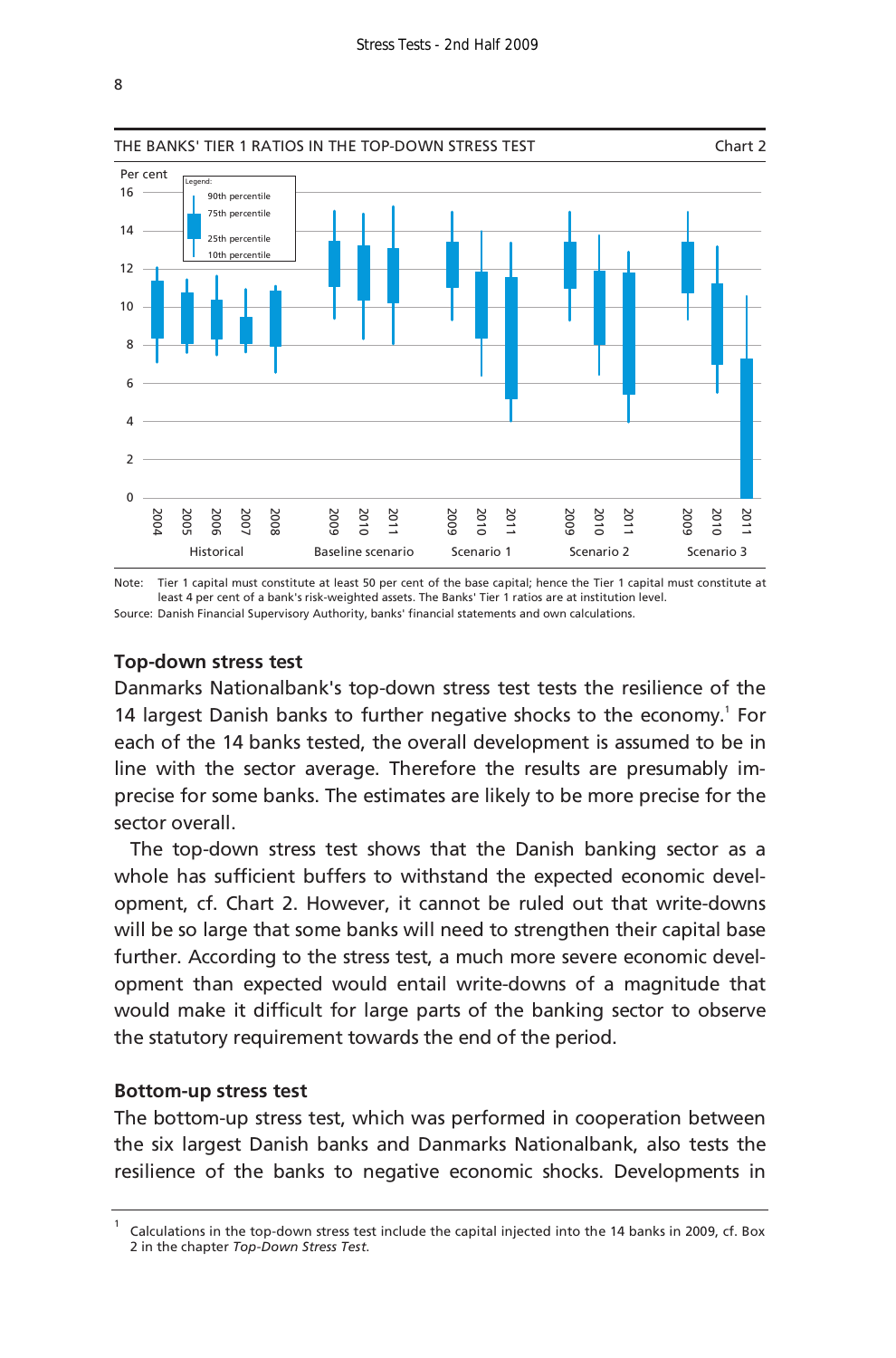each of the six banks reflect their individual calculations of how they will be affected by the scenarios specified by Danmarks Nationalbank. As the banks' own calculations are based on their own portfolios and internal models, the results for the individual banks can be assumed to be more precise than those of the top-down stress test. At the same time, the results reflect the different models applied by the banks, and therefore the results may be less comparable than if the same model had been applied.

As stated above, the bottom-up stress test is based on an earlier forecast than the top-down stress test is. Consequently, the scenarios from the bottom-up stress have also been compiled using Danmarks Nationalbank's model for the six banks participating in the bottom-up stress test. References in this section to Danmarks Nationalbank's calculations are thus calculations based on the scenarios in the bottom-up stress test.

Estimates of future write-downs are among the major differences between the results of the bottom-up stress test and Danmarks Nationalbank's own calculations of the same scenarios. Traditionally, this area is subject to considerable uncertainty. In the baseline scenario, Danmarks Nationalbank's model entails lower write-downs than the banks' own models, except in 2009, cf. Chart 3. In the two stress scenarios, Danmarks Nationalbank's model provides for significantly larger write-downs than



Note: The banks' estimated write-downs have been calculated at group level, but exclusive of write-downs and credit exposures in any subsidiary mortgage-credit institutes. Danmarks Nationalbank's calculations are at institution level for the six banks that participated in the bottom-up stress test.

Source: Banks' responses in bottom-up stress test, Danish Financial Supervisory Authority, banks' financial statements and own calculations.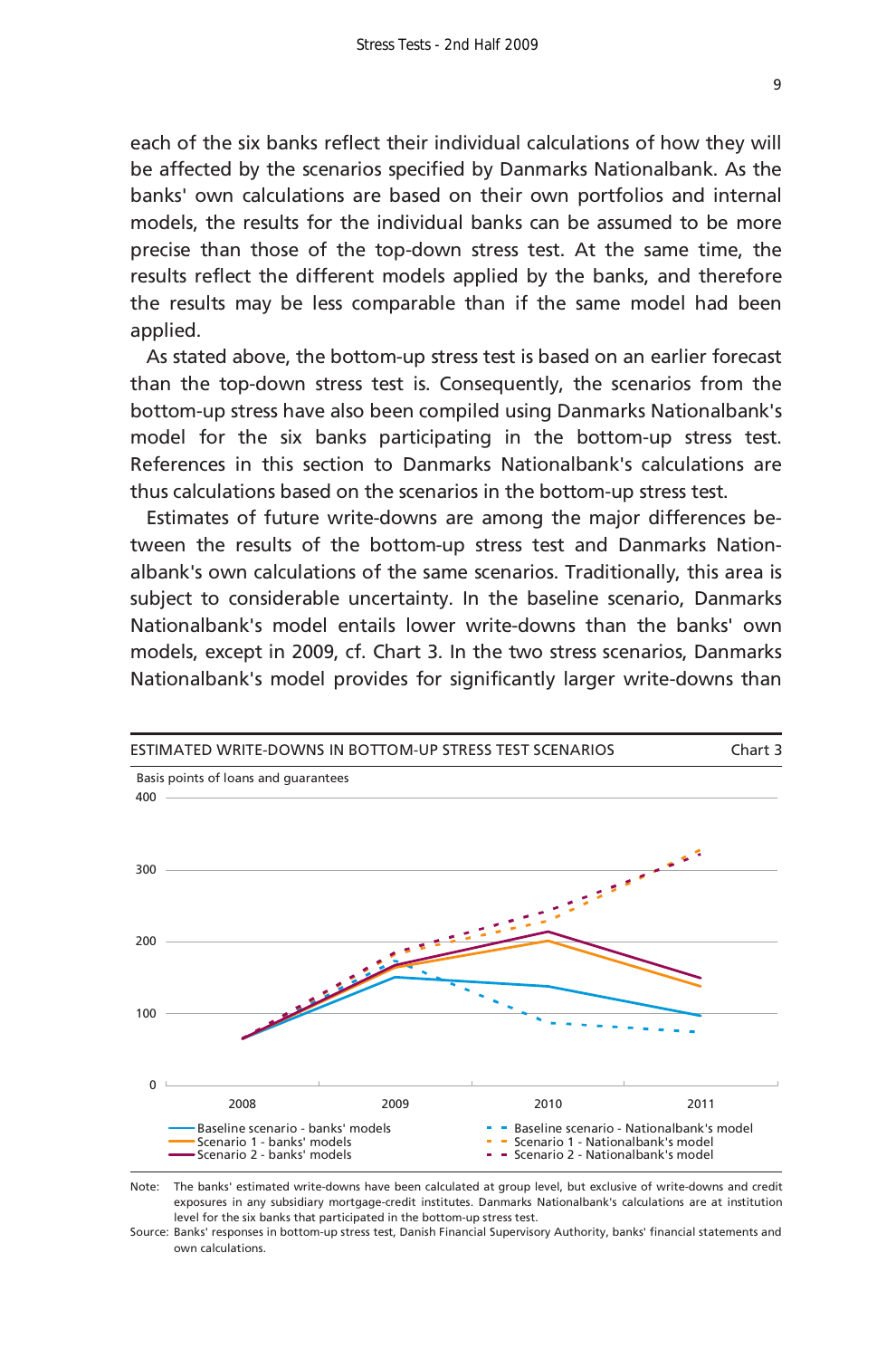the banks' own models. These differences are mainly seen in 2011, which is the last forecast year and therefore the most uncertain one. There are many possible explanations to the differences between the estimates of write-downs. One explanation could be that Danmarks Nationalbank's estimates are based on calculations for the sector overall, and that the largest banks have traditionally had smaller-than-average losses. Another explanation could be that the banks' estimates are based on information about exposures in their portfolios (and thus credit quality), while Danmarks Nationalbank's model only includes information on the sector breakdown of the banks' portfolios. Finally, the model structures and the data used may differ.

The bottom-up stress test shows that the banks by current standards are in a good position to resist the expected economic development as well as the considerably more severe stress scenarios, cf. Chart 4. In both stress scenarios, the banks estimate that their write-downs in 2010 will be so high that their capital base generally deteriorates. For 2011, write-downs in the stress scenarios are estimated to be at a level where some banks will see their Tier 1 ratios decline, while those of other banks will improve as a result of positive earnings.

Looking ahead, it is uncertain how much capital a bank will need in order to be seen as well capitalised. However, there cannot be any doubt that in the future both new regulation and the market will require banks



Note: Tier 1 capital must constitute at least 50 per cent of the base capital; hence the Tier 1 capital must constitute at Source: Banks' responses in bottom-up stress test. least 4 per cent of a bank's risk-weighted assets. The banks' Tier 1 ratios are at group level.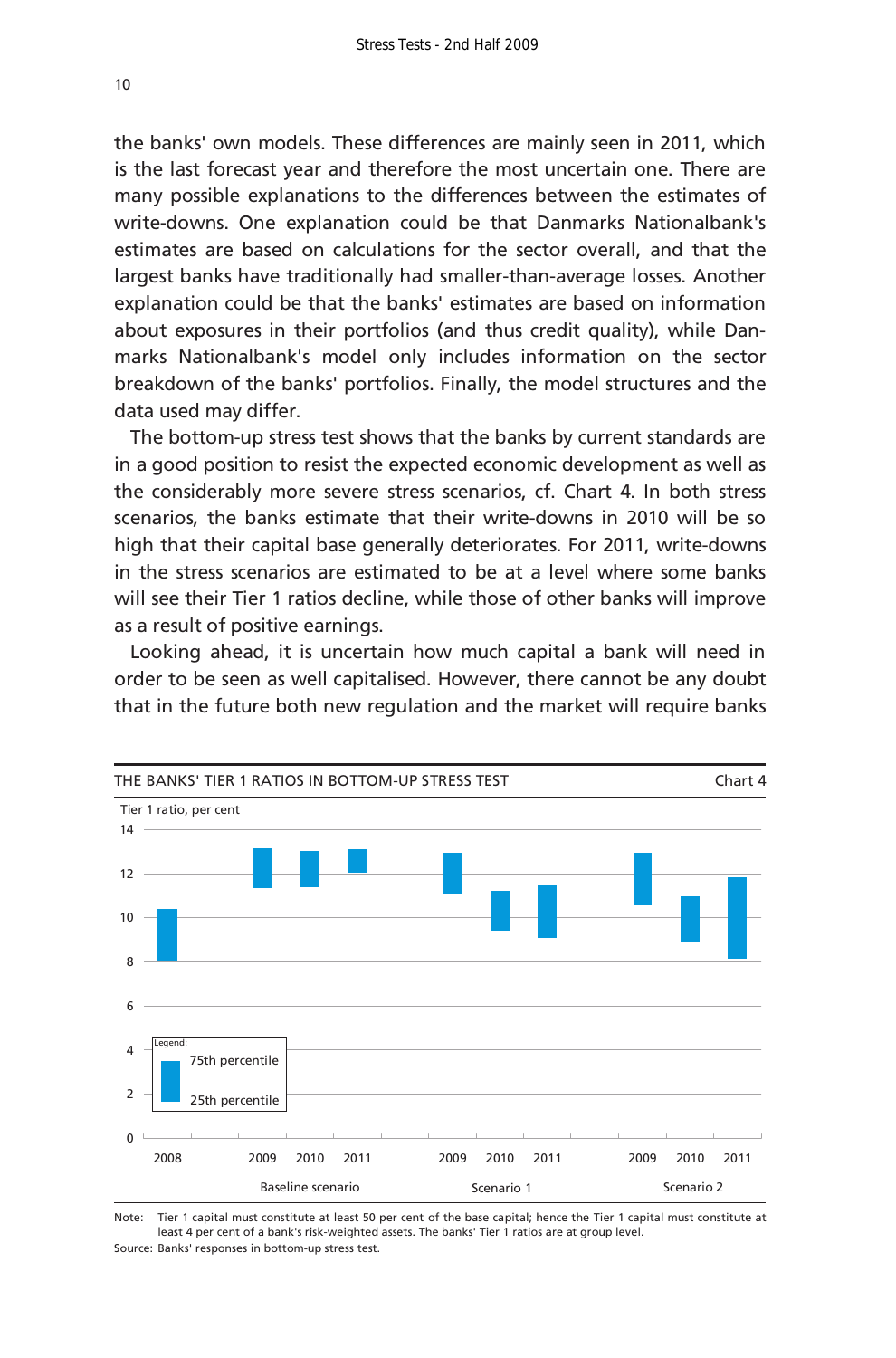to hold more capital of a better quality than they did prior to the onset of the crisis. Tighter regulation is not expected to enter into force until the end of 2012. However, banks and other market participants are likely to start preparing for more stringent requirements already at this stage.

### **Summary assessment**

The dialogue between the banking institutions and Danmarks Nationalbank in connection with the bottom-up stress test has proved to be useful for increasing both parties' understanding of the possible consequences of various scenarios for the financial sector. It has also underscored the uncertainty linked to any assessments made in the current situation. In future, this dialogue will be extended.

The banks' calculations of the sector's resilience are more positive than those of Danmarks Nationalbank, but they have much in common. The primary difference between the banks' results and those of Danmarks Nationalbank are related to the magnitude and timing of the banks' write-downs. This area is subject to considerable uncertainty.

The results of the stress tests do not prompt Danmarks Nationalbank to propose new initiatives at present. It is, however, important that the banks' capital planning take into account the uncertainty linked to future developments, the likelihood of more stringent regulation and the financial market requirements.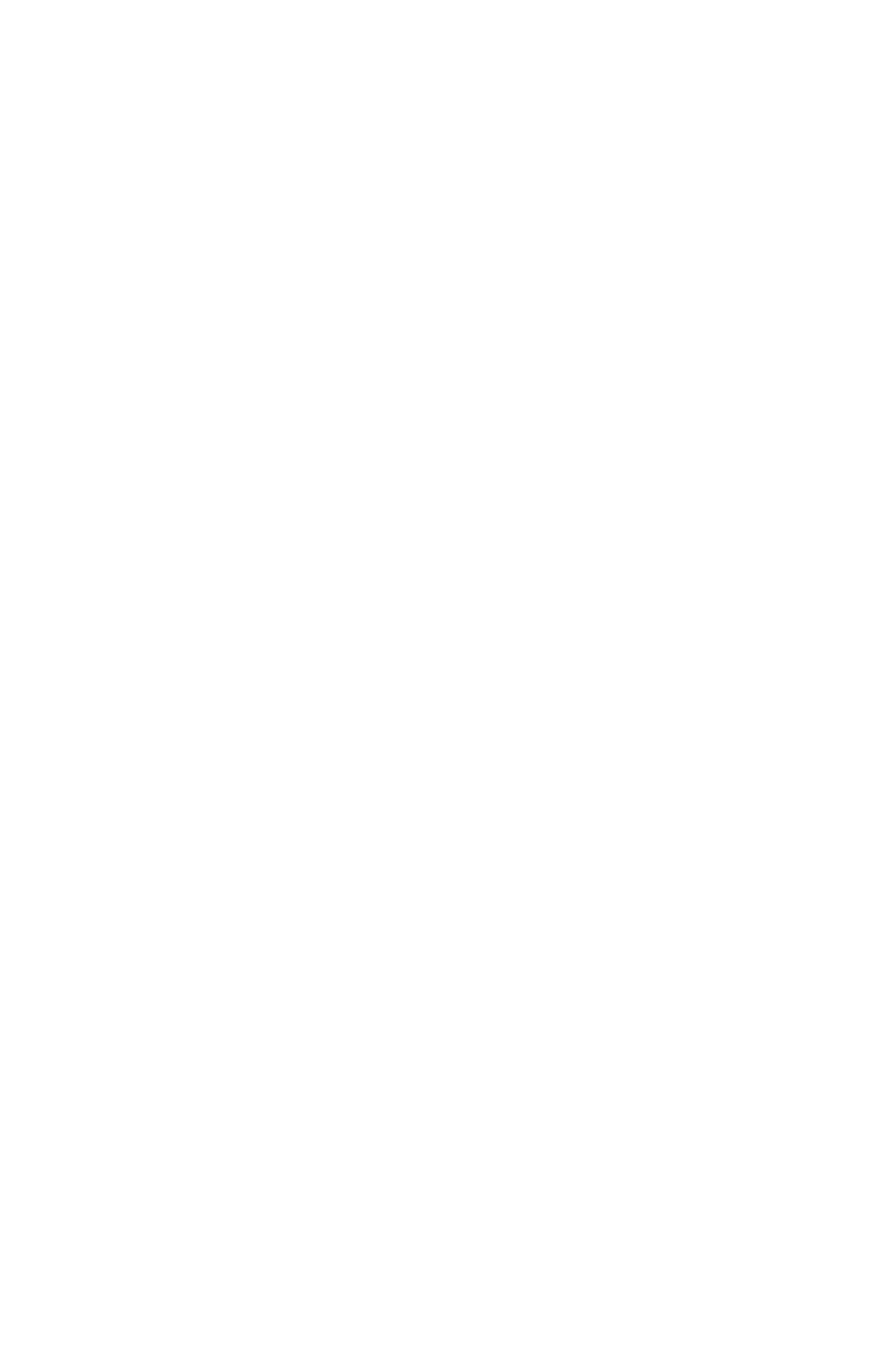### Top-Down Stress Test

*To gain a general view of the resilience of the financial sector, Danmarks Nationalbank has performed a top-down stress test based on the 14 largest banks in Denmark. Danmarks Nationalbank's stress test shows that the Danish banking sector as a whole has sufficient buffers to withstand the expected economic development. A few banks may, however, need to strengthen their capital bases. In the scenarios where economic developments are much more negative than anticipated, several banks will be struggling to meet the statutory solvency requirements. In the stress scenarios outlined this will not be the case until late 2011.* 

### **SCENARIOS – TOP-DOWN STRESS TEST**

Developments in the banking sector are modelled in four scenarios – a baseline and three stress scenarios – over the period from 2009 to 2011. For a description of Danmarks Nationalbank's top-down stress test model, see *Financial stability 2008*. The stress scenarios have been developed in cooperation with the Danish Supervisory Authority.

### **Baseline scenario**

The baseline scenario is an update of Danmarks Nationalbank's most recent forecast as published in *Monetary Review, 3rd Quarter 2009*. The scenario reflects the main elements of the development in the Danish economy and in the financial sector that is assessed to be most probable.

| Table 2<br>BASELINE SCENARIO AND SCENARIOS FROM FINANCIAL STABILITY 2009:1 |                                |                                           |                                               |                |  |  |
|----------------------------------------------------------------------------|--------------------------------|-------------------------------------------|-----------------------------------------------|----------------|--|--|
|                                                                            |                                | Scenarios from Financial stability 2009:1 |                                               |                |  |  |
|                                                                            | Baseline scenariol<br>Top-down | <b>Baseline</b><br>scenario               | 1: Negative<br>shock to the<br>Danish economy | 2: L-scenario  |  |  |
| 2009<br>GDP, per cent, year-on-year<br>Unemployment rate, per cent         | $-4.5$<br>3.4                  | $-2.4$<br>4.5                             | $-4.0$<br>5.6                                 | -4.5<br>6.1    |  |  |
| 2010<br>GDP, per cent, year-on-year<br>Unemployment rate, per cent         | 1.2<br>5.5                     | $0.5^{\circ}$<br>6.5                      | $-1.9$<br>8.9                                 | $-2.9$<br>10.2 |  |  |
| 2011<br>GDP, per cent, year-on-year<br>Unemployment rate, per cent         | 1.6<br>6.0                     | 1.5<br>6.3                                | $-0.0$<br>9.6                                 | $-0.6$<br>11.8 |  |  |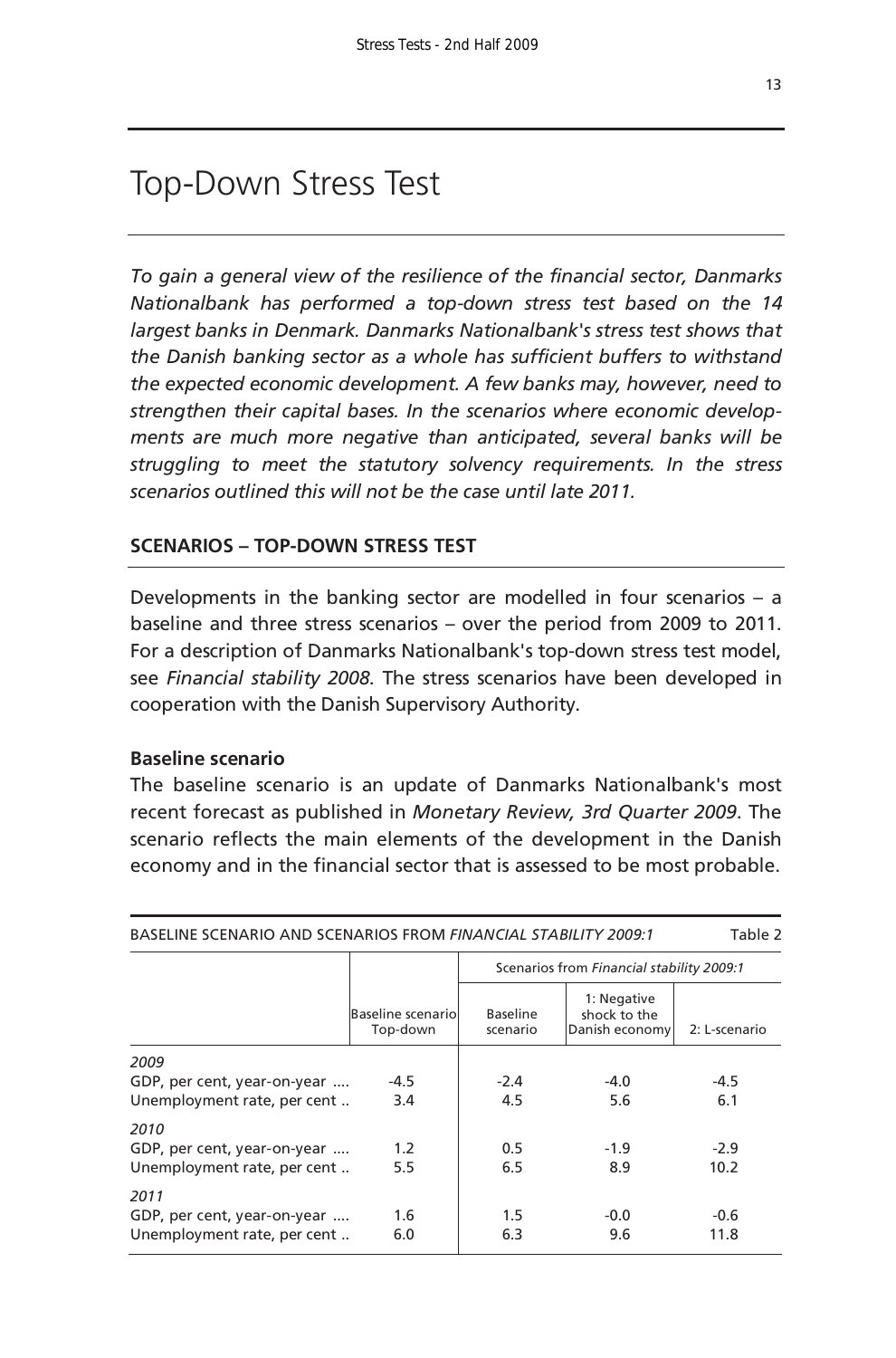

Source: Statistics Denmark and own calculations.

Like the international economy, the Danish economy was hit by a severe downturn in the wake of the financial crisis. Relative to the baseline scenario presented in *Financial stability, 1st half 2009*, GDP growth in 2009 has been adjusted downwards and is now expected to be -4.5 per cent, cf. Table 2. This is similar to the level in the spring stress scenarios, although unemployment did not actually reach the level operated with in those scenarios. On the other hand, the growth rates for 2010 and 2011 are a little higher, reflecting that elements of the recent downturn are of a temporary nature, including inventory reductions. However, GDP is expected to grow only moderately in the next few years, while the unemployment rate is expected to rise to 6 per cent in 2011, cf. Chart 5 and Chart 6.

### **Stress scenarios**

Two of the three stress scenarios are updates of those presented in *Financial stability, 1st half 2009*. The analysis is supplemented with an extra scenario in which the economy is hit by an even more negative shock. The scenarios test the robustness of the banks to possible, but not very probable economic shocks. The three scenarios are a negative shock to the Danish economy – scenario 1; a combination of a domestic recession and international stagnation – scenario 2; and a global recession – scenario 3. The latter is the most severe economic scenario, but is also assessed to be the least probable of the three stress scenarios.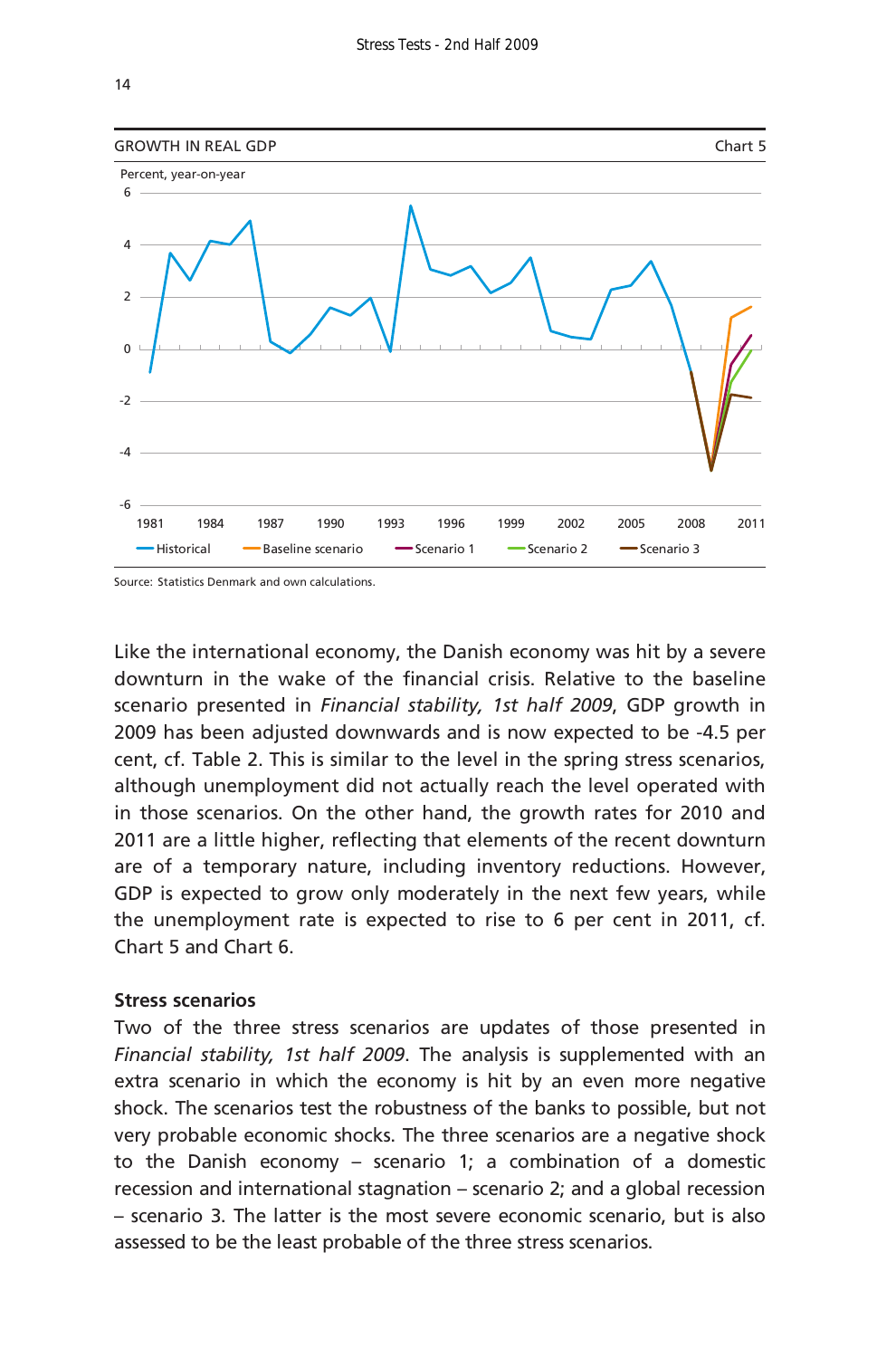

Source: Statistics Denmark and own calculations.

### **Scenario 1: Aggravated financial crisis and confidence crisis in the Danish economy**

The Danish economy is hit by a further negative shock. Tight credit policies on the part of the banking institutions and continued pessimism among consumers lead to further declines in consumption, cash prices for houses and private investment. In this scenario, unemployment rises to 7.7 per cent in 2011, while house prices fall by a total of around 30 per cent over the three years.

### **Scenario 2: Long Danish recession and international stagnation**

The domestic crisis in scenario 1 is combined with international stagnation. The decline in the international economy seen in recent quarters returns, and export markets freeze at the current weak level. The downturn is sought to be countered by continuing the accommodative monetary policy. Unemployment rises to 8.7 per cent in 2011, and GDP growth is negative throughout the period. The low level of interest rates means that housing market developments are slightly less negative than in scenario 1.

### **Scenario 3: Long and strong Danish and international recession**

The third stress scenario represents a more severe and, it is assumed, even less probable development in the Danish economy than the two other scenarios. In this scenario, the international economy contracts

15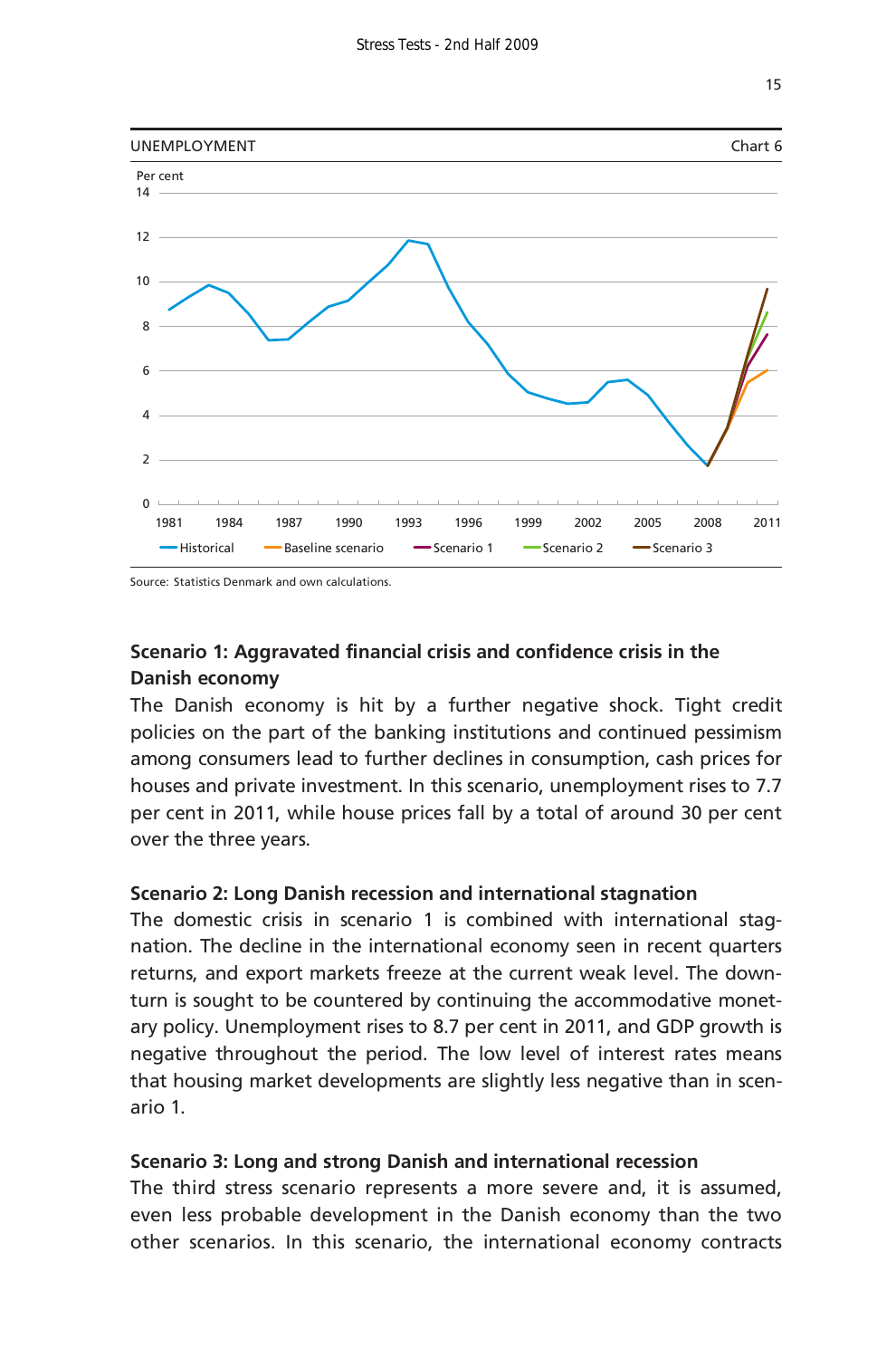further at the end of 2010 and subsequently stagnates. The domestic credit and confidence crisis worsens and lengthens, and the housing market deteriorates further. Unemployment rises to 9.7 per cent in 2011, and housing prices fall by more than 35 per cent over the period from 2009 to 2011.

Macroeconomic developments in the baseline scenario and the three stress scenarios are specified in Table 3.

#### SPECIFICATION OF SCENARIOS FOR THE DANISH ECONOMY FORECASTS AS AT NOVEMBER 2009 – TO BE CONTINUED TABLE 3

|                                                      | <b>Baseline</b><br>scenario<br>Top-down | Scenario 1<br>Top-down | Scenario 2<br>Top-down | Scenario 3<br>Top-down |
|------------------------------------------------------|-----------------------------------------|------------------------|------------------------|------------------------|
| 2009                                                 |                                         |                        |                        |                        |
|                                                      | $-4.5$                                  | $-4.6$                 | $-4.7$                 | $-4.7$                 |
|                                                      | 100                                     | 101                    | 101                    | 101                    |
|                                                      | 2,931                                   | 2.931                  | 2,931                  | 2,931                  |
|                                                      | 3.4                                     | 3.4                    | 3.5                    | 3.5                    |
| 3-month money market interest rate, per cent p.a.    | 1.7                                     | 1.7                    | 1.7                    | 1.7                    |
| Average bond yield, per cent p.a.                    | 3.8                                     | 3.8                    | 3.8                    | 3.8                    |
| House prices, per cent, year-on-year                 | $-14.0$                                 | $-14.7$                | $-14.7$                | $-14.8$                |
| Consumer prices (HICP), per cent, year-on-year       | 1.1                                     | 1.1                    | 1.1                    | 1.1                    |
|                                                      | $-13.1$                                 | $-13.4$                | $-13.5$                | $-13.5$                |
|                                                      | $-10.3$                                 | $-10.3$                | $-10.5$                | $-10.5$                |
| Business investment, per cent, year-on-year          | $-9.1$                                  | $-10.1$                | $-10.2$                | $-10.2$                |
| Housing investment, per cent, year-on-year           | $-17.2$                                 | $-18.8$                | $-18.8$                | $-18.8$                |
| Private consumption, per cent, year-on-year          | $-5.2$                                  | $-5.4$                 | $-5.4$                 | $-5.4$                 |
| Public consumption, per cent, year-on-year           | 1.8                                     | 1.8                    | 1.8                    | 1.8                    |
| Hourly wages, industry, per cent, year-on-year       | 2.9                                     | 2.9                    | 2.9                    | 2.9                    |
| Public-sector investments, per cent, year-on-year    | 14.5                                    | 14.5                   | 14.5                   | 14.5                   |
| Industrial exports, per cent, year-on-year           | $-15.9$                                 | $-15.9$                | $-16.3$                | $-16.3$                |
| Disp. income, private sector, per cent, year-on-year | 2.4                                     | 2.3                    | 2.2                    | 2.2                    |
|                                                      | 2,831                                   | 2,830                  | 2,830                  | 2,830                  |
|                                                      | 1,821                                   | 1,820                  | 1,820                  | 1,820                  |
| Inventory investments, contribution to GDP           |                                         |                        |                        |                        |
|                                                      | $-1.7$                                  | $-1.7$                 | $-1.7$                 | $-1.7$                 |
| Money-market interest rate, T/N, per cent p.a.       | 1.7                                     | 1.7                    | 1.7                    | 1.7                    |
| Export market growth, per cent, year-on-year         | $-13.3$                                 | $-13.3$                | $-13.3$                | $-13.9$                |
| Hourly productivity, private non-agriculture,        |                                         |                        |                        |                        |
|                                                      | $-1.3$                                  | $-1.4$                 | $-1.4$                 | $-1.4$                 |
| Government budget balance, kr. billion               | $-54$                                   | $-54$                  | $-55$                  | $-55$                  |
| Net borrowing/net lending, private sector,           |                                         |                        |                        |                        |
|                                                      | 107.4                                   | 110.4                  | 109.6                  | 109.6                  |
| B.o.p. current account, kr. billion                  | 54                                      | 56                     | 55                     | 55                     |
|                                                      | 1,658                                   | 1,656                  | 1,655                  | 1,655                  |
|                                                      |                                         |                        |                        |                        |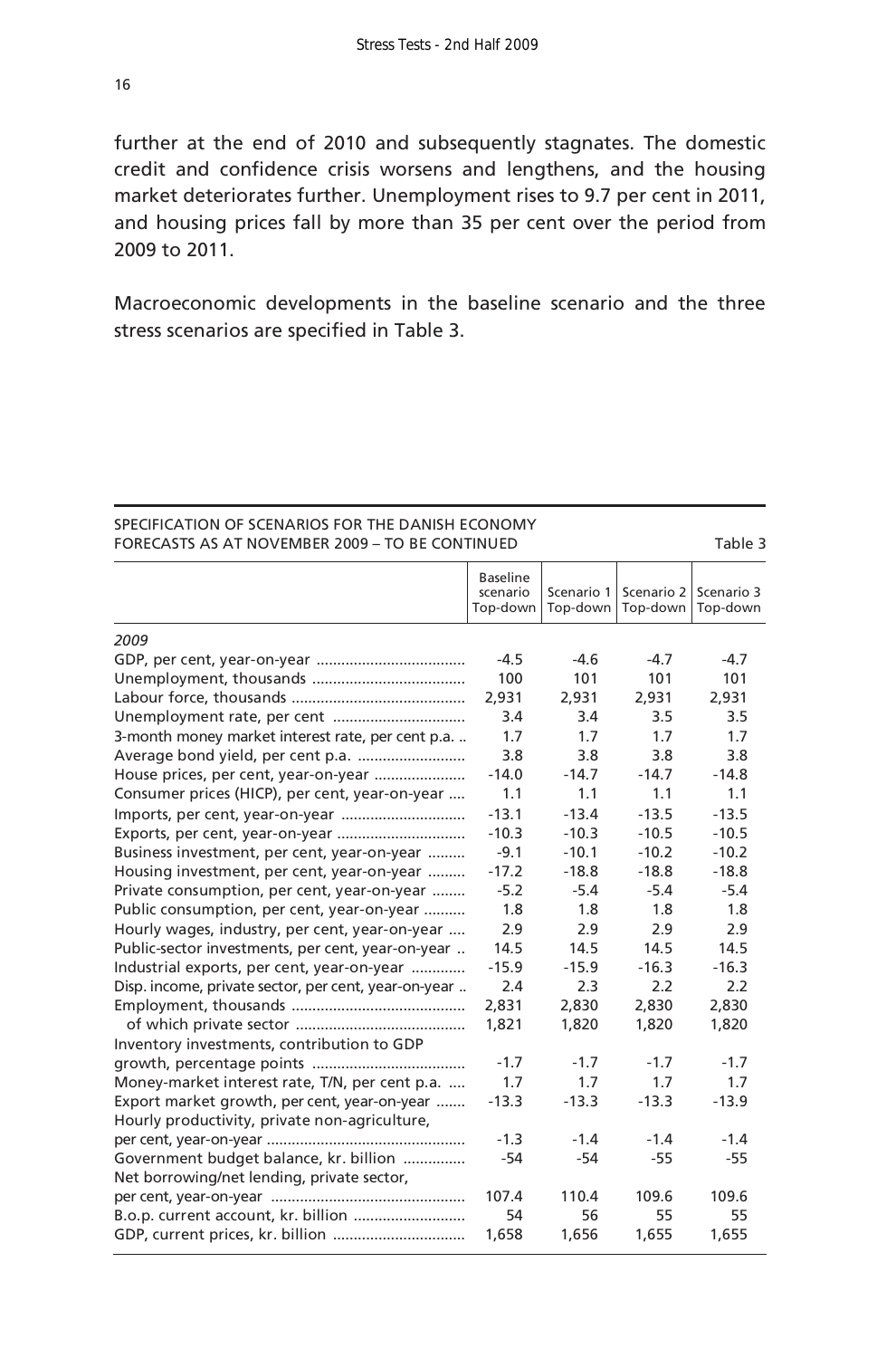### **RESULTS – TOP-DOWN STRESS TEST**

### **Bank earnings**

The banks' core earnings were high in the first three quarters of 2009. High core earnings help to buffer the banks against write-downs on loans. In all scenarios, earnings are expected to remain high in 2010 and 2011. Moreover, contributions to Bank Rescue Package will cease on 1 October 2010.

| SPECIFICATION OF SCENARIOS FOR THE DANISH ECONOMY<br>FORECASTS AS AT NOVEMBER 2009 - TO BE CONTINUED<br>Table 3 |                                         |                        |                        |                        |  |  |
|-----------------------------------------------------------------------------------------------------------------|-----------------------------------------|------------------------|------------------------|------------------------|--|--|
|                                                                                                                 | <b>Baseline</b><br>scenario<br>Top-down | Scenario 1<br>Top-down | Scenario 2<br>Top-down | Scenario 3<br>Top-down |  |  |
| 2010                                                                                                            |                                         |                        |                        |                        |  |  |
|                                                                                                                 | 1.2                                     | $-0.6$                 | $-1.3$                 | $-1.8$                 |  |  |
|                                                                                                                 | 160                                     | 182                    | 192                    | 196                    |  |  |
|                                                                                                                 | 2,915                                   | 2,915                  | 2,915                  | 2,915                  |  |  |
|                                                                                                                 | 5.5                                     | 6.2                    | 6.6                    | 6.7                    |  |  |
| 3-month money market interest rate, per cent p.a                                                                | 1.5                                     | 1.5                    | 0.7                    | 0.9                    |  |  |
| Average bond yield, per cent p.a.                                                                               | 4.2                                     | 4.2                    | 3.2                    | 3.5                    |  |  |
| House prices, per cent, year-on-year                                                                            | 0.2                                     | $-9.8$                 | $-7.0$                 | $-14.8$                |  |  |
| Consumer prices (HICP), per cent, year-on-year                                                                  | 1.7                                     | 1.7                    | 1.6                    | 1.6                    |  |  |
|                                                                                                                 | 0.7                                     | $-2.3$                 | $-3.8$                 | $-4.8$                 |  |  |
|                                                                                                                 | 0.1                                     | 0.2                    | $-2.1$                 | $-2.5$                 |  |  |
| Business investment, per cent, year-on-year                                                                     | $-5.5$                                  | $-14.0$                | $-14.2$                | $-15.4$                |  |  |
| Housing investment, per cent, year-on-year                                                                      | $-5.0$                                  | $-23.2$                | $-21.9$                | $-23.0$                |  |  |
| Private consumption, per cent, year-on-year                                                                     | 2.2                                     | $-0.2$                 | $-0.7$                 | $-2.1$                 |  |  |
| Public consumption, per cent, year-on-year                                                                      | 1.5                                     | 1.5                    | 1.5                    | 1.5                    |  |  |
| Hourly wages, industry, per cent, year-on-year                                                                  | 2.8                                     | 2.6                    | 2.5                    | 2.5                    |  |  |
| Public-sector investments, per cent, year-on-year                                                               | 16.0                                    | 16.0                   | 16.0                   | 16.0                   |  |  |
| Industrial exports, per cent, year-on-year                                                                      | 0.1                                     | 0.3                    | $-2.7$                 | $-3.3$                 |  |  |
| Disp. income, private sector, per cent, year-on-year.                                                           | 5.3                                     | 4.0                    | 3.0                    | 2.8                    |  |  |
|                                                                                                                 | 2,756                                   | 2,734                  | 2,723                  | 2,719                  |  |  |
|                                                                                                                 | 1,739                                   | 1,716                  | 1,706                  | 1,702                  |  |  |
| Inventory investments, contribution to GDP                                                                      |                                         |                        |                        |                        |  |  |
|                                                                                                                 | 0.5                                     | 0.5                    | 0.5                    | 0.5                    |  |  |
| Money-market interest rate, T/N, per cent p.a.                                                                  | 1.5                                     | 1.5                    | 0.7                    | 0.9                    |  |  |
| Export market growth, per cent, year-on-year                                                                    | 2.4                                     | 2.4                    | $-1.9$                 | $-2.7$                 |  |  |
| Hourly productivity, private non-agriculture,                                                                   |                                         |                        |                        |                        |  |  |
|                                                                                                                 | 4.8                                     | 3.5                    | 2.9                    | 2.5                    |  |  |
| Government budget balance, kr. billion                                                                          | $-105$                                  | $-122$                 | $-121$                 | $-127$                 |  |  |
| Net borrowing/net lending, private sector,                                                                      |                                         |                        |                        |                        |  |  |
|                                                                                                                 | 152.8                                   | 195.1                  | 186.0                  | 197.4                  |  |  |
|                                                                                                                 | 47                                      | 73                     | 65                     | 70                     |  |  |
|                                                                                                                 | 1,702                                   | 1,670                  | 1,657                  | 1,649                  |  |  |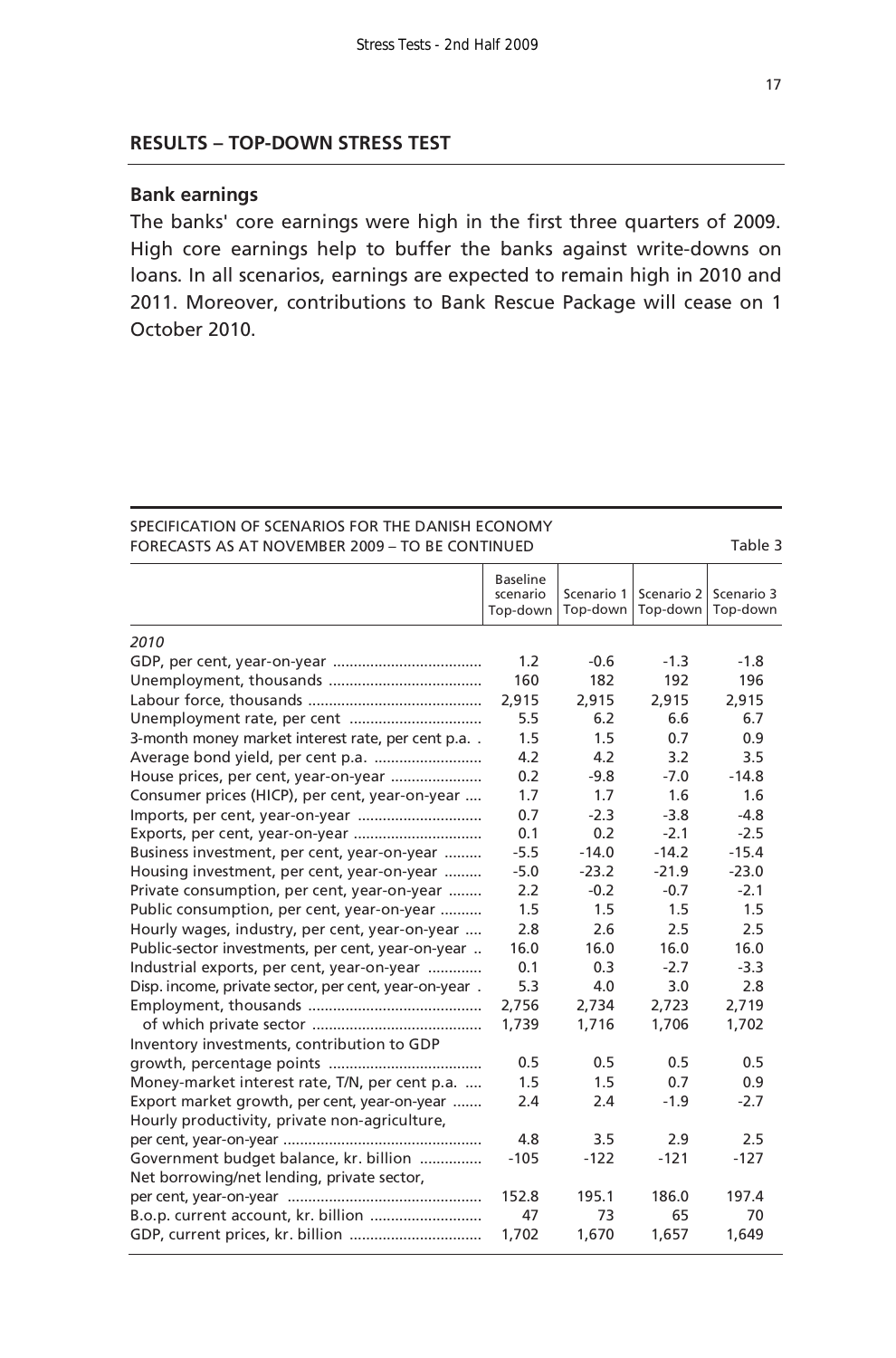### **The banks' write-downs**

Modelling bank write-downs is a core element of Danmarks Nationalbank's stress test model, cf. Box 1. In both the baseline scenario and the stress scenarios the pressure on bank profits is attributable to large writedowns on loans. In the baseline scenario, total write-downs are expected to be in line with those in *Financial stability, 1st half 2009*, but with a different profile as write-downs in the baseline scenario peak in 2009 and decline in 2010 and 2011. The changes reflect economic growth in 2009

### SPECIFICATION OF SCENARIOS FOR THE DANISH ECONOMY FORECASTS AS AT NOVEMBER 2009 TABLE 3

|                                                      | <b>Baseline</b><br>scenario<br>Top-down | Scenario 1<br>Top-down | Scenario 2<br>Top-down | Scenario 3<br>Top-down |
|------------------------------------------------------|-----------------------------------------|------------------------|------------------------|------------------------|
| 2011                                                 |                                         |                        |                        |                        |
|                                                      | 1.6                                     | 0.5                    | $-0.1$                 | $-1.9$                 |
|                                                      | 175                                     | 222                    | 251                    | 282                    |
|                                                      | 2,900                                   | 2,900                  | 2,900                  | 2,900                  |
|                                                      | 6.0                                     | 7.7                    | 8.7                    | 9.7                    |
| 3-month money market interest rate, per cent p.a.    | 2.7                                     | 2.7                    | 0.4                    | 0.9                    |
|                                                      | 4.8                                     | 4.8                    | 2.7                    | 3.5                    |
| House prices, per cent, year-on-year                 | 2.0                                     | $-6.9$                 | $-1.6$                 | $-11.6$                |
| Consumer prices (HICP), per cent, year-on-year       | 1.5                                     | 1.5                    | 1.4                    | 1.4                    |
| Imports, per cent, year-on-year                      | 3.1                                     | 2.0                    | 0.5                    | $-2.9$                 |
|                                                      | 2.2                                     | 2.4                    | $-0.6$                 | $-2.4$                 |
| Business investment, per cent, year-on-year          | $-0.0$                                  | $-4.6$                 | $-2.9$                 | $-9.0$                 |
| Housing investment, per cent, year-on-year           | $-0.9$                                  | $-8.6$                 | $-0.1$                 | $-8.1$                 |
| Private consumption, per cent, year-on-year          | 2.6                                     | 0.8                    | 0.2                    | $-2.5$                 |
| Public consumption, per cent, year-on-year           | 1.5                                     | 1.5                    | 1.5                    | 1.5                    |
| Hourly wages, industry, per cent, year-on-year       | 2.8                                     | 2.1                    | 1.7                    | 1.4                    |
| Public-sector investments, per cent, year-on-year    | 3.4                                     | 3.3                    | 3.3                    | 3.3                    |
| Industrial exports, per cent, year-on-year           | 2.8                                     | 3.2                    | $-0.3$                 | $-2.2$                 |
| Disp. income, private sector, per cent, year-on-year | 2.4                                     | 2.1                    | 0.8                    | $-0.0$                 |
|                                                      | 2.725                                   | 2.678                  | 2.649                  | 2,619                  |
|                                                      | 1,706                                   | 1,659                  | 1,630                  | 1,600                  |
| Inventory investments, contribution to GDP           |                                         |                        |                        |                        |
|                                                      | 0.2                                     | 0.2                    | 0.2                    | 0.2                    |
| Money-market interest rate, T/N, per cent p.a.       | 2.8                                     | 2.8                    | 0.5                    | 1.0                    |
| Export market growth, per cent, year-on-year         | 4.1                                     | 4.1                    | 0.0                    | $-4.0$                 |
| Hourly productivity, private non-agriculture,        |                                         |                        |                        |                        |
|                                                      | 1.9                                     | 1.8                    | 1.9                    | 0.8                    |
| Government budget balance, kr. billion               | $-94$                                   | $-126$                 | $-122$                 | $-150$                 |
| Net borrowing/net lending, private sector,           |                                         |                        |                        |                        |
|                                                      | 139.3                                   | 207.4                  | 182.0                  | 224.6                  |
|                                                      | 44                                      | 81                     | 59                     | 74                     |
|                                                      | 1,756                                   | 1,704                  | 1,678                  | 1,638                  |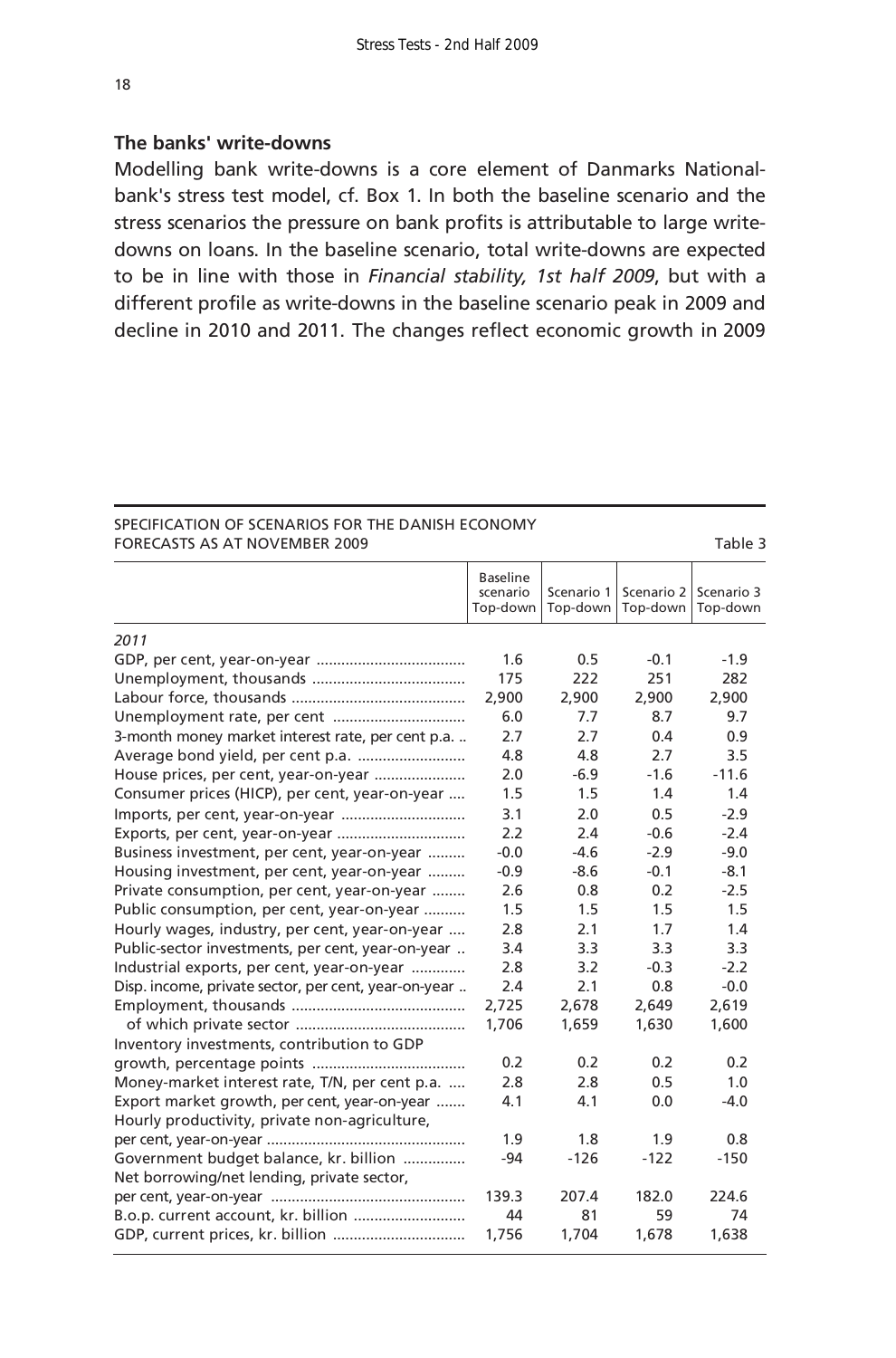#### WRITE-DOWNS AND LOSSES IN DANMARKS NATIONAL BANK'S STRESS TEST MODEL AND RESIDENCE IN A SERIES OF THE SERIES OF THE SERIES OF THE SERIES OF THE SERIES OF THE SERIES OF THE SERIES OF THE SERIES OF THE SERIES OF THE SERIES OF THE SERIES OF THE SERIES OF THE SERIES OF THE SERIES OF

The credit-risk module of Danmarks Nationalbank's stress test model is continuously developed and updated. In the near future, losses and write-downs are expected to be the key factors behind the development in bank profits, and therefore special focus is placed on assessing these items in the various scenarios.

In relation to the stress test model, the distinction between losses and write-downs is important as the net impact of write-downs on profits, and thus on capital structures, is what is initially interesting. Historically, write-downs have been booked 1-2 years before the losses are realised, cf. the Chart below. The accounting rules were changed in 2005. Consequently, it is uncertain whether previous relationships between losses and write-downs also apply in future. Write-downs increased very strongly in 2008, while losses rose only slightly, cf. the Chart below. This indicates that write-downs are still booked some time before the losses are realised.



Source: Baldvinsson, Bender, Busck-Nielsen and Rasmussen (2005). Dansk bankvæsen (Danish Banking – in Danish only), 5th edition. Forlaget Thomsen, Danish Financial Supervisory Authority, banks' financial statements and own calculations.

The estimation of the banks' write-downs in the stress test model follows a 2-stage procedure. First, the banks' losses are estimated and projected. Then a relation is estimated for how write-downs have traditionally related to cyclical developments.

In terms of estimation, the major challenges are that data is available for a relatively short period only and that no periods with large losses have been seen while the current accounting rules have been in force. Consequently, large deviations in the projections of sector write-downs may occur as a result of small changes in the set of explanatory variables (as illustrated in Box 16 in *Financial stability, 1st half 2009*). Moreover, the economic situation at the onset of the crisis, e.g. unemployment and interest rates, was very different from the situation last time write-downs were large, i.e. during the crisis in the early 1990s. There are thus no naturally comparable situations in the past.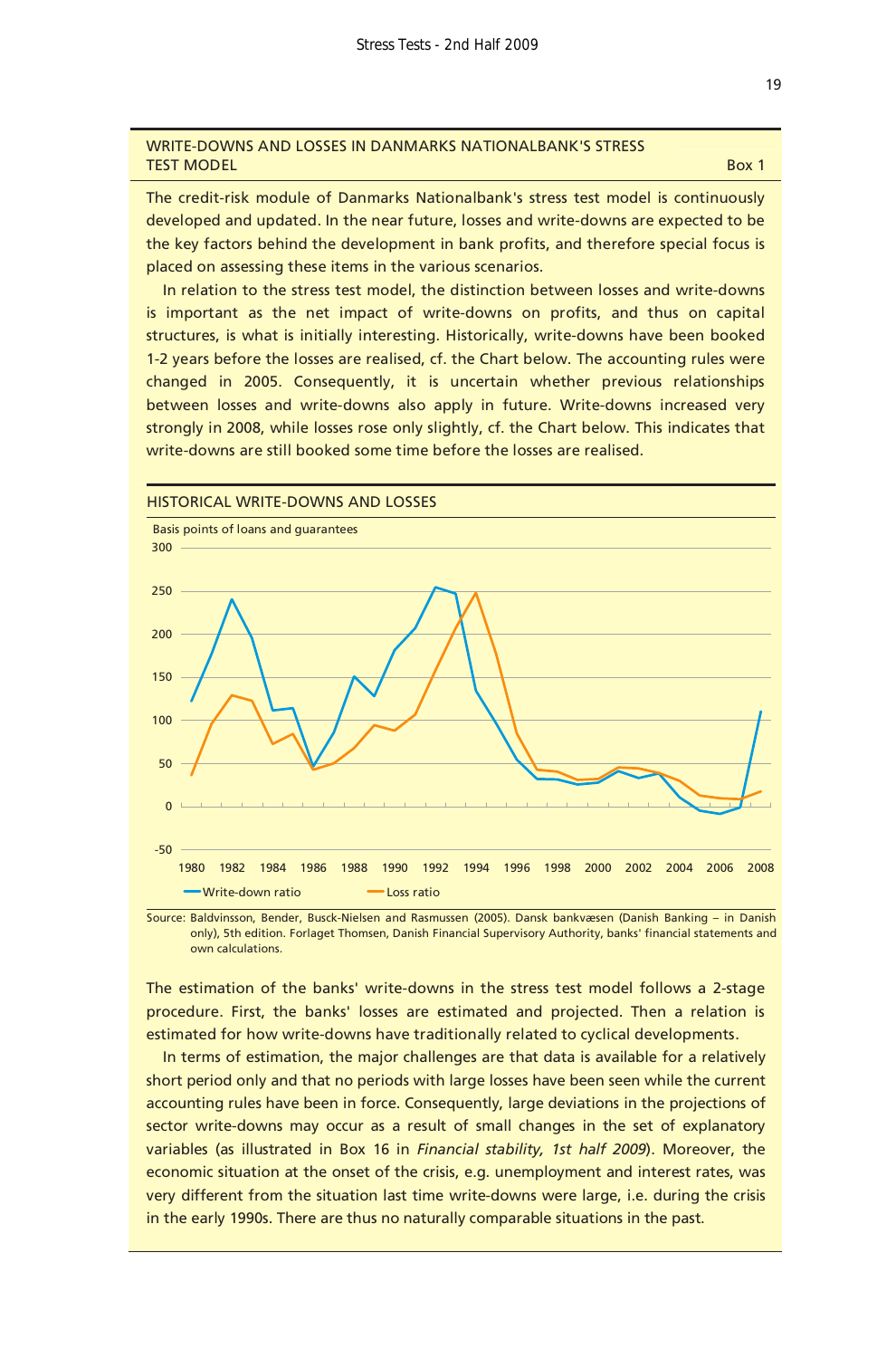### WRITE-DOWNS AND LOSSES IN DANMARKS NATIONALBANK'S STRESS TEST MODEL – CONTINUED Box 1 And 2012 19:30 and 2012 19:30 and 2012 19:30 and 2012 19:30 and 2012 19:30 and 20

In order to determine the link between losses and economic developments, the observed losses in 10 different sectors are regressed on a set of macrovariables. The losses for each of the modelled sectors are then projected on the basis of the projection for the economy. The advantage of modelling individual sectors separately rather than modelling one overall loss ratio is that in this way the model better captures differences in the sector exposures of the individual banks. Needless to say, the model cannot take into account the different qualities of the banks' lending portfolios.

In order to determine the link between write-downs and losses as a result of economic developments, the relationship between the sector's aggregated writedowns and aggregated losses is regressed a set of macrovariables. The relationship between the banks' write-downs and losses is then projected on the basis of the projection for the economy. The write-downs are projected by multiplying the projected ratio by the projected losses.

The baseline scenario losses will exceed write-downs in 2010 and 2011, cf. the Table below. The reason is that the banks' expected losses are included in their write-downs in future. Consequently, the write-down ratio is high at the beginning of the recession and declines as the macroeconomy improves. Losses, on the other hand, are spread over the period and will to some extent be realised after the economy has begun to pick up again. In the baseline scenario, the economy will improve in 2010, and writedowns will be smaller than losses. In the three stress scenarios, the macroeconomy remains weak throughout the period, and write-downs are consistently higher than losses.

| Basis points of total lending exposure | 2009 | 2010 | 2011 | I alt |
|----------------------------------------|------|------|------|-------|
| <b>Baseline scenario Top-down</b>      |      |      |      |       |
|                                        | 51   | 151  | 99   | 301   |
| Estimated write-downs (applied)        | 161  | 129  | 93   | 382   |
| Scenario1 Top-down                     |      |      |      |       |
|                                        | 52   | 170  | 183  | 405   |
| Estimated write-downs (applied)        | 165  | 251  | 240  | 656   |
| Scenario 2 Top-down                    |      |      |      |       |
|                                        | 52   | 145  | 149  | 346   |
| Estimated write-downs (applied)        | 166  | 247  | 225  | 638   |
| Scenario 3 Top-down                    |      |      |      |       |
|                                        | 52   | 159  | 251  | 462   |
| Estimated write-downs (applied)        | 164  | 298  | 531  | 994   |
|                                        |      |      |      |       |

#### ESTIMATED WRITE-DOWNS AND LOSSES IN THE TOP-DOWN STRESS TEST SCENARIOS

Note: In the estimations, the banks' (transformed) loss ratios are regressed on a number of explanatory variables. The loss ratios of different sectors are modelled separately. With the exception of the output gap, the explanatory variables are included in Table 3.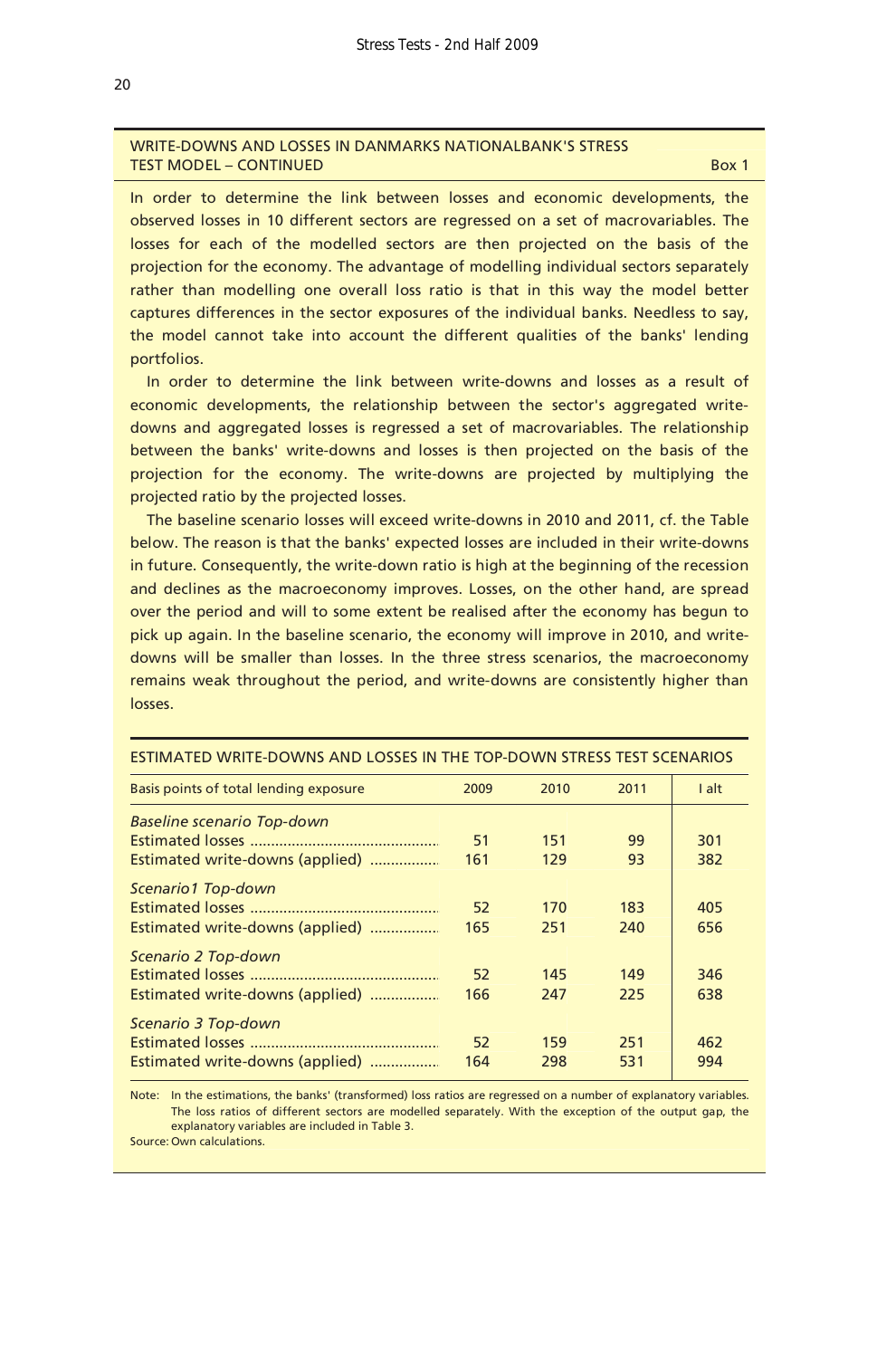





1980 1985 1990 1995 2000 2005 2010

Source: Baldvinsson, Bender, Busck-Nielsen and Rasmussen (2005). Dansk bankvæsen (Danish Banking – in Danish only), 5th edition. Forlaget Thomsen, Danish Financial Supervisory Authority, banks' financial statements and own calculations.

that was more negative than anticipated, among other things. In the three stress scenarios, the write-down ratio rises sharply in 2010. Writedowns then fall marginally in scenarios 1 and 2, but increase further in scenario 3, cf. Chart 7. Write-downs increase to a level corresponding to that seen during the banking crisis in the early 1990s in scenarios 1 and 2 and to a considerably higher level in scenario 3.

In the three stress scenarios, the sector distribution of write-downs is of major significance to the banks' bottom lines. In scenario 1, the property administration and building and construction sectors in particular are severely affected, so the more a bank is exposed to these sectors, the greater the pass-through to its profit will be. The same applies in scenario 2, in which primarily the property administration and transport and trade sectors are hit. In scenario 3 most sectors are severely affected.

### **The banks' capitalisation**

-1

 $\Omega$ 

1

2

3

4

5

Per cent of loans and guarantees

Generally, the banks increased their excess capital adequacy from 2008 to 2009, cf. Chart 8. Part of the explanation is that several banks have received government capital injections by way of hybrid core capital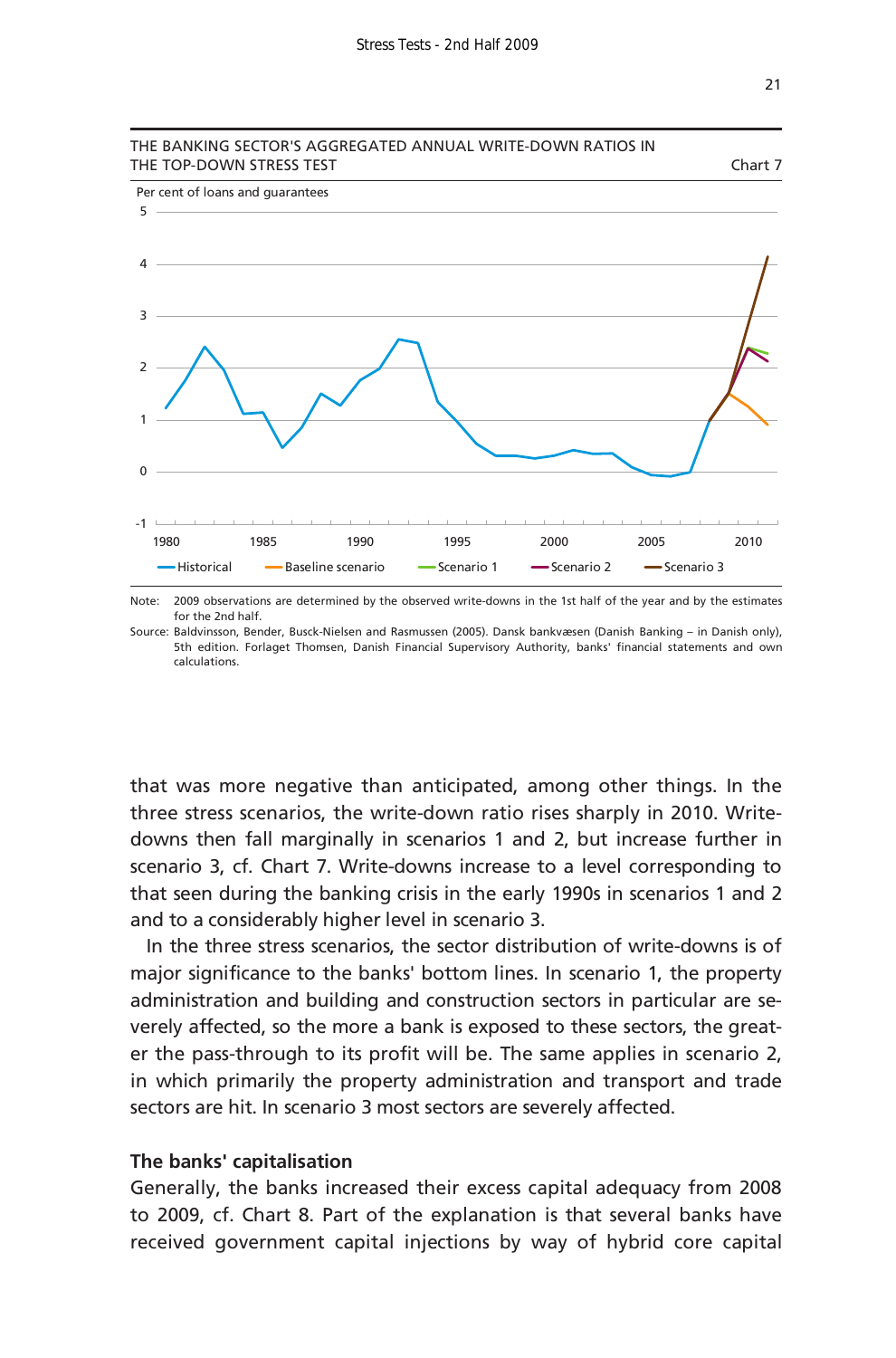

Source: Danish Financial Supervisory Authority, banks' financial statements and own calculations.

under the Credit Package, while others have raised new capital in the market or from a parent company, cf. Box 2.

In the top-down stress test, the banks' capitalisation shows a downward trend throughout the period. In the baseline scenario, the banks' excess capital adequacy gradually declines, but only few banking institutions are close to not observing the statutory solvency requirement.

The development in the banks' capital buffers differs considerably in the three stress scenarios, cf. Chart 8. In scenarios 1 and 2, just under half of the banks have problems observing the statutory requirement at the end of the period. In scenario 3, some banks are struggling at end-2010, while most banks fall below the statutory solvency requirement during 2011.

When assessing the banks' robustness it is important to bear in mind that several of the banks analysed are subsidiaries of large groups; these are Nordea Bank Danmark, Nykredit Bank, Forstædernes Bank and Alm. Brand Bank. The excess capital adequacy of these banks may be low because capital is placed in the parent company, and consequently the banks do not perform well in the stress test. The parent company is assumed to be ready to bail out the subsidiary if necessary, and therefore the subsidiaries may be more robust than they appear. Since it is uncertain to which extent the parent company, which is also expected to be affected by the stress scenarios, is able to support the subsidiary, the stress test does not take this possibility into account.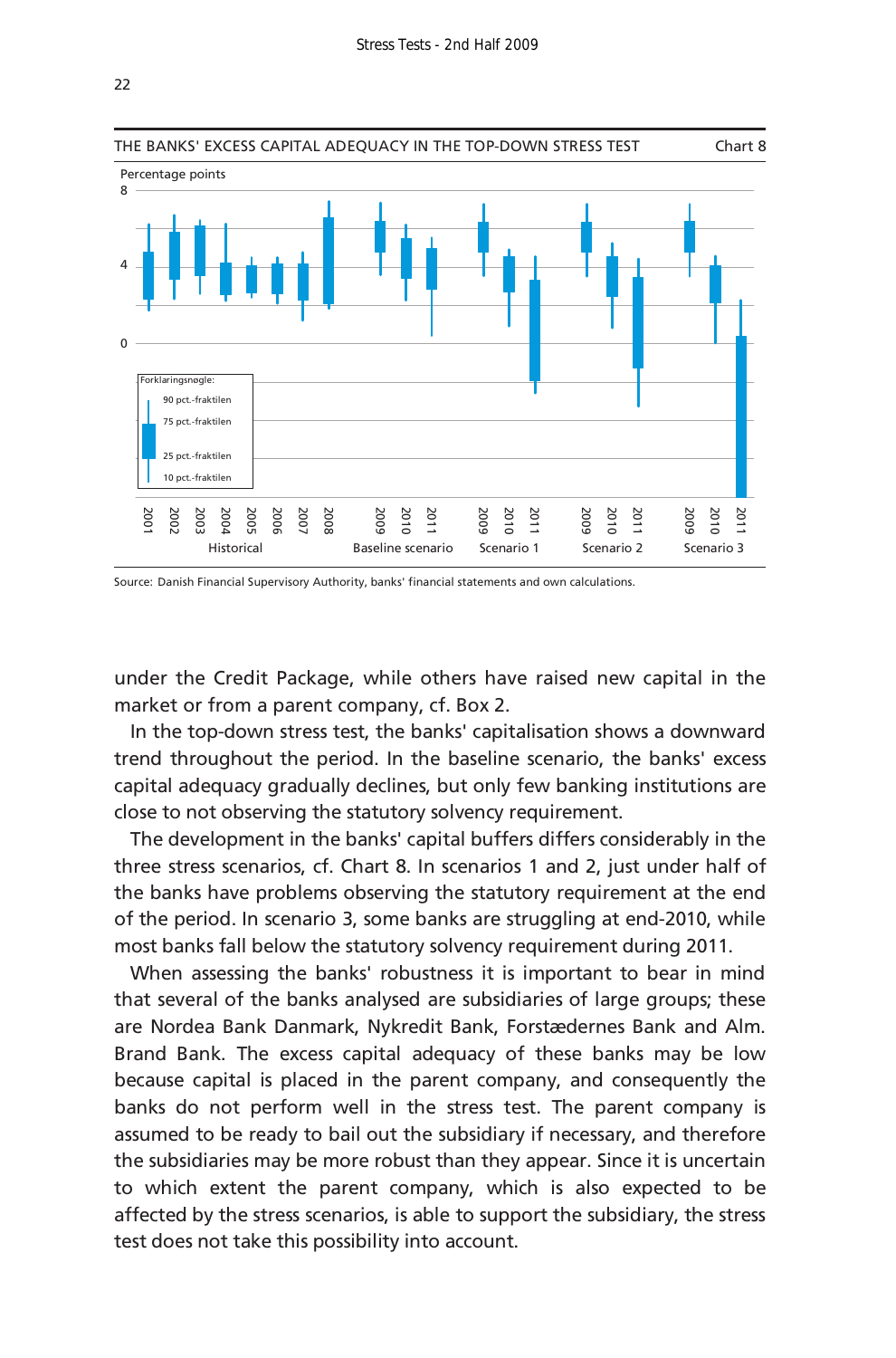#### CAPITALISATION ASSUMPTIONS IN THE TOP-DOWN STRESS TEST Box 2

The banks' robustness reflects the development in their capital structures. Over the last six months it has become clear how large capital injections the individual banks will be receiving under the Credit Package. At the same time, a number of banks have strengthened their capital base, either by issuing new shares, by selling treasury shares or by receiving capital injections from their parent companies. Among the largest banks, Sydbank and Jyske Bank have taken advantage of the improved market conditions in the autumn of 2009 to increase their share capital, while rejecting the offer of hybrid core capital injections under the Credit Package.

Overall the capital expansions have been smaller than envisaged under the Credit Package, cf. the Table.

| Kr. million                      | <b>Equity injected</b><br>in 2009 <sup>1</sup> | <b>Credit Package</b> | <b>Calculated potential</b><br>injection under<br>Credit Package,<br>end-2008 |
|----------------------------------|------------------------------------------------|-----------------------|-------------------------------------------------------------------------------|
| Group 1                          |                                                |                       |                                                                               |
| Danske Bank                      |                                                | 23,992                | 23,948                                                                        |
| FIH Erhvervsbank                 |                                                | 1,900                 | 2,264                                                                         |
| Jyske Bank                       | 1,368                                          |                       | 3,285                                                                         |
| Nordea Bank Danmark <sup>2</sup> |                                                |                       | 8,878                                                                         |
| Nykredit Bank <sup>3</sup>       | 3,200                                          |                       | 4,113                                                                         |
| Sydbank                          | 1,286                                          |                       | 2,228                                                                         |
| Gruppe 2                         |                                                |                       |                                                                               |
| Alm. Brand Bank                  | 900                                            | 856                   | $\Omega$                                                                      |
| Amagerbanken                     | 710                                            | 1,106                 | 1,471                                                                         |
| Arbeidernes Landsbank            |                                                |                       | 641                                                                           |
| Forstædernes Bank <sup>4</sup>   | 1,150                                          |                       | 883                                                                           |
| Ringkjøbing Landbobank           | 60                                             |                       | 452                                                                           |
| Spar Nord Bank                   | 24                                             | 1,265                 | 1,317                                                                         |
| Sparbank                         | $\overline{2}$                                 | 480                   | 651                                                                           |
| Vestiysk Bank                    | $\overline{7}$                                 | 1,438                 | 1,907                                                                         |
|                                  | 8,707                                          | 31,037                | 52,038                                                                        |

#### CAPITAL INJECTIONS

Note: The potential injection under the Credit Package is calculated as the difference between 12 per cent and the bank's Tier 1 ratio multiplied by the bank's risk-weighted assets if the Tier 1 ratio is between 6 and 9. If the Tier 1 ratio exceeds 9, the potential injection has been set at 3 per cent of the riskweighted assets, while it has been set as zero if the Tier 1 ratio is below 0. Calculations are at an institution level.

Source: Company announcements, banks' financial statements and own calculations.

In the calculation of equity injected in 2009, sales of treasury shares have only been included for Q1-3.<br>2009. Nordea Bank AB, the parent company of Nordea Bank Danmark, strengthened its capital base in 2009.

<sup>3</sup> Kr. 2.4 billion of the kr. 3.2 billion injected into Nykredit Bank as equity is a conversion of Nykredit Realkredit's subordinated capital injections. 4

Kr. 0.35 billion of the kr. 1.15 billion injected into Forstædernes Bank as equity is a conversion of Nykredit Realkredit's subordinated capital injections.

The calculations do not take into account the option to convert capital injections under the Credit Package into share capital in some cases. The assumption reflects uncertainty as to how much of the capital will be converted into share capital.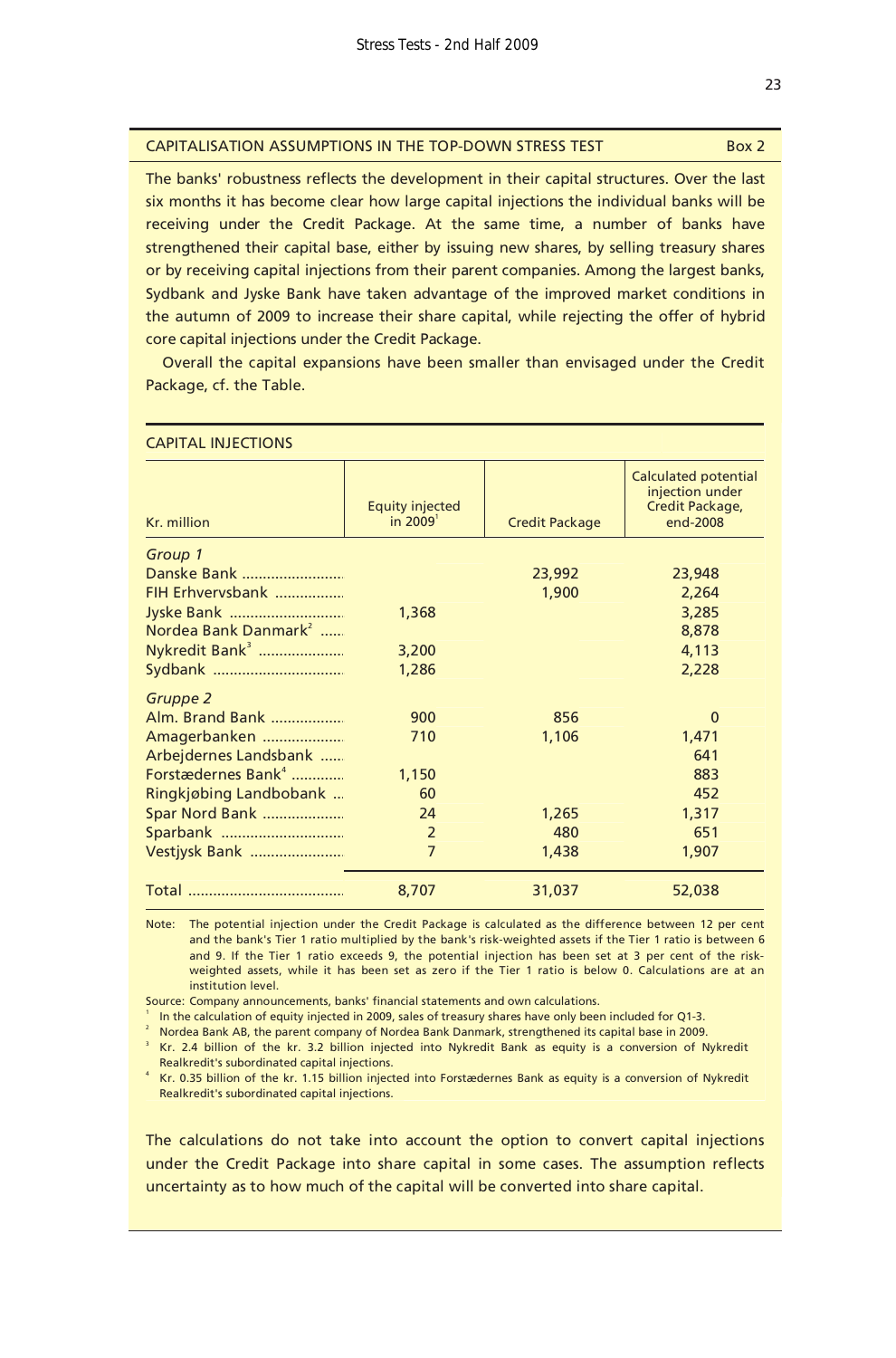

Note: Tier 1 capital must constitute at least 50 per cent of the base capital; hence the Tier 1 capital must constitute at least 4 per cent of a bank's risk-weighted assets.

Source: Danish Financial Supervisory Authority, banks' financial statements and own calculations.

### **Top-down stress test results and new regulations**

Against the backdrop of the financial crisis, many forums are discussing the regulation of the financial sector. Among other things, the crisis has demonstrated that the capitalisation of the financial sector was not sufficient to counter the current economic development. Both in the EU and in broader forums work is underway to amend the capital-adequacy rules. The amendments have not yet been adopted, but are expected to include requirements of an increase in and improvement of the quality of the banks' capital.

Focus has already to a large extent shifted from the banks' capital base and excess capital adequacy to their Tier 1 capital and non-hybrid core capital.<sup>1</sup> In scenarios 1 and 2 only few banks have Tier 1 ratios below 6 per cent, cf. Chart 9. In scenario 3 the Tier 1 ratios of many of the 14 banks drop below 6 per cent.

<sup>1</sup> Tier 1 capital must constitute at least 50 per cent of a bank's capital base. Hybrid core capital must not exceed 50, 35 or 15 per cent of the Tier 1 capital (the sum of non-hybrid and hybrid core capital), depending, inter alia, on the bank's opportunity to convert hybrid core capital into share capital, cf. Box 17 in Financial stability, 1st half 2009.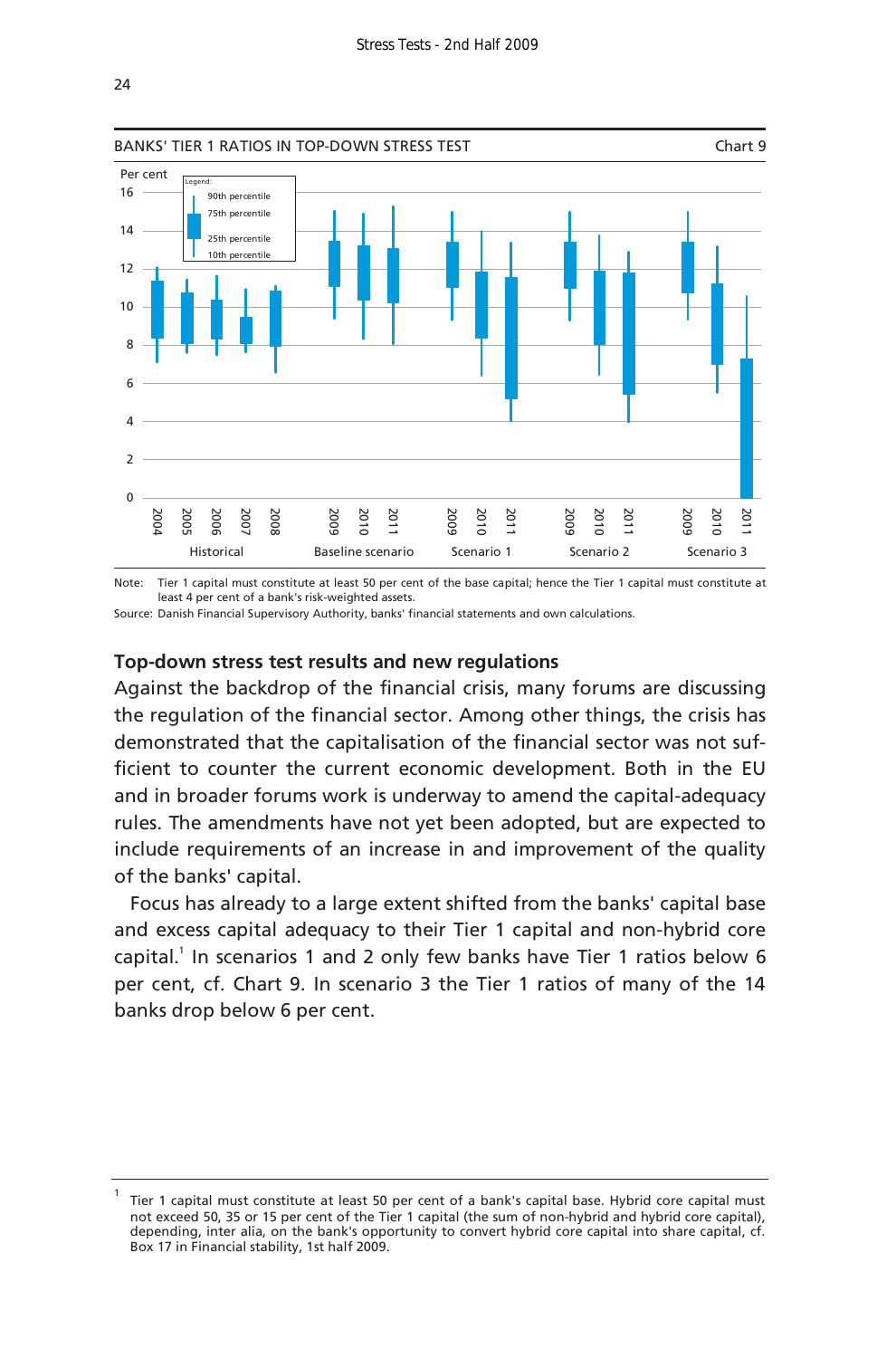### Bottom-Up Stress Test

*The bottom-up stress test performed by Danmarks Nationalbank in cooperation with the six largest Danish banks shows that the banks have sufficient buffers to withstand the expected economic development as well as a situation in which the economy deteriorates further. Large write-downs are expected in the near future. In the stress scenarios outlined, the estimated write-downs are so high that the banks' profits turn negative in 2010, thereby reducing their capital base. Nevertheless, the Tier 1 ratios of all banks are well above 4 per cent at the end of the scenarios.* 

To contribute further to the assessment of the robustness of the financial sector in Denmark, Danmarks Nationalbank and the six largest Danish banks jointly performed a bottom-up stress test in the autumn of 2009. In the bottom-up stress test, each of the six banks has applied its own model for calculating how its exposures will develop in three economic scenarios prepared by Danmarks Nationalbank. Subsequently, Danmarks Nationalbank has aggregated the results of the six banks. Similar bottom-up stress tests have been conducted on the largest US banks by the Federal Reserve and on the largest European banks by the Committee of European Banking Supervisors, CEBS.<sup>1</sup>

The banks were guaranteed anonymity before the test started and consequently only the 25th and 75th percentiles are shown in the charts in this chapter. At the same time, some of the participating banks are members of financial groups so that their solvency ratios are not immediately comparable since part of their excess capital adequacy may be placed in the parent company, cf. the chapter *Stress Testing in Cooperation between Danmarks Nationalbank and Large Danish Banks*. Below, the banks' resilience is therefore illustrated by the development in Tier 1 ratios in the scenarios.

A major advantage of performing a bottom-up stress test in cooperation with the banks themselves is that they are in a better position to take into account the credit quality of their exposures – and their customers' reactions to the development specified in the scenarios. Furthermore, it must be regarded as an advantage that the calculations are based on the models used by the banks in their own risk manage-

<sup>1</sup> See also Box 15 in *Financial stability, 1st half 2009*.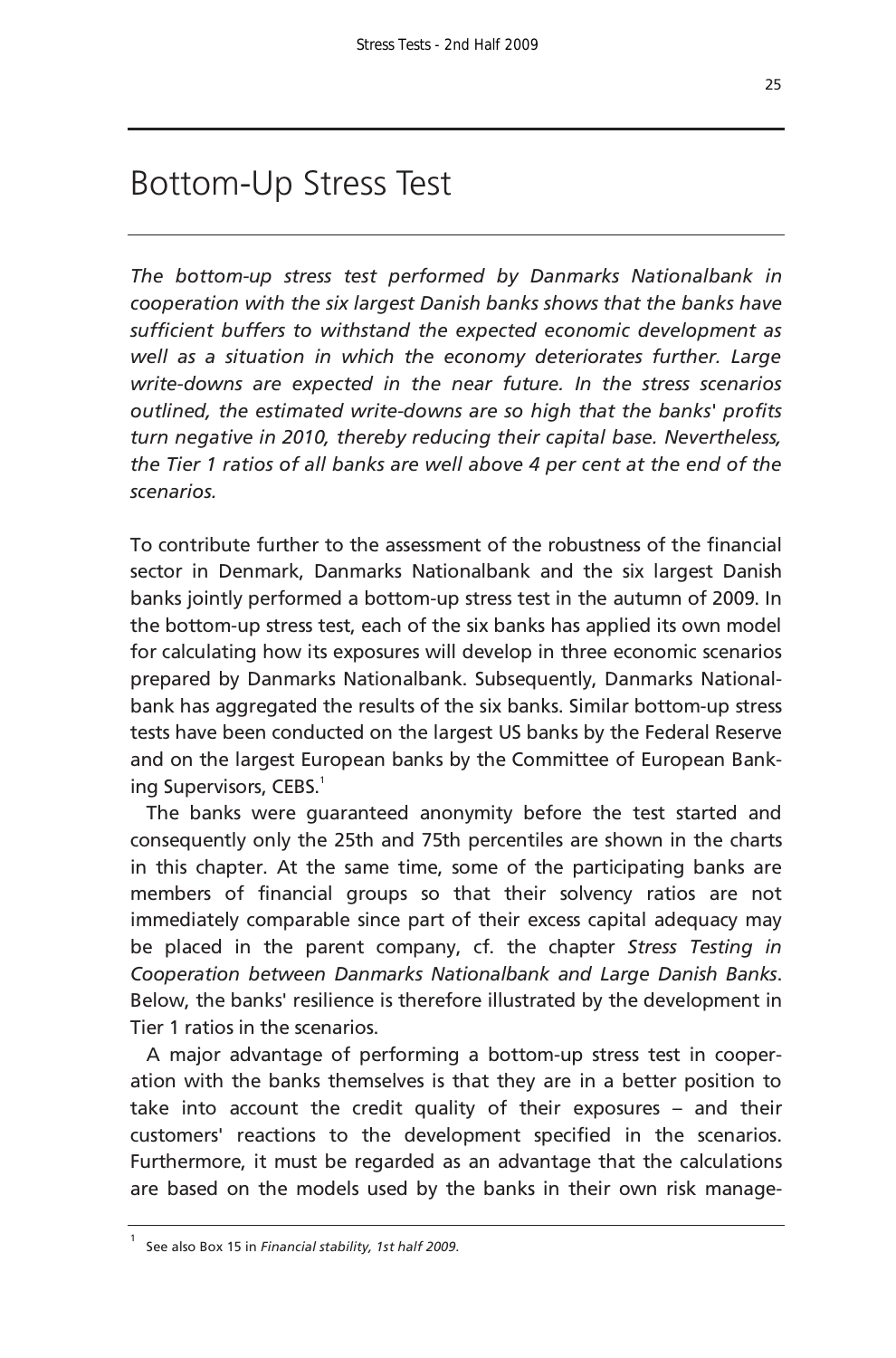ment. The primary challenge is the comparability of results since different models are used for the calculations. Variations in the outcomes may therefore to some extent be model-related rather than reflecting differences in the quality of the banks' exposures. In addition, a bottom-up stress test requires the participant banks to have sophisticated models, which is why only the six largest Danish banks were involved in the exercise. The results cannot be applied to other banks in Denmark.

Details about the bottom-up stress testing procedure, the underlying calculation assumptions and further information about the results of the exercise can be found in the chapter *Stress Testing in Cooperation between Danmarks Nationalbank and Large Danish Banks*. The main results are summarised below.

### **SCENARIOS – BOTTOM-UP STRESS TEST**

The baseline scenario for the bottom-up stress test, which was performed during the autumn of 2009, was Danmarks Nationalbank's forecast from September 2009. A baseline scenario and two stress scenarios are analysed in the bottom-up stress test. One stress scenario – scenario 1 – can be seen as a negative shock to the Danish economy, while the other – scenario 2 – can be seen as a simultaneous shock to the Danish and international economies, cf. Table 4. The stress test scenarios have been developed in cooperation with the Danish Financial Supervisory Authority.

| DEVELOPMENT IN SELECTED KEY RATIOS IN THE SCENARIOS FOR THE<br>Table 4<br>DANISH ECONOMY IN THE BOTTOM-UP STRESS TEST |                                |                         |                         |  |  |
|-----------------------------------------------------------------------------------------------------------------------|--------------------------------|-------------------------|-------------------------|--|--|
|                                                                                                                       | Baseline scenario<br>Bottom-up | Scenario 1<br>Bottom-up | Scenario 2<br>Bottom-up |  |  |
| 2009                                                                                                                  |                                |                         |                         |  |  |
|                                                                                                                       | $-3.2$                         | $-3.6$                  | $-3.7$                  |  |  |
| Unemployment rate, per cent                                                                                           | 3.5                            | 3.7                     | 3.7                     |  |  |
| Average bond yield, per cent p.a.                                                                                     | 3.8                            | 3.8                     | 3.7                     |  |  |
| House prises, per cent, year-on-year                                                                                  | $-14.1$                        | $-16.3$                 | $-16.1$                 |  |  |
| 2010                                                                                                                  |                                |                         |                         |  |  |
|                                                                                                                       | 0.9                            | $-1.2$                  | $-2.0$                  |  |  |
| Unemployment rate, per cent                                                                                           | 5.7                            | 6.7                     | 7.2                     |  |  |
| Average bond yield, per cent p.a.                                                                                     | 4.1                            | 41                      | 3.0                     |  |  |
| House prises, per cent, year-on-year                                                                                  | $-0.3$                         | $-11.4$                 | $-8.3$                  |  |  |
| 2011                                                                                                                  |                                |                         |                         |  |  |
|                                                                                                                       | 1.7                            | $0.5^{\circ}$           | $-0.3$                  |  |  |
| Unemployment rate, per cent                                                                                           | 6.2                            | 8.2                     | 9.5                     |  |  |
| Average bond yield, per cent p.a.                                                                                     | 4.7                            | 4.7                     | 2.6                     |  |  |
| House prises, per cent, year-on-year                                                                                  | 1.9                            | $-8.0$                  | $-3.5$                  |  |  |

Note: For further specifications, see Table X in the chapter *Stress Testing in Cooperation between Danmarks Nationalbank and Large Danish Banks*.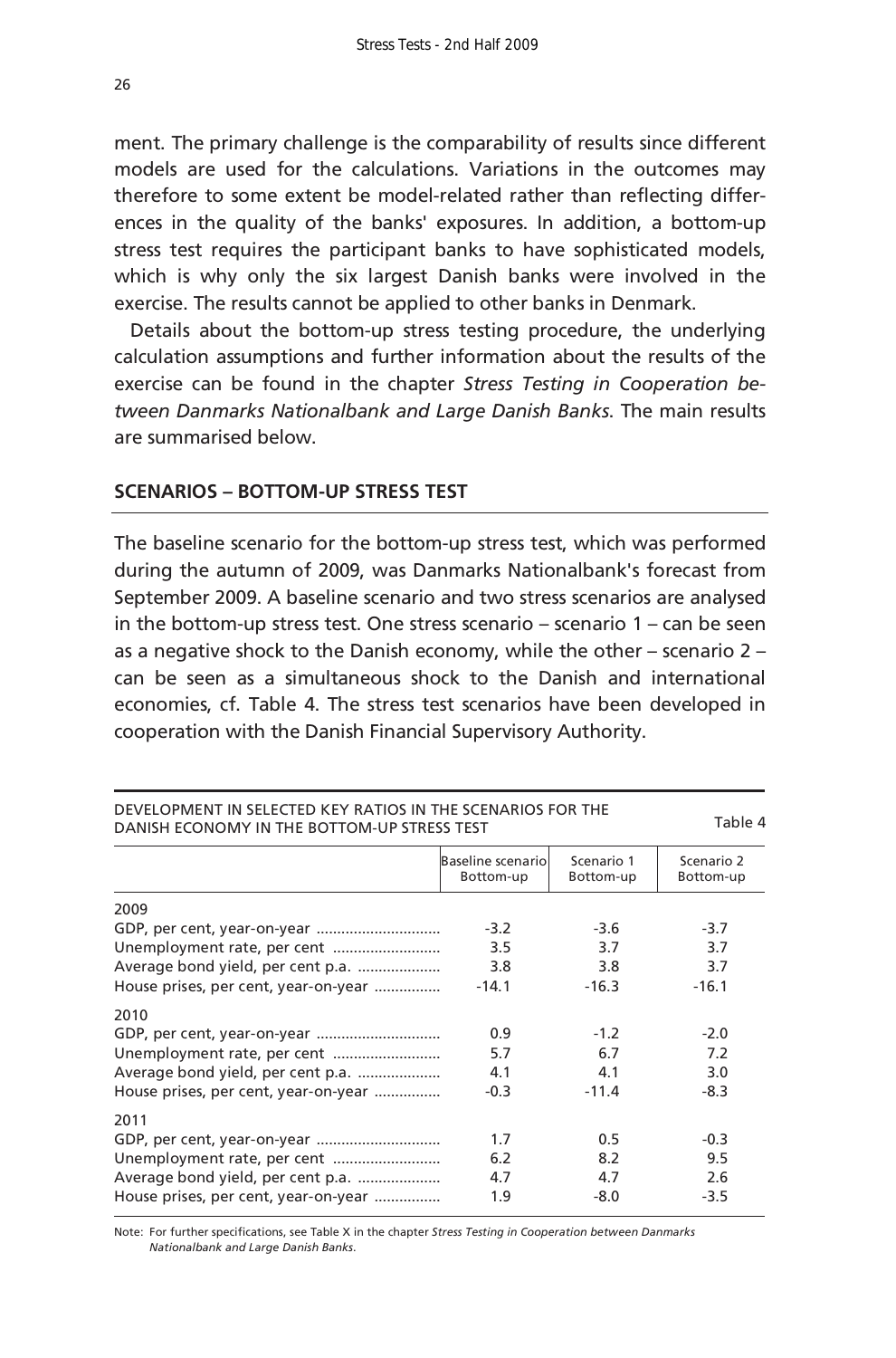### **RESULTS – BOTTOM-UP STRESS TEST**

### **Bank earnings**

The banks' current earnings provide the first buffer against mounting write-downs. Higher current earnings mean that a bank can sustain greater write-downs before having to break into its capital base. The banks' estimates of their current earnings are to some extent based on their budgets, and the expected current earnings differ only slightly in the baseline scenario and the two stress scenarios.

A significant difference in relation to current earnings in the scenarios concerns the assumed contributions to Bank Rescue Package. In the baseline scenario, it is assumed that kr. 10 billion will be payable in addition to the kr. 15 billion payable in guarantee commission. In the two stress scenarios it is assumed that contributions reach their maximum (kr. 35 billion) level so that current earnings will be lower in the these two scenarios than in the baseline scenario, cf. Chart 10. In scenario 2, falling interest rates entail lower net income from interest than in the baseline scenario and scenario 1, particularly towards the end of the period.

The write-downs that the banks can absorb from their current earnings differ, cf. Chart 10. This difference is significant in terms of how robust the banks are to a prolonged period with regular write-downs.



Note: The banks' profits before write-downs and tax relative to loans and guarantees at group level. Write-downs on Source: Banks' responses in bottom-up stress test. the value of goodwill, if any, are included in the profit before write-downs and tax.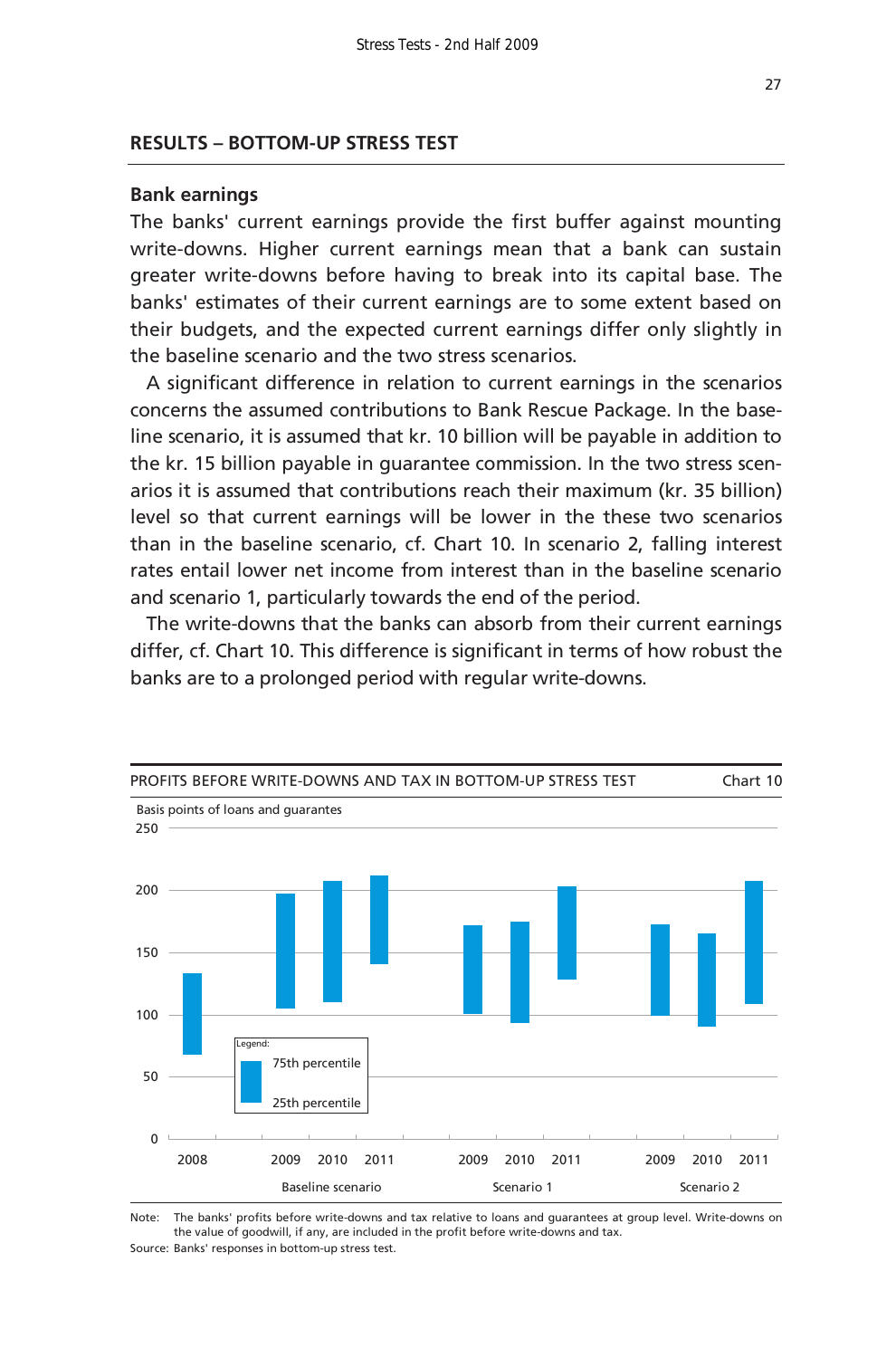

Note: The banks' estimated write-downs calculated at group level, but exclusive of write-downs and credit exposures in Source: Banks' responses in bottom-up stress test. any subsidiary mortgage-credit institutes.

### **The banks' write-downs**

The banks' expect to post large write-downs in the near future. However, the magnitude of the write-downs is highly uncertain in all three scenarios.

The banks' expected write-downs vary substantially in the baseline scenario, cf. Chart 11, the largest being around twice as high as the lowest. In scenario 1 the aggregate expected write-downs are on average approximately 100 basis points higher than in the baseline scenario, while they are approximately 130 basis points higher in scenario 2. It is interesting to note that the spread between the banks' estimated write-downs is smaller in the two stress scenarios than in the baseline scenario. It might be expected that differences in the quality of the banks' exposures and in the sectors to which the banks are exposed would be reflected more strongly in write-downs in a situation where economic developments are significantly more negative than in the baseline scenario.

### **The banks' financial results**

In the baseline scenario, the banks generally expect profits to hover around zero, with a tendency to be in positive territory in both 2009 and 2010, cf. Chart 12. Significant improvements are expected in 2011. This reflects that the banks expects write-downs in 2010 to remain at a high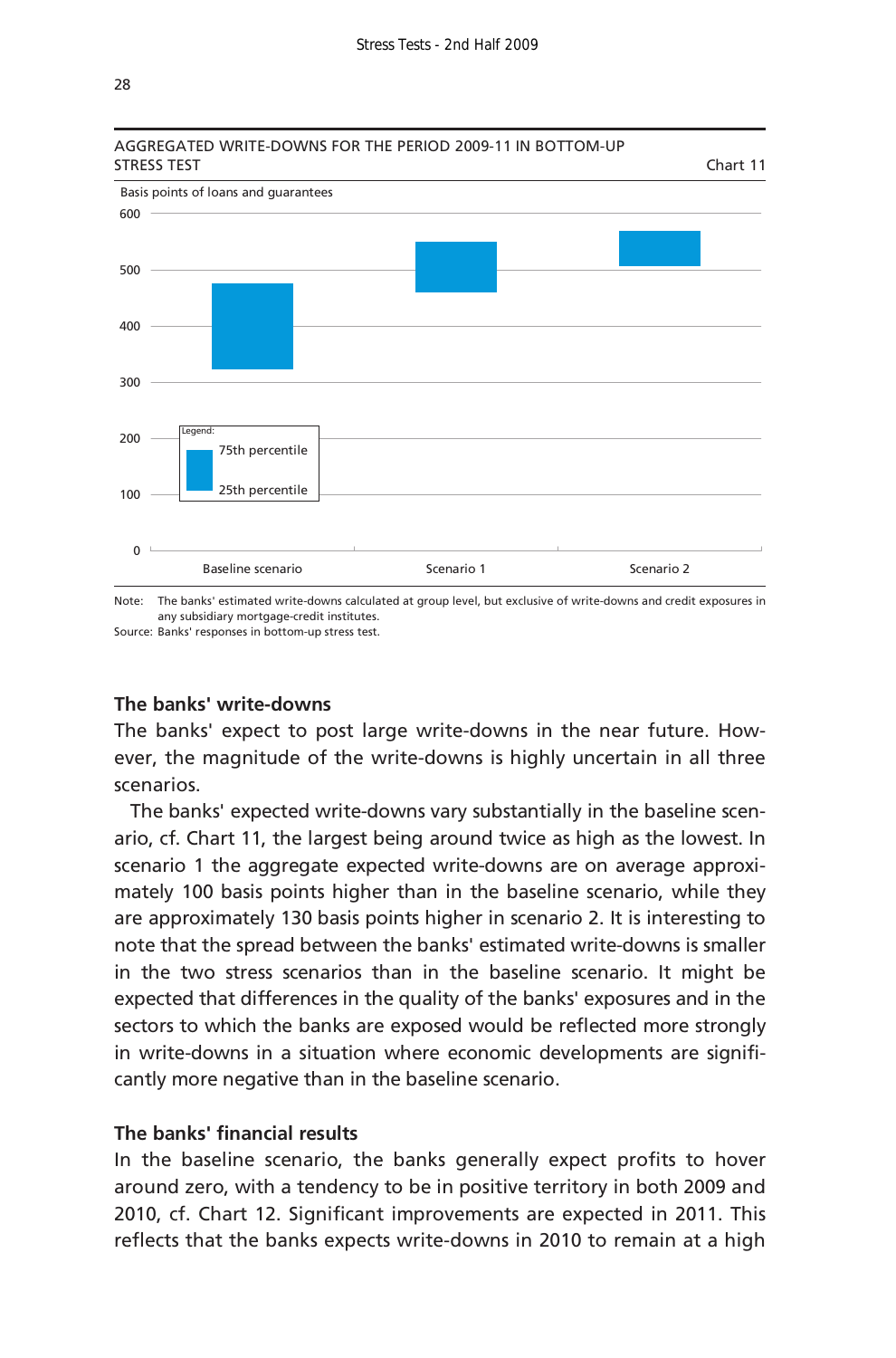

Note: The banks' profits (before tax) in basis points of loans and guarantees calculated at group level. Source: Banks' responses in bottom-up stress test.

level, while a pronounced decline is expected in 2011, when the banks' contributions to Bank Rescue Package have also ceased.

In the two stress scenarios, profits in 2009 are also expected to hover around zero, but with a downward bias. 2010 will be a very negative year in both stress scenarios, while the profits of most banks are expected to be positive in 2011. This reflects that write-downs are generally expected to increase from 2009 to 2010 in the two scenarios before falling back to a lower level in 2011. The significant improvement of profits in 2011 also reflects that contributions to Bank Rescue Package will cease. In both stress scenarios the banks' expectations for 2010 and 2011 differ considerably more than in the baseline scenario.

### **The banks' capitalisation**

Developments in the banks' capital ratios are determined by developments in risk-weighted asses and in the banks' capital bases. In the scenarios, it is assumed that no further liable capital will be injected. The development in bank solvency ratios is thus driven by the banks' riskweighted assets and their profits.

In all scenarios, most of the banks expect the ratio of risk-weighted assets to lending at end-2011 to be at the same level as at end-2008, cf. Chart 13. Bank expectations of how average risk weights will develop vary

29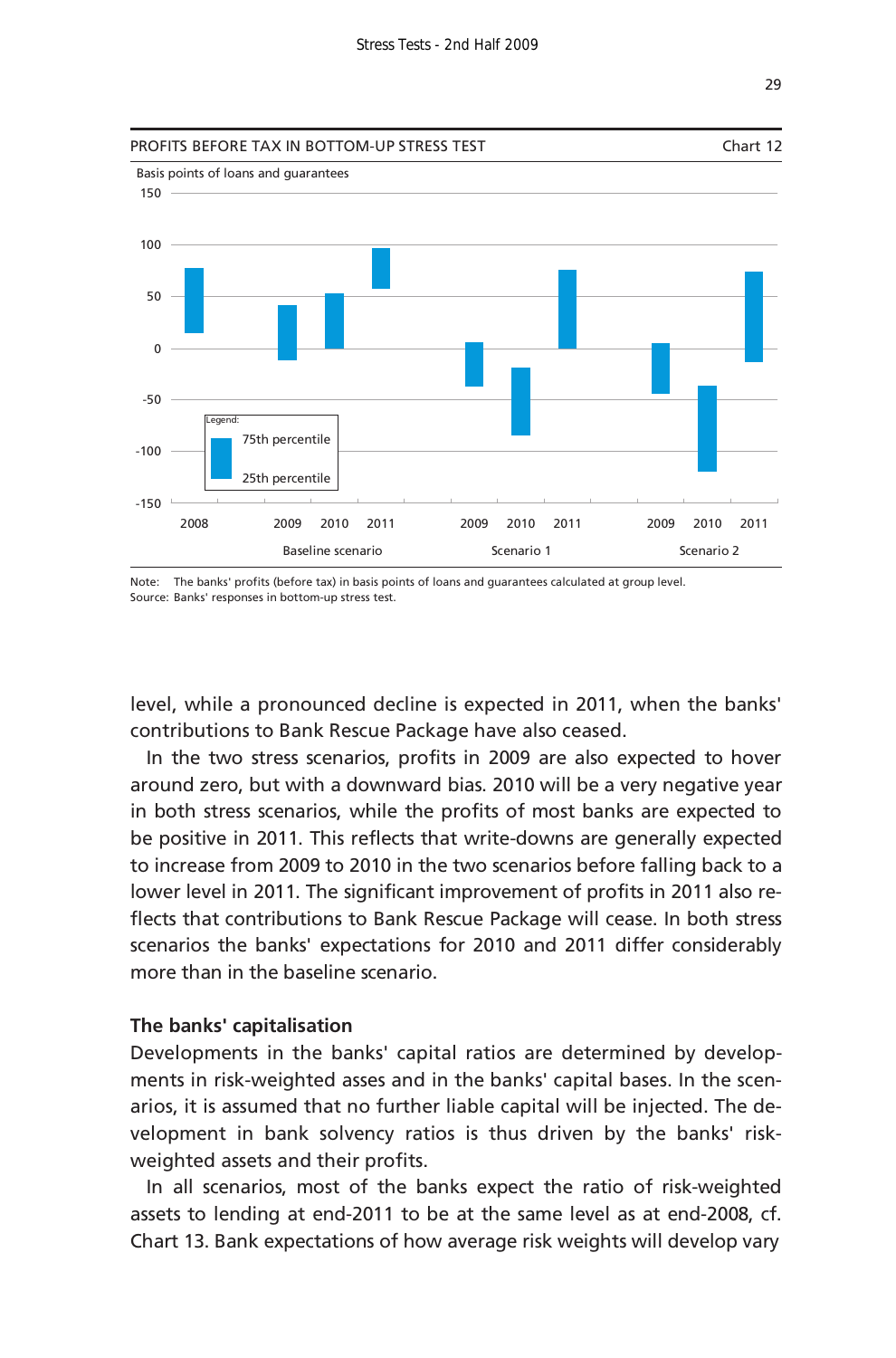



Note: The banks' risk-weighted assets in per cent of loans and guarantees calculated at group level. Source: Banks' responses in bottom-up stress test.

considerably.<sup>1</sup> In the baseline scenario, risk weights are expected to either fall, remain unchanged or rise over the period, depending on the bank. In the two stress scenarios, the banks generally expect riskweighted assets to increase from 2009 to 2010. Viewed in isolation, this means that the banks' capital ratios deteriorate. No major changes are expected from 2010 to 2011.

 The banks' Tier 1 ratios generally show a positive trend over the baseline scenario, cf. Chart 14. From 2008 to 2009, the changes in the Tier 1 ratios are primarily attributable to capital injections, either from the central government, via the market or from the parent company; retained earnings are a secondary contributing factor. The Tier 1 ratio continues to rise in 2010 and 2011, reflecting the development in bank profits.

In the two stress scenarios, the banks' capitalisation is expected to deteriorate in 2010 as a result of very large write-downs. In 2011 the c improves for a few banks, but deteriorates for others. There is a tendency for the Tier 1 ratio to deteriorate for banks that already have a low ratio, while it strengthens for banks with a relatively high ratio. As a result, the spread between the banks with high and low Tier 1 ratios widens.

<sup>1</sup> Differences in the development in the average risk weights of the banks' exposures primarily reflect whether the banks apply the "point-in-time" or the "through-the-cycle" approach to calculating the probability of customers defaulting on their obligations to the bank.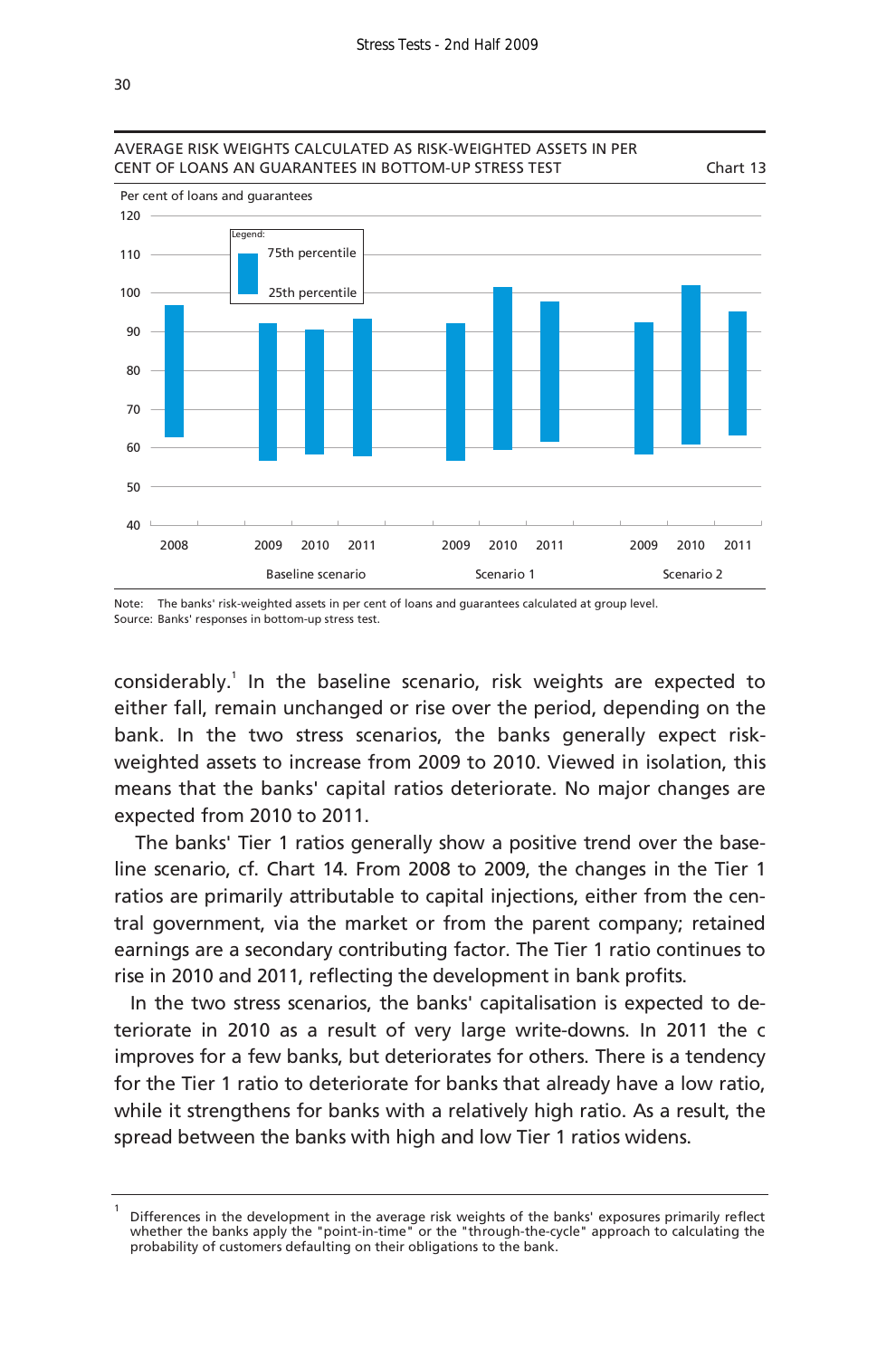

Note: The banks' Tier 1 ratios are at group level. Source: Banks' responses in bottom-up stress test.

Measured by the Tier 1 ratio, all banks have substantial excess cover relative to the statutory requirement at the end of the baseline scenario.<sup>1</sup> The Tier 1 ratios of all banks are substantially above 4 per cent – the statutory requirement for a capital need of 8 per cent – at the end of the two stress scenarios. In each of the two stress scenarios, five of the six banks have a Tier 1 ratio of more than 6 per cent at the end of the scenario.

### **Sensitivity analysis – effect of falling lending**

In the calculations, the banks were to assume that lending in the scenarios remained unchanged relative to the 1st half of 2009. Several banks have pointed out that lending will, of course, show a downward trend in the severe stress scenarios. This may be attributable to falling demand for investment loans or other circumstances. In terms of the banks' capital, falling loans and guarantees will have opposite effects. Initially the effect on bank profits will mainly be negative as lower lending will reduce net income from interest and fees, while it can be more difficult to cut costs and reduce the credit exposures that will re-

<sup>1</sup> The average non-hybrid core capital ratio (simple average) is 11.2, 8.8 and 8.6 per cent at end-2011 in the baseline scenario, scenario 1 and scenario 2, respectively. The average Tier 1 ratio is 12.8, 10.1 and 9.9 per cent, respectively, in the three scenarios. The average solvency ratio is 14.4, 11.7 and 11.5 per cent, respectively, in the three scenarios.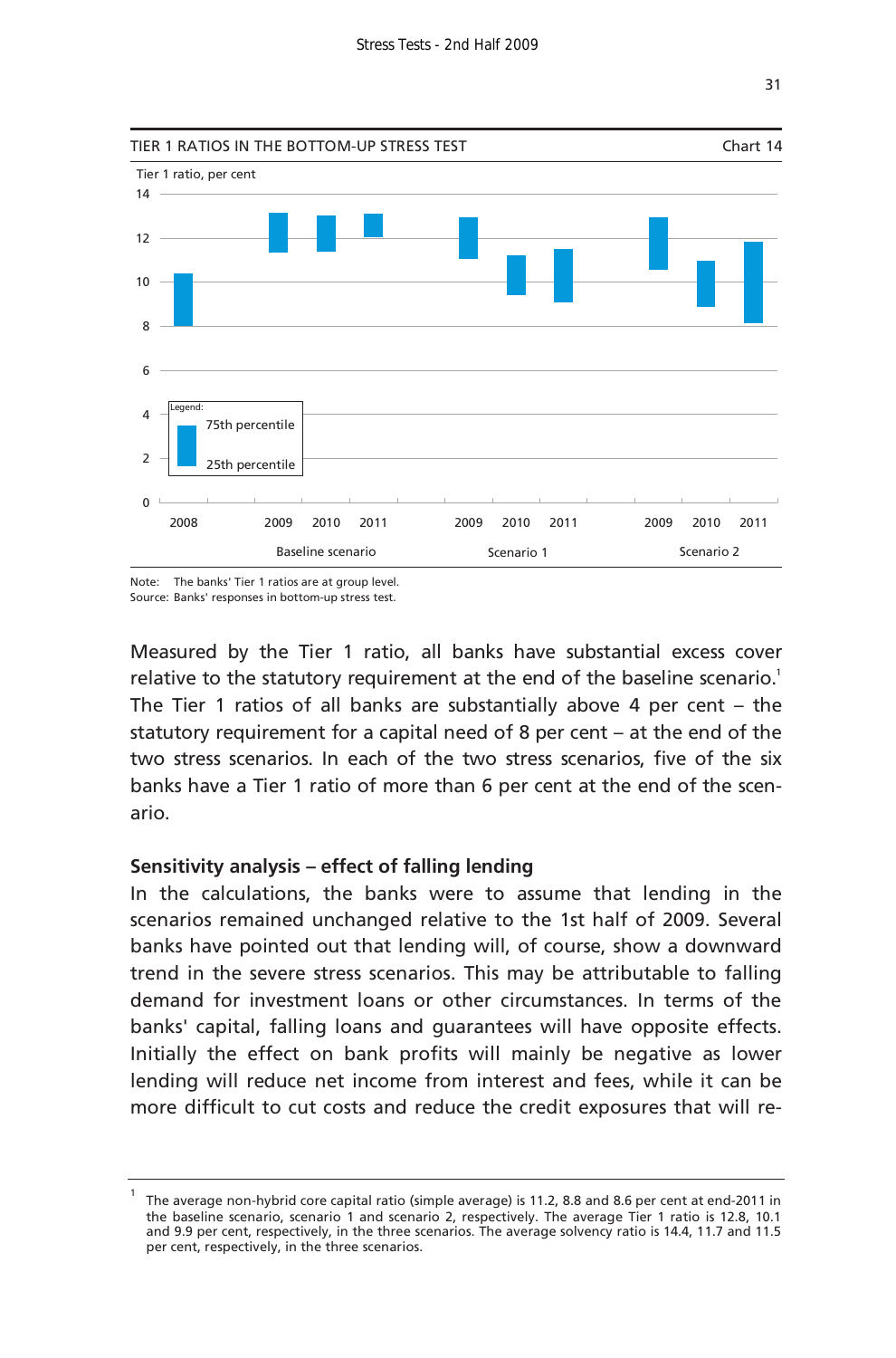

Note: The banks' Tier 1 ratios are at group level.

Source: Banks' responses in bottom-up stress test and own calculations.

sult in losses for the banks. On the other hand, lower lending will reduce the banks' risk-weighted assets, thereby improving their capital ratios.

In order to assess the net impact of the outlined fall in lending, Danmarks Nationalbank has used the data provided by the banks for scenario 1 to calculate how the banks' capital structure would have developed if lending had declined. It is assumed that the banks' loans and guarantees decrease by 6 per cent in each year of the scenario. Furthermore, it is assumed that net income from interest and fees and risk-weighted assets fall proportionally with lending, but that lending does not affect the banks' costs and write-downs on loans. Overall these assumptions are estimated to be conservative, so the banks' solvency ratios will presumably be higher than calculated.<sup>1</sup>

The impact of such a fall in lending on the banks' solvency ratios varies considerably, cf. Chart 15. For banks with a high Tier 1 ratio from the outset, deteriorating profits – and the resulting reduction in Tier 1 capital – will be more than offset by the fall in risk-weighted assets. The Tier 1 ratio will increase by more than 1 percentage point for the banks seeing the highest increase. For banks with a relatively low Tier 1 ratio from the

<sup>1</sup> The estimated Tier 1 ratio in the stylised calculations is almost 1 percentage point lower than in the estimates calculated by the two banks supplying results with alternative growth-pattern assumptions, cf. the chapter *Stress Testing in Cooperation between Danmarks Nationalbank and Large Danish Banks*.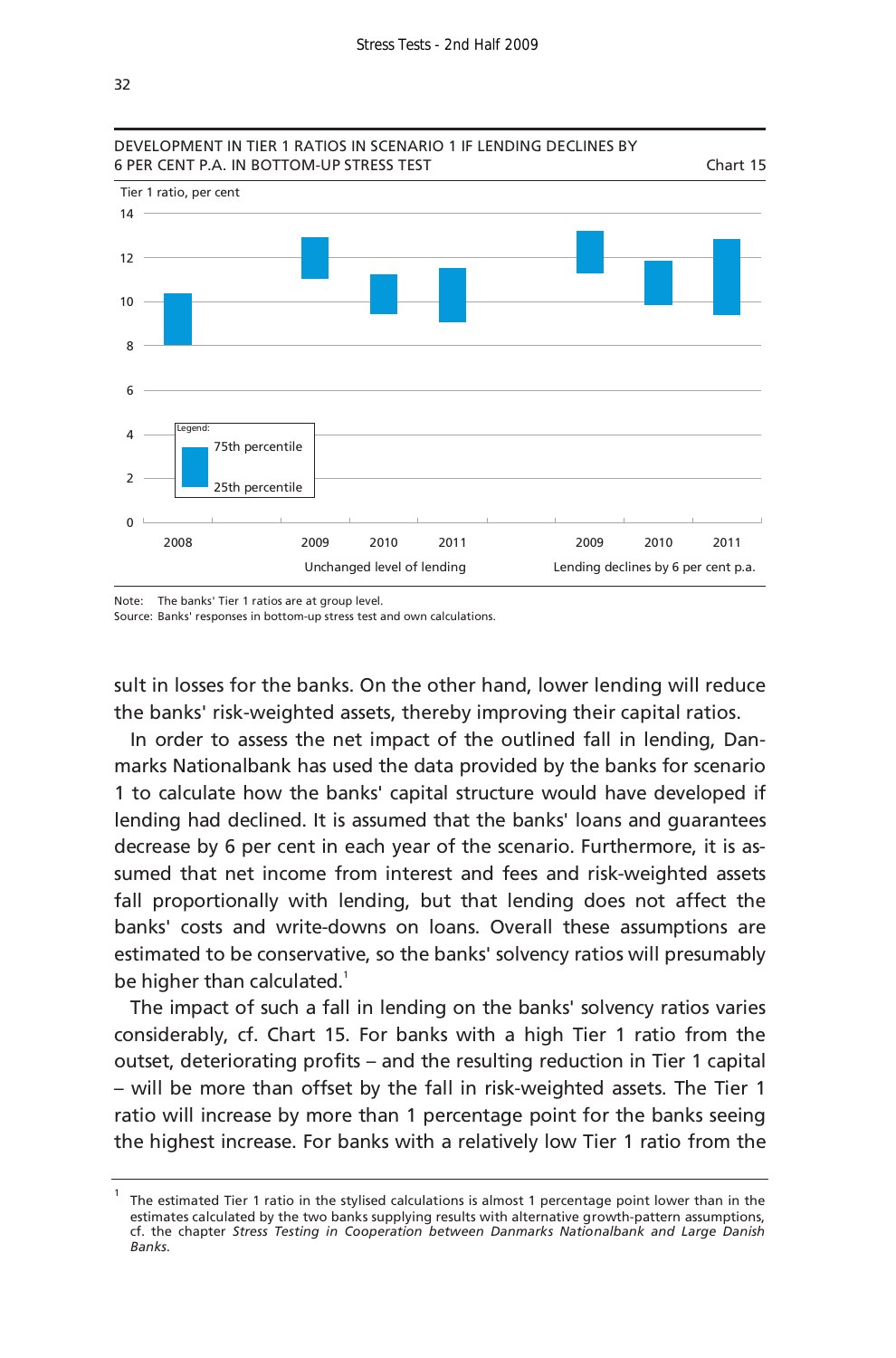outset, the effect on Tier 1 capital of the poor performance will more or less offset the reduction in risk-weighted assets, and the Tier 1 ratio will remain broadly unchanged.

### **POSSIBLE COURSES OF ACTION FOR THE BANKS**

It is assumed that the banks do not react to the deteriorating economic situations in the stress scenarios. This is a stylised and not necessarily particularly realistic assumption that has be made in order to ensure comparability of results. If the economic situation does deteriorate, the banks must be expected to defend their earnings and capital structures. This will increase their robustness relative to the calculations in the bottom-up stress test.

The banks' options are mainly to increase interest margins, cut costs and reduce their balance sheets. Increasing interest margins and cutting costs boosts the banks' earnings, allowing them to absorb larger write-downs before they have to break into their capital. Reducing the balance sheet – e.g. lending – reduces the bank's risk-weighted items, and although the bank's performance may seem to be worse since its write-down ratio increases, this may improve its capital ratios.

### **SUMMARY**

The banks' own analyses of the scenarios prepared by Danmarks Nationalbank show that the banks are well cushioned against further negative shocks to the economy. If one of the stress scenarios outlined should materialise, 2010 can be expected to be a tough year for the banks in profit terms, but their capitalisation is assessed to be sufficient to withstand such developments. If the banks' credit exposures are hit harder than expected, this may have a dual impact on the banks' solvency ratios by reducing their capital via larger write-downs while also increasing their risk-weighted assets.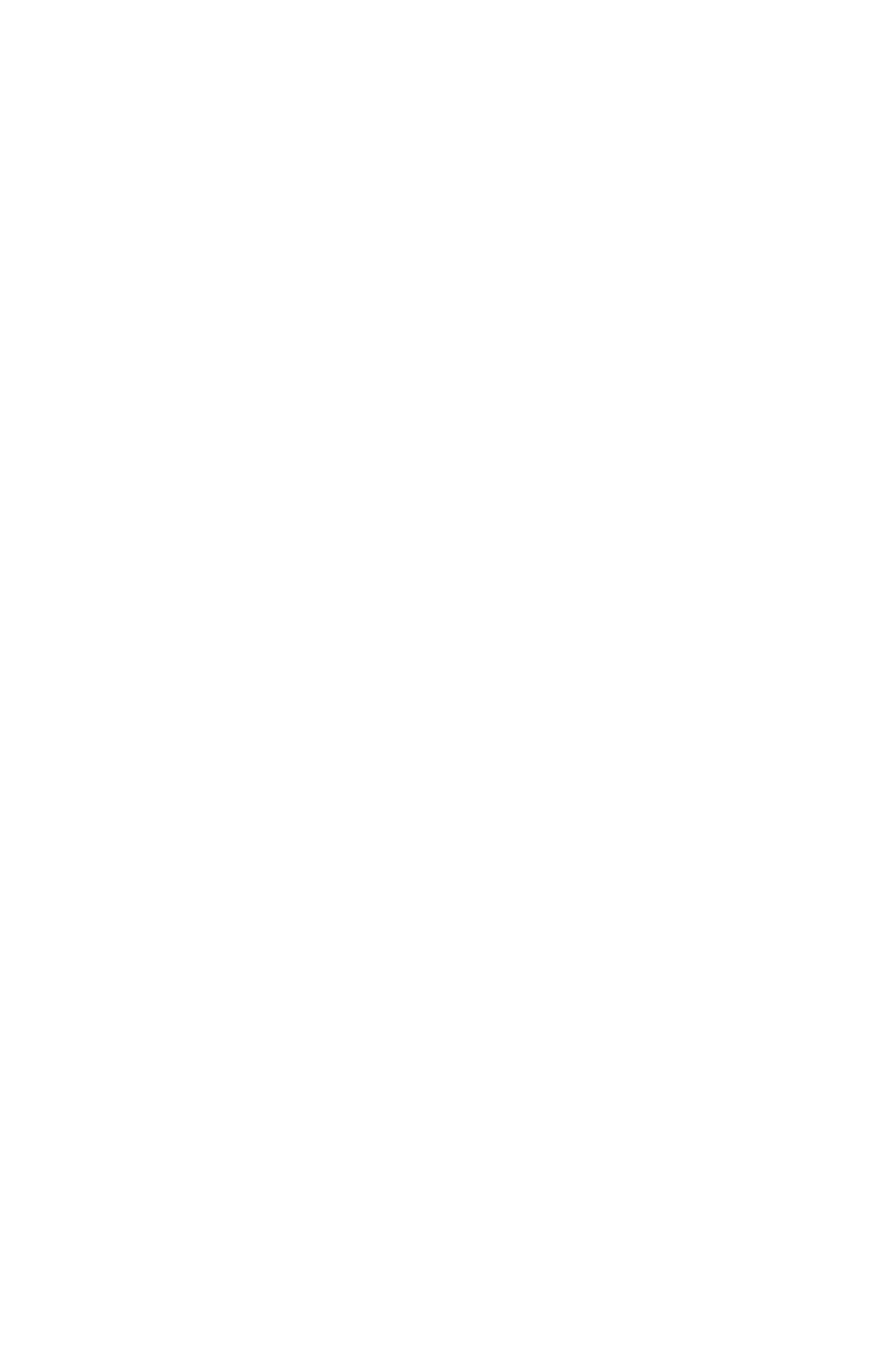## Stress Testing in Cooperation between Danmarks Nationalbank and Large Danish Banks

*Danmarks Nationalbank has performed a bottom-up stress test in cooperation with the six largest Danish banks in order to improve analysis of any vulnerabilities in the Danish banking sector. For the purpose of this exercise, Danmarks Nationalbank set up a baseline scenario and two stress scenarios as well as a number of assumptions to be included in the calculations by all participants. Based on their portfolios and internal models, the participating banks conducted impact analyses for each of the scenarios, and finally Danmarks Nationalbank aggregated the individual results* 

This chapter describes the stress testing process, including Danmarks Nationalbank's instructions to the banks and the further process of the joint stress test exercise. Finally, the most important general impressions from the ongoing dialogue between the banks and Danmarks Nationalbank in the course of the exercise are described. The aggregate results of the banks' calculations can be found in the chapter entitled *Bottom-Up Stress Test*.

### **INTRODUCTION**

In the autumn of 2009, Danmarks Nationalbank performed a stress test in cooperation with the six largest Danish banks – the joint stress test exercise. Danmarks Nationalbank set up three scenarios for economic development in Denmark – a baseline scenario and two stress scenarios – as well as a number of assumptions to be included in the calculations by all participants. Each bank calculated the impact the economic scenarios would have on its portfolio, and finally Danmarks Nationalbank aggregated the results.

The stress test provides a forward-looking assessment of the ability of the largest Danish banks to absorb shocks to the economy. It is important to bear in mind that stress tests are based on a number of stylised assumptions concerning both the economic development and the development in the banks' financial statements. At the same time, specifying a number of the assumptions to be made by the banks limits the manage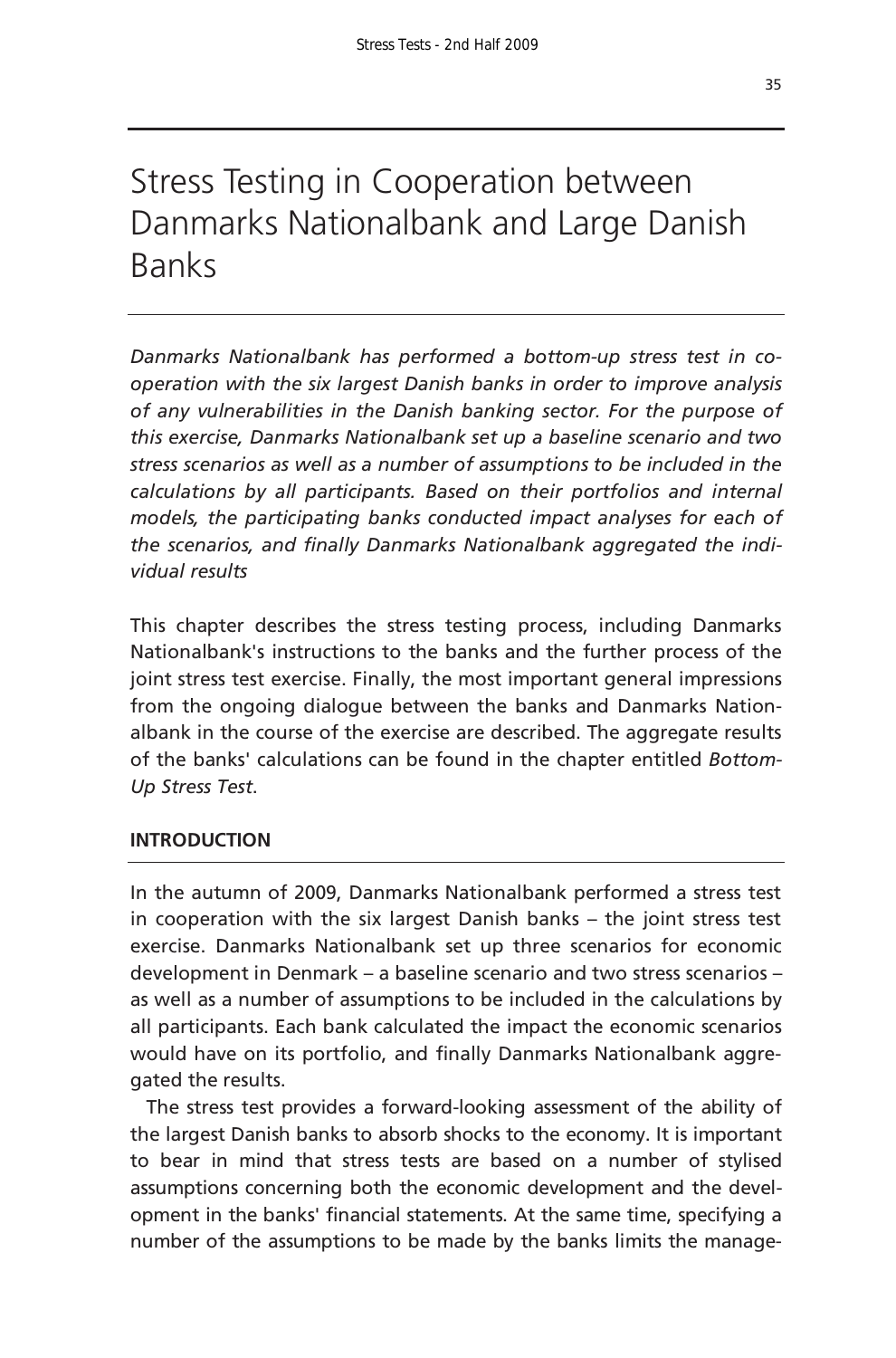ment response options available to the banks in the real world. This means that the banks had only limited opportunity to adapt their strategies to the development. It is also important to keep in mind that the stress test does not provide an exhaustive view of the risk factors faced by the banks, and that the full picture of risk factors varies from bank to bank.

Several advantages can be harvested from performing a stress test in cooperation with the banks to be tested – i.e. a bottom-up stress test – rather than performing the entire stress test centrally – i.e. a top-down stress test. The most important advantage is that the banks make the calculations based on their own models, which they also use for risk management purposes. Hence, the results will better reflect any differences in the quality of each bank's credit books and risk profile. In principle, the calculations also allow for the impact of large exposures and concentration risk in general on write-downs.

Conversely, a number of factors increase the uncertainty concerning bottom-up stress tests compared to top-down stress tests, making it potentially more difficult to interpret the results. The key challenge of bottom-up stress tests is the use of different models to evaluate the banks' portfolios, as each bank uses its own model. This can make data aggregation difficult, as there will be quantitative differences between the results because different models respond differently to different types of stress. The results of a bottom-up stress test should therefore be seen as a supplement rather than as a substitute for a top-down stress test.

An overview of the banks participating in the joint stress test exercise is given below. The procedure and the instructions received by the banks are subsequently explained. The most important impressions from the dialogue between Danmarks Nationalbank and the participating banks are then described, followed by a summary of the results of the exercise.

### **THE PARTICIPATING BANKS**

In the autumn, Danmarks Nationalbank asked the largest Danish banking institutions to participate in a joint stress test exercise. Participation in the exercise was voluntary, but all the invited banks decided to participate. The participating banks are the banks under Danish supervision with a working capital of more than kr. 50 billion, i.e. Danske Bank, FIH Erhvervsbank, Jyske Bank, Nordea Bank Danmark, Nykredit Bank and Sydbank.

Lending by the six participating banks accounts for 80 per cent of the total lending by Danish banking institutions, and their balance sheets likewise account for 85 per cent of the total balance sheet, cf. Chart 16. At the same time, the population covers 43 per cent of lending by mortgage-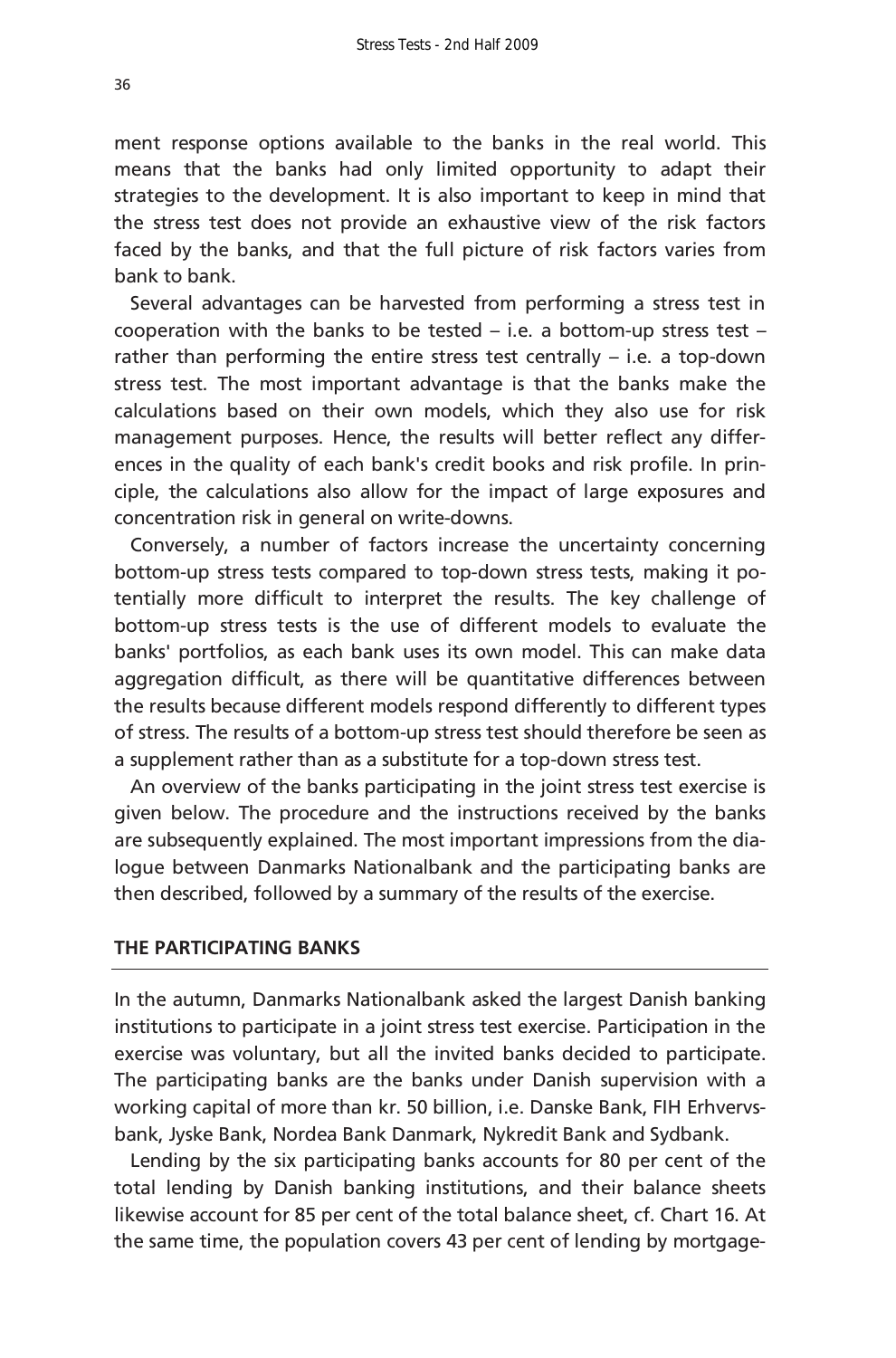

Source: Danish Financial Supervisory Authority, banks' and mortgage-credit institutes' financial statements.

credit institutes, as Realkredit Danmark and Nordea Kredit, which are subsidiaries of Danske Bank and Nordea Bank Danmark, respectively, are also included in the calculations. On the other hand, Nykredit Realkredit as the parent company in the Nykredit group is not included, as Nykredit Realkredit was not asked to participate in the exercise.

Two of the participating banking institutions belong to large financial groups. These are Nykredit Bank, a subsidiary of Nykredit Realkredit, and Nordea Bank Danmark, a subsidiary of Nordea Bank AB. For Nykredit Bank and Nordea Bank Danmark alike this means that they have traditionally been operating with lower excess capital adequacy than the other banks in the population, as the excess capital adequacy of the groups is placed in the parent company from which it is then allocated to the subsidiaries. As the parent companies are not included in the stress test exercise, it is difficult to assess how the scenarios will impact the groups and the extent to which the parent companies are able to support the subsidiaries. $^1$ 

The primary risk factor for the six participating banks is currently assessed to be the development in write-downs. This is reflected in the choice of stress scenarios.

<sup>1</sup> Nykredit Realkredit is further exposed to the banking sector through its ownership of Forstædernes Bank, which was acquired by the group in October 2008, and which is planned to be merged into Nykredit Bank. At the end of the 1st half of 2009, Forstædernes Bank's lending amounted to kr. 20 billion, its total balance sheet amounted to kr. 33 billion and its risk-weighted assets to kr. 24 billion. Forstædernes Bank had a Tier 1 ratio of 11.2 per cent and a solvency ratio of 17.0 per cent at the end of the 1st half of 2009. Forstædernes Bank is not included in the calculations.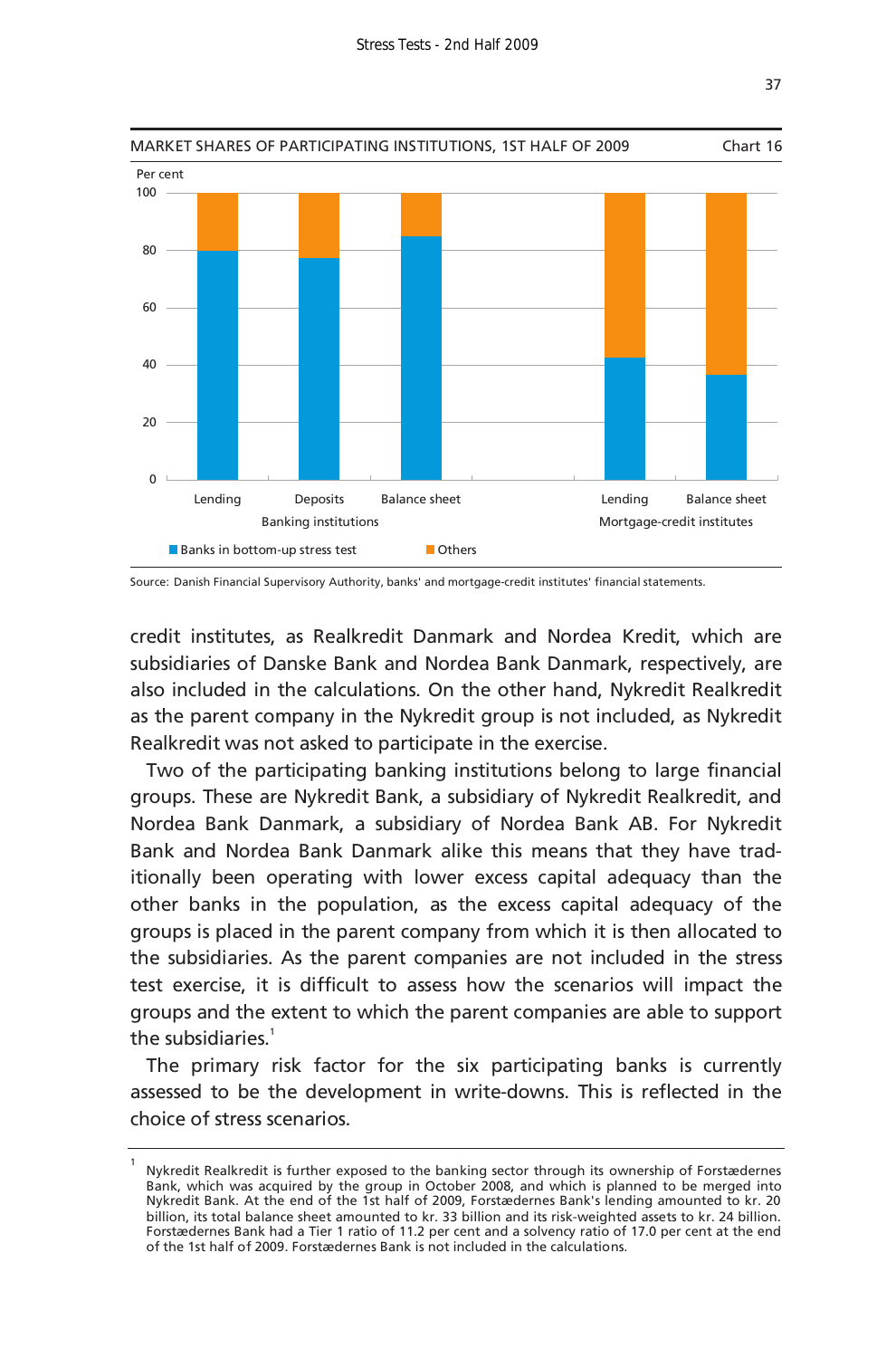| WEIGHTED ASSETS, END OF 1ST HALF OF 2009                      |                |                           |               |                   | Table 5          |         |
|---------------------------------------------------------------|----------------|---------------------------|---------------|-------------------|------------------|---------|
|                                                               | Danske<br>Bank | FIH.<br>Erhvervs-<br>bank | Jyske<br>Bank | Nordea<br>Bank DK | Nykredit<br>Bank | Sydbank |
| Selected balance-sheet items<br>(kr. billion)                 |                |                           |               |                   |                  |         |
|                                                               | 1,898          | 68                        | 117           | 680               | 69               | 89      |
| Balance sheet                                                 | 3,240          | 136                       | 226           | 1.014             | 199              | 160     |
| Risk-weighted assets                                          | 961            | 87                        | 98            | 290               | 75               | 74      |
| Composition of risk-weighted<br>column 1 assets (pct. of RWA) |                |                           |               |                   |                  |         |
|                                                               | 86             | na                        | 80            | 86                | 82               | 81      |
|                                                               | 6              | na                        | 9             | 6                 | 14               | 10      |
| Operational risiko                                            | 9              | na                        | 10            | 8                 | 4                | 9       |

### SELECTED BALANCE-SHEET ITEMS AND THE COMPOSITION OF RISK-

Source: Banks' financial statements .

Danske Bank is by far the largest bank in the population, cf. Table 5. At the same time, Danske Bank is the only bank that in its response to the bottom-up stress test explicitly takes into account credit exposure to foreign economies, cf. Chart 17. Just over half the bank's credit exposure is to Danish customers, but it also has significant credit exposures to customers in Finland, Sweden, Ireland, the UK and Norway. Danske Bank's units in Finland, Northern Ireland and Luxembourg are subsidiaries, while the rest are branches.



Source: Danske Bank's interim report 2009.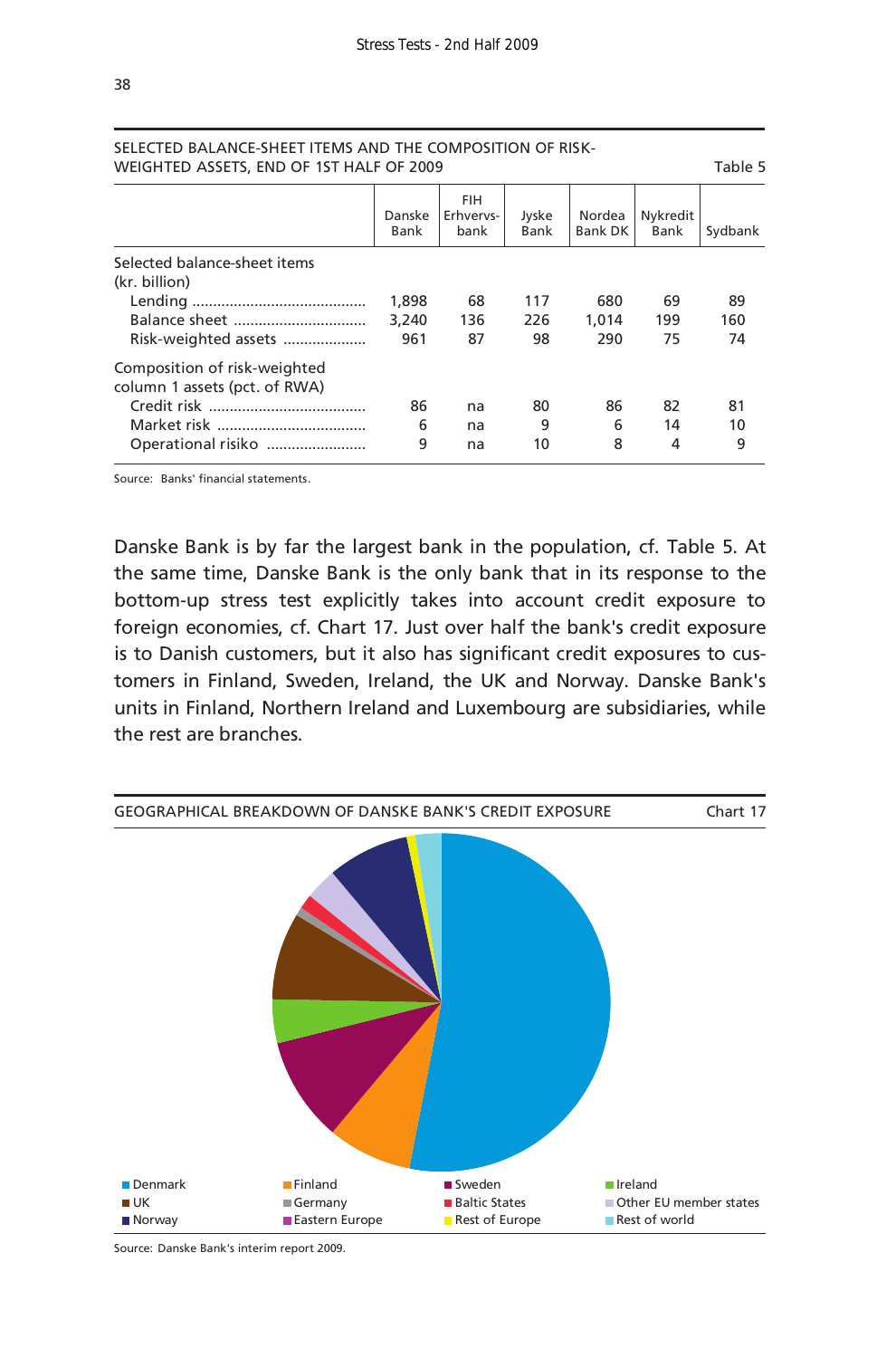| CAPITAL STRUCTURE BEGINNING OF 1ST HALF OF 2009                                                                           |                  |                           |                   |                   |                  | Table 6           |
|---------------------------------------------------------------------------------------------------------------------------|------------------|---------------------------|-------------------|-------------------|------------------|-------------------|
|                                                                                                                           | Danske<br>Bank   | FIH.<br>Erhvervs-<br>bank | Jyske<br>Bank     | Nordea<br>Bank DK | Nykredit<br>Bank | Sydbank           |
| Capital structure:<br>Solvency ratio                                                                                      | 12.2<br>16.1     | 11.1<br>13.8              | 12.2<br>14.0      | 7.6<br>10.0       | 9.4<br>12.5      | 11.4<br>13.8      |
| Profit before write-downs and<br>tax (bp of loans and quarantees)<br>Profit as in 2005-2007<br>Profit as in 1st half 2009 | 119<br>71<br>175 | 173<br>95<br>127          | 233<br>180<br>231 | 123<br>91<br>129  | 263<br>78<br>182 | 249<br>156<br>234 |

Note: The profit before tax and write-downs is relative to the average lending of the period. Any write-downs of goodwill are included in the result before tax and write-downs. Banks that have written down the value of goodwill may therefore appear to be less able to absorb write-downs than would otherwise be the case.

Source: Banks' financial statements.

At the baseline, the six banks have a considerable buffer to absorb writedowns. Four out of six have a Tier 1 ratio of more than 11 per cent, the two exceptions being Nordea Bank Danmark and Nykredit Bank. As previously mentioned, this can reflect their group relations. This results in a considerable buffer in relation to the statutory requirement.

The banks will primarily experience a decline in their excess capital adequacy if they record losses. Current earnings serve as the first bulwark against write-downs. There is a remarkably large difference between the extent to which the banks can write down their lending before the writedowns exceed their current earnings, i.e. profit before write-downs and tax, and begin to eat into their capital. This applies both across banks and over time, cf. Table 6. In 2008, profit before write-downs and tax was lower than before. Conversely, profit before write-downs and tax was relatively high in the 1st half of 2009. It is clear that differences in the current earnings of the banks greatly affect their ability to absorb write-downs in the near future.

### **THE PROCESS**

The banks' participation in the common stress test exercise was voluntary and based on the premise that rather than publishing the results for individual banks, Danmarks Nationalbank would only publish results in an anonymised form.

The common stress test exercise was subject to a tight schedule. In mid-September 2009, Danmarks Nationalbank issued a set of draft instructions to the six banks. The instructions were to form a common basis for the calculations. The banks were then invited to comment on them before the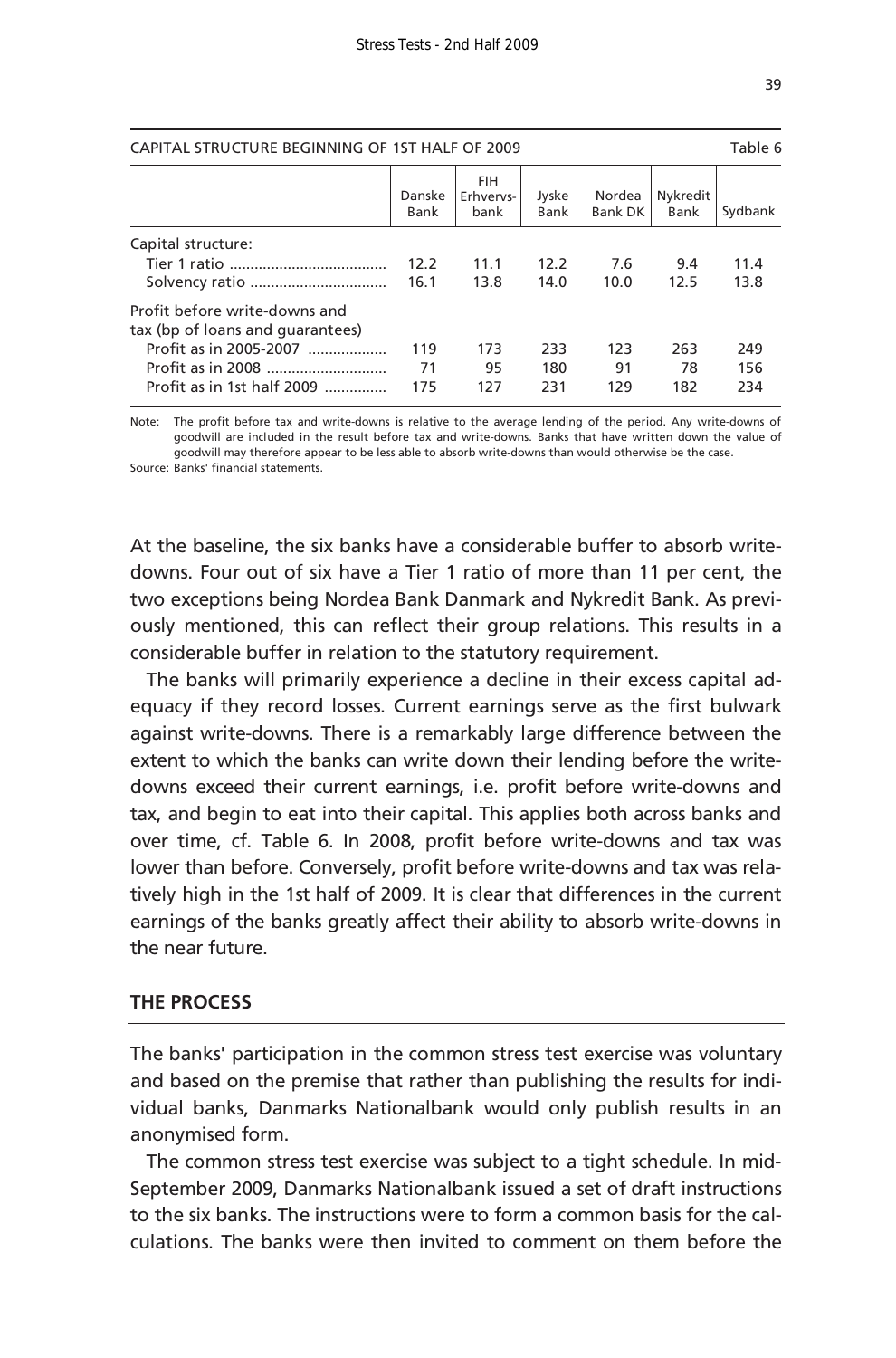final instructions were issued at the end of September. The primary objective of the banks' comments was to clarify uncertainties, to identify the needs of individual banks and to point out any bank-specific issues that should be taken into account in order to increase the comparability of the results. As far as possible, and to the extent this would not compromise the principle of the exercise, the comments were incorporated into the final instructions. The stress level of the scenarios was determined by Danmarks Nationalbank.

The results of the calculations were supplied to Danmarks Nationalbank at the end of October. Danmarks Nationalbank, jointly with the Danish Financial Supervisory Authority, subsequently engaged in a dialogue with each of the participating banks to achieve the best possible understanding of what drives the results and to ensure maximum comparability. The results were subsequently aggregated by Danmarks Nationalbank. The participating banks had the opportunity to review the results before pub**lication** 

While it was Danmarks Nationalbank's responsibility to set up the economic stress scenarios and aggregate the results, the banks were responsible for the calculations. The fact that the calculations were made decentrally and based on different models makes data aggregation a challenge. It is not given that different models react in the same way to different types of shocks, which is necessary if the results are to be fully comparable. In order to ensure the greatest possible comparability across banks, Danmarks Nationalbank set up a number of assumptions – in addition to the macroeconomic scenarios – to be made by each bank. The most significant assumptions concern lending growth, the composition of exposures and the development in the capital of the banks. Accordingly, the banks' results will reflect both the exercise instructions and circumstances specific to each bank. The advantage of these instructions is that they ensure better comparability of results. The drawback is that they limit the realism of the calculations.

### **INSTRUCTIONS**

The calculations were based on the banks' interim reports for 2009, although some banks also included the actual development in the 3rd quarter. The economic scenarios run until the end of 2011. This means that the banks estimate the development in their profit and balance sheet over a period of 2½ years under the given assumptions. The banks' calculations are made on a consolidated basis, i.e. including subsidiaries. Moreover, the calculations are based on current legislation and do not include expected legislative amendments.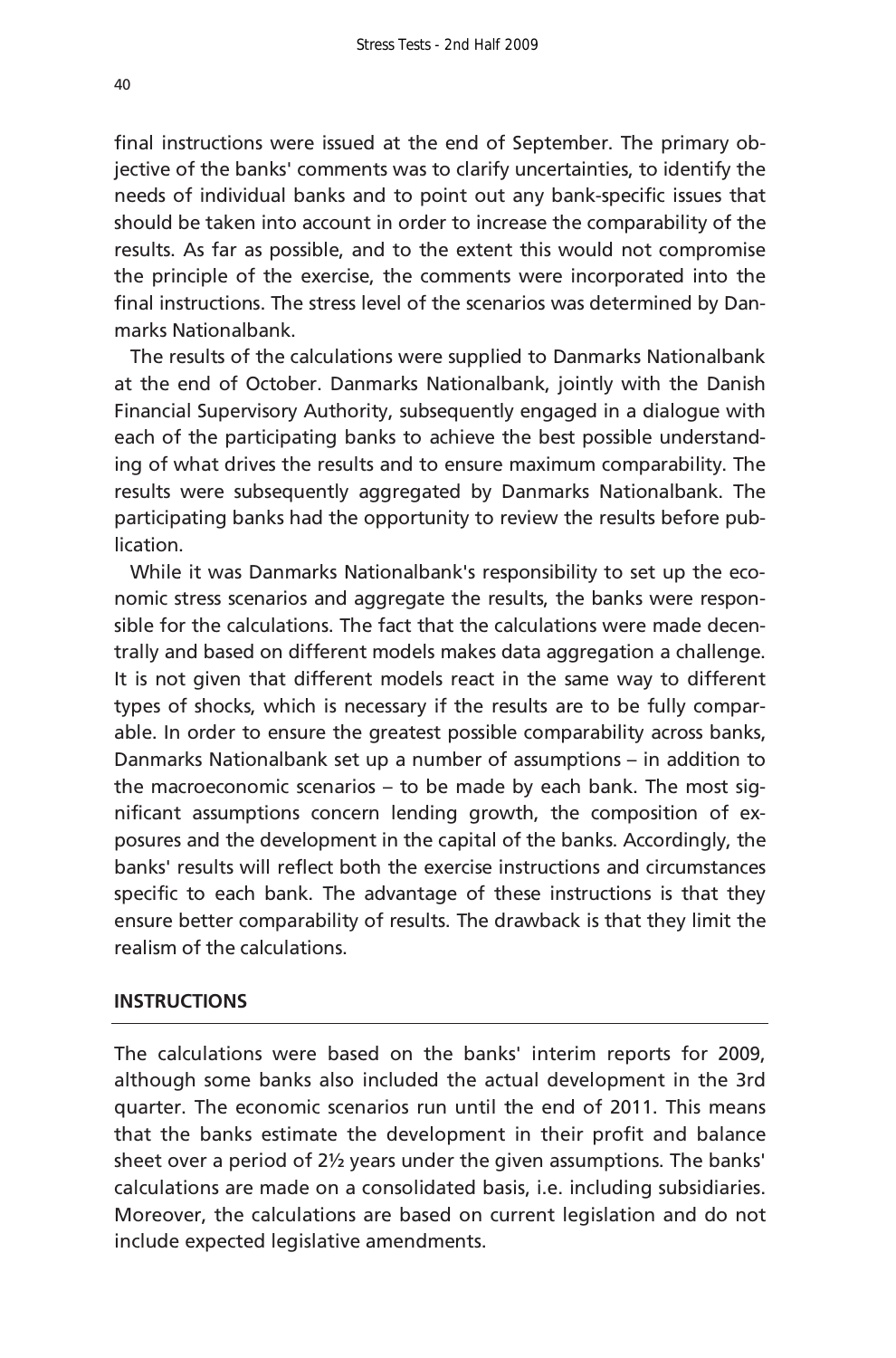### **Scenarios**

The stress test included three scenarios: a baseline scenario and two stress scenarios. The baseline scenario is the scenario considered by Danmarks Nationalbank at the start of the stress test exercise to be representative of the most likely development in the Danish economy.<sup>1</sup> The two stress scenarios include a scenario where the Danish economy is exposed to shocks while the development in the international economy corresponds to the development in the baseline scenario, and a scenario exposing both the Danish and the international economy to shocks.

The macroeconomic variables defining the scenarios of the development in the Danish economy are for GDP, unemployment, labour force, moneymarket interest rates and bond yields, house prices, HICP, imports and exports, business and residential investments, private and public consumption and hourly wages on an annual basis, cf. Table 7. Danmarks Nationalbank also made historical series available to the banks requesting this.

International economic developments in the baseline scenario are assumed to follow the OECD's forecast from June 2009 to end-2010.<sup>2</sup> Overall guidelines were provided for the way the international economy was to be assumed to develop in order to be consistent with the other parts of the scenarios. However, banks with direct exposure to the development in foreign economies have had a high degree of autonomy in their assessment of the stressed development in those economies.

### **Assumptions**

In addition to the specification of the economic development, a number of assumptions to be included in the calculations by all the banks were specified. The required assumptions may deviate from the assumptions the banks themselves would have made. Hence, the results may provide a different picture of their resilience than the banks themselves would have achieved. To ensure as much comparability as possible it was necessary to specify a number of stylised assumptions, however.

Basically, lending is assumed to be constant over the period concerned so that by the end of 2011, the level of lending of each bank will be the same as in the bank's interim report 2009. Especially in the two stress scenarios, the demand for loans must be expected to reflect the negative economic development. As a result, the banks in the scenarios may look less resilient than they actually are. The banks were therefore allowed to calculate the scenarios under alternative assumptions concerning lending growth. Under the alternative lending assumptions, lending declines by 6

<sup>1</sup> The scenario is described in further detail in Danmarks Nationalbank, *Monetary Review, 3rd Quarter 2009*. 2

OECD (June 2009), *Economic Outlook*, No. 85.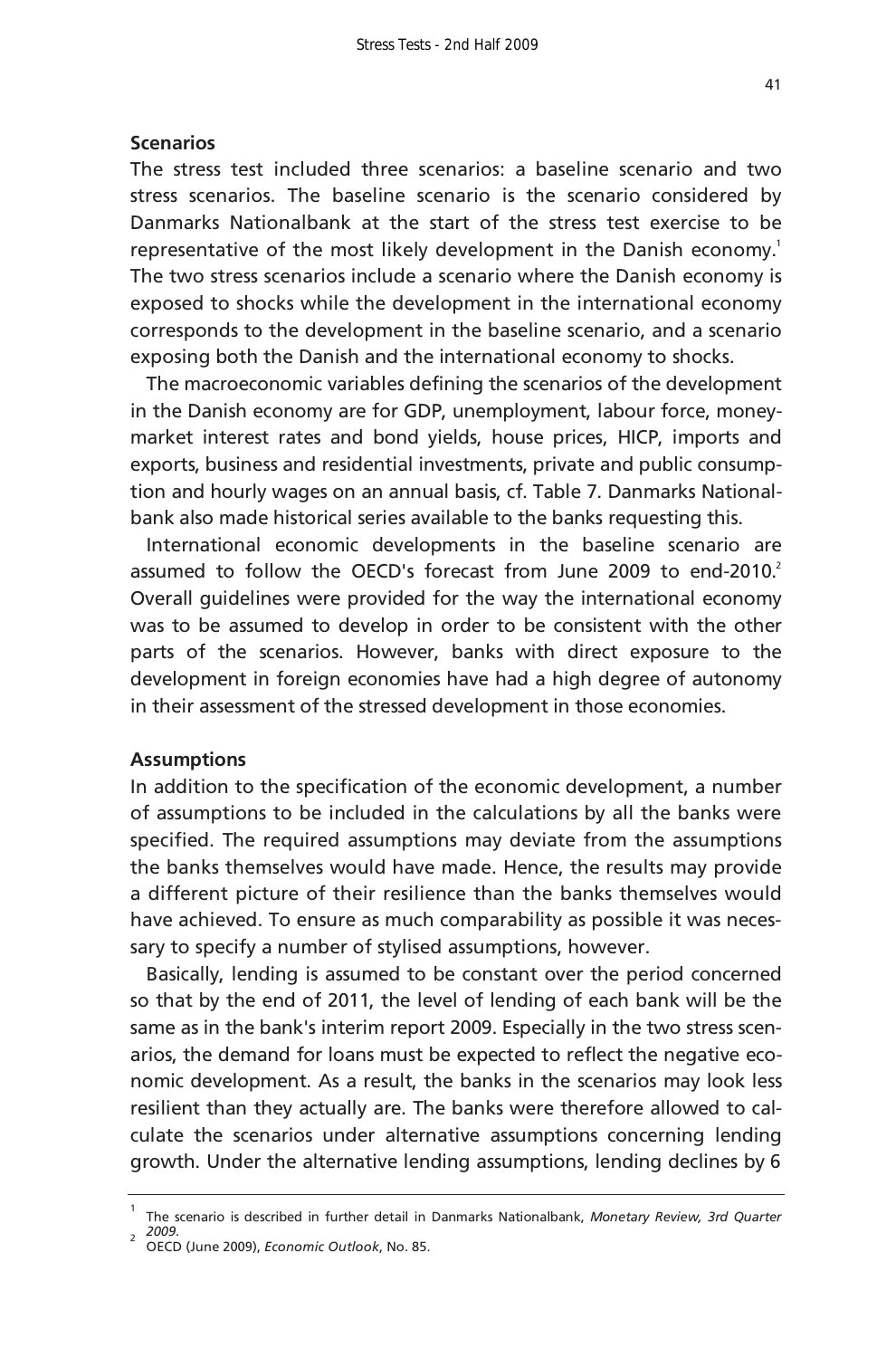### SPECIFICATION OF SCENARIOS FOR THE DANISH ECONOMY IN THE BOTTOM-UP STRESS TEST TABle 7 and the state of the state of the state of the state of the state of the state of the state of the state of the state of the state of the state of the state of the state of the state of the state of the

|                                                       | <b>Baseline</b><br>scenario | Scenario 1 | Scenario 2 |
|-------------------------------------------------------|-----------------------------|------------|------------|
| 2009                                                  |                             |            |            |
|                                                       | $-3.2$                      | $-3.6$     | $-3.7$     |
|                                                       | 102.8                       | 106.5      | 107.3      |
|                                                       | 2,897.6                     | 2,897.6    | 2,897.6    |
| Money-market interest rate (day-to-day), per cent     | 1.8                         | 1.8        | 1.8        |
|                                                       | 3.8                         | 3.8        | 3.7        |
| House prices, per cent, year-on-year                  | $-14.1$                     | $-16.3$    | $-16.1$    |
| Consumer prices (HICP), per cent, year-on-year        | 1.1                         | 1.1        | 1.1        |
| Imports of goods and services, per cent, year-on-year | $-10.7$                     | $-11.5$    | $-11.7$    |
| Exports of goods and services, per cent, year-on-year | $-8.8$                      | $-8.8$     | $-9.2$     |
| Business investment, per cent, year-on-year           | $-10.6$                     | $-13.4$    | $-13.4$    |
| Housing investment, per cent, year-on-year            | $-11.0$                     | $-16.0$    | $-16.0$    |
| Private consumption, per cent, year-on-year           | $-4.2$                      | $-4.7$     | $-4.7$     |
| Public consumption, per cent, year-on-year            | 1.8                         | 1.8        | 1.8        |
| Hourly wages, industry, per cent, year-on-year        | 3.1                         | 3.1        | 3.1        |
| 2010                                                  |                             |            |            |
|                                                       | 0.9                         | $-1.2$     | $-2.0$     |
|                                                       | 163.0                       | 193.7      | 208.6      |
|                                                       | 2,881.3                     | 2,881.3    | 2,881.3    |
| Money-market interest rate (day-to-day), per cent     | 1.8                         | 1.8        | 0.8        |
|                                                       | 4.1                         | 4.1        | 3.0        |
|                                                       | $-0.3$                      | $-11.4$    | $-8.3$     |
| Consumer prices (HICP), per cent, year-on-year        | 1.4                         | 1.4        | 1.4        |
| Imports of goods and services, per cent, year-on-year | $-1.4$                      | $-4.7$     | $-6.7$     |
| Exports of goods and services, per cent, year-on-year | $-2.2$                      | $-2.1$     | $-5.5$     |
| Business investment, per cent, year-on-year           | $-5.3$                      | $-14.6$    | $-14.9$    |
| Housing investment, per cent, year-on-year            | $-3.1$                      | $-22.7$    | $-21.1$    |
| Private consumption, per cent, year-on-year           | 2.3                         | $-0.3$     | $-0.7$     |
| Public consumption, per cent, year-on-year            | 1.5                         | 1.5        | 1.5        |
| Hourly wages, industry, per cent, year-on-year        | 2.9                         | 2.6        | 2.4        |
| 2011                                                  | 1.7                         | 0.5        | $-0.3$     |
|                                                       | 178.1                       | 233.8      | 272.6      |
|                                                       | 2,867.3                     | 2,867.3    | 2,867.3    |
| Money-market interest rate (day-to-day), per cent     | 3.2                         | 3.2        | 0.5        |
|                                                       | 4.7                         | 4.7        | 2.6        |
|                                                       | 1.9                         | $-8.0$     | $-3.5$     |
| Consumer prices (HICP), per cent, year-on-year        | 1.5                         | 1.4        | 1.3        |
| Imports of goods and services, per cent, year-on-year | 2.8                         | 1.8        | 0.6        |
| Exports of goods and services, per cent, year-on-year | 2.9                         | 3.1        | $-0.6$     |
| Business investment, per cent, year-on-year           | 3.5                         | $-0.8$     | 6.1        |
| Housing investment, per cent, year-on-year            | 1.1                         | $-5.6$     | 1.4        |
| Private consumption, per cent, year-on-year           | 1.5                         | $-0.1$     | $-1.1$     |
| Public consumption, per cent, year-on-year            | 1.5                         | 1.5        | 1.5        |
| Hourly wages, industry, per cent, year-on-year        | 3.0                         | 2.2        | 1.7        |

per cent annually in scenario 1 and 8 per cent annually in scenario 2. No alternative lending assumptions were specified for the baseline scenario. All three scenarios assume that the composition of the bank's lending portfolio will remain unchanged during the scenario period.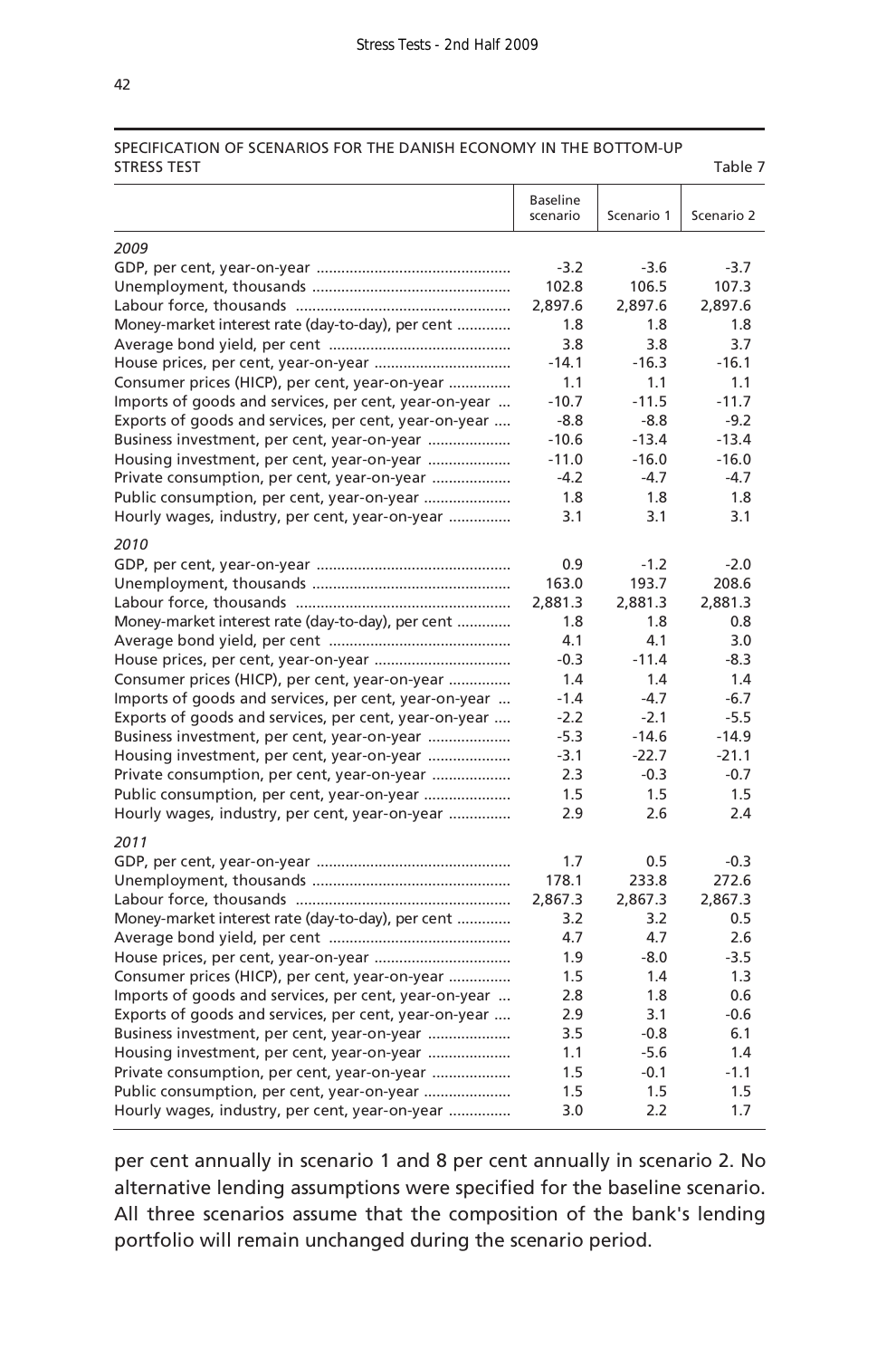It was also specified that the value of the collateral pledged as security for the banks' credit exposures must be assumed to follow the development in house prices in the scenarios. The exception was financial assets that must be assumed to follow market developments. The banks' securities portfolios must also be assumed to follow market developments.

It was assumed that raising additional core capital, hybrid core capital and subordinated loan capital is not possible. It was also to be assumed that hybrid core capital and subordinated loan capital would be repaid at the time of an interest step-up, if any. $<sup>1</sup>$  One exception was made to this</sup> assumption in that it was assumed to be possible to replace internally issued subordinated loan capital by a similar new loan.

In relation to the capital structures shown in Table 6, the banks were able to recognise in their calculations any changes in their capital bases that were known for certain before the provision of final results. Accordingly, Sydbank was able to recognise kr. 1,286 million as a result of an increase of the share capital and the sale of own shares. Nykredit Bank was able to recognise kr. 800 million as a result of a new capital injection from Nykredit Realkredit and a conversion of further supplementary capital in the amount of kr. 2,400 million into share capital. Finally, Jyske Bank was able to recognise kr. 1,368 million as a result of a capital increase and the sale of own shares.

The banks' appetite for market risk was to be assumed not to change over the period. Operational risk was not included as part of the scenario specification.

In the baseline scenario, it is assumed that the costs of the Financial Stability Company will reach a level so that the banks participating in Bank Rescue Package must pay kr. 10 billion in addition to the guarantee commission of kr. 15 billion. The sector's total costs for the Financial Stability Company will thus amount to kr. 25 billion. The two stress scenarios assume that the banks must pay kr. 20 billion in addition to the guarantee commission. The sector's total costs in connection with Bank Rescue Package thus amount to kr. 35 billion under stress. For the banks that have received capital injections from the Credit Package, the injected capital is assumed to be able to replace funding at 4 per cent p.a. It is assumed that hybrid core capital cannot be converted into share capital

<sup>1</sup> Calculation of a bank's capital base and thus its solvency ratio may include two types of subordinated debt, hybrid core capital and subordinated loan capital. If subordinated debt is to be repaid prematurely, the repayment must be approved by the Danish Financial Supervisory Authority. The normal market convention is for the business enterprise to repay a subordinated loan in connection with an interest step-up. If it fails to repay the loan in connection with an interest step-up, it would therefore signal that the business enterprise is weak. Even during the turbulent development in the financial sector in recent years, there are only few examples of banks that have not repaid their loans in connection with a step-up, Deutsche Bank probably being the most prominent example. In Denmark, the Danish Financial Supervisory Authority did not allow Max Bank to repay subordinated debt in February 2009 (Max Bank was allowed to repay subordinated loan capital at a later time).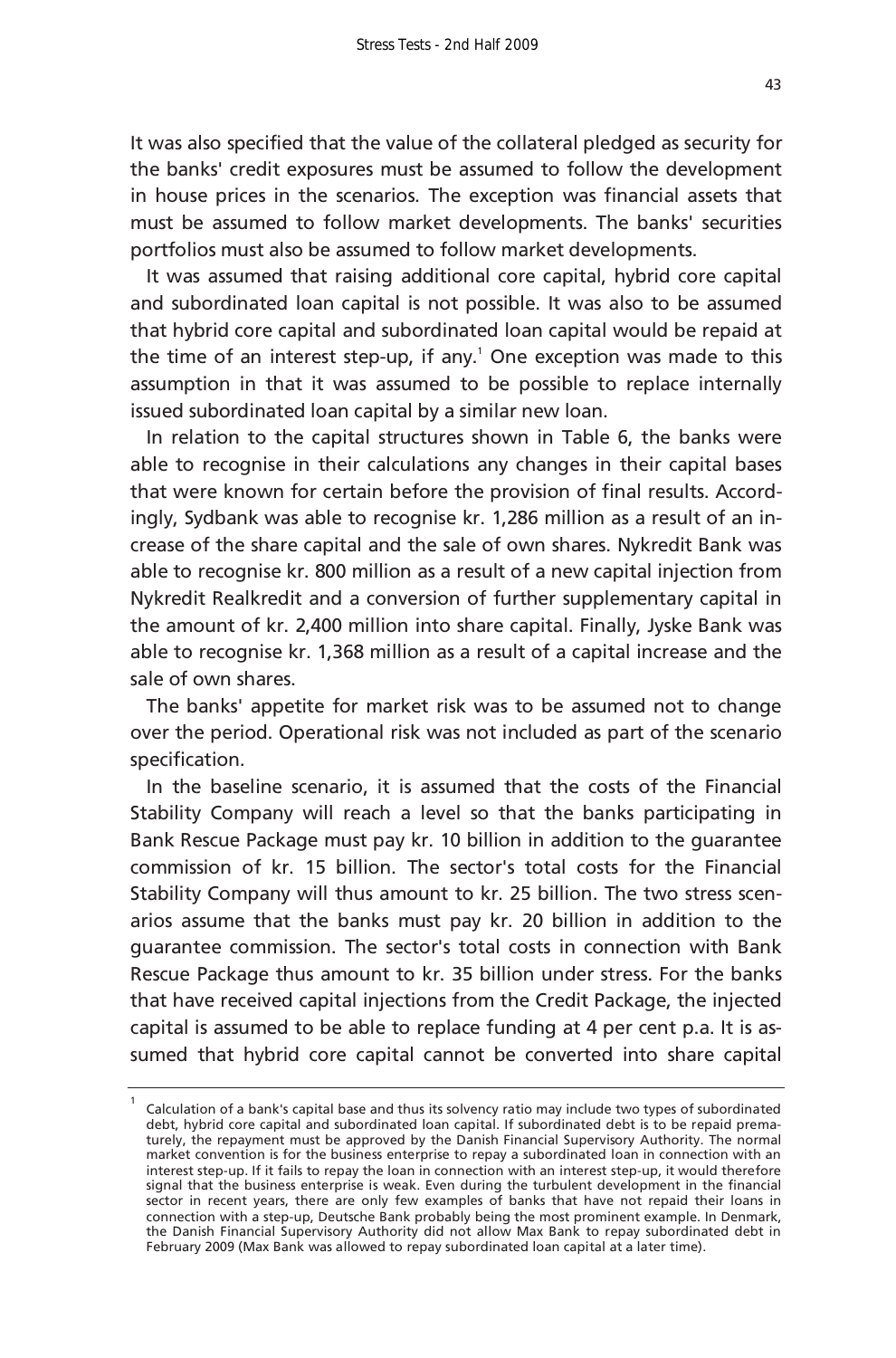unless such a conversion is required. No further public intervention is assumed in any of the scenarios.

The banks were instructed to allow for economic developments in the scenarios when calculating their adequate base capital. This means that the development in the individually calculated capital need should be taken into account in the scenarios.

### **Output from the banks**

The instructions to the banks contained a specification of the output to be provided to Danmarks Nationalbank. The groups with mortgage-credit institutes as subsidiaries were requested to provide the results both including and excluding the mortgage-credit activities. This makes it possible to compare the bank activities of the groups.

The banks were asked to present their expectations of the development in income and costs, write-downs, capital structure, risk-weighted assets and adequate base capital for each scenario. In addition, they must include a breakdown by industry of the write-downs. The banks with significant exposures to other countries than Denmark were asked to specify the geographical distribution of their total write-downs. This is of particular interest for Danske Bank, as just under half of its lending is provided to customers outside Denmark.

The instructions specified that the net operations impact of the bank's write-downs and losses must be reported. The net operations impact is of interest in terms of whether they will have problems meeting the statutory capital requirement. The fact that the final losses may turn out to be considerably lower than what is written down is of no significance if the bank is closed down before that time.

Finally, each bank had to supply a brief but adequate description of the methods used in the scenario calculations. They formed the basis for Danmarks Nationalbank's assessment of the effect the method may have had on the results and thus also formed the basis for the dialogue with the banks.

The banks were able – and indeed encouraged – to state whether the specified assumptions would result in a misleading view of the resilience of the bank concerned. The most questionable assumption was zero lending growth. As mentioned, it was also possible to calculate alternative assumptions concerning lending growth.

### **RESPONSES, METHODS AND DIALOGUE**

One objective of the common stress test exercise was to obtain a more nuanced picture of the resilience of the Danish financial sector to further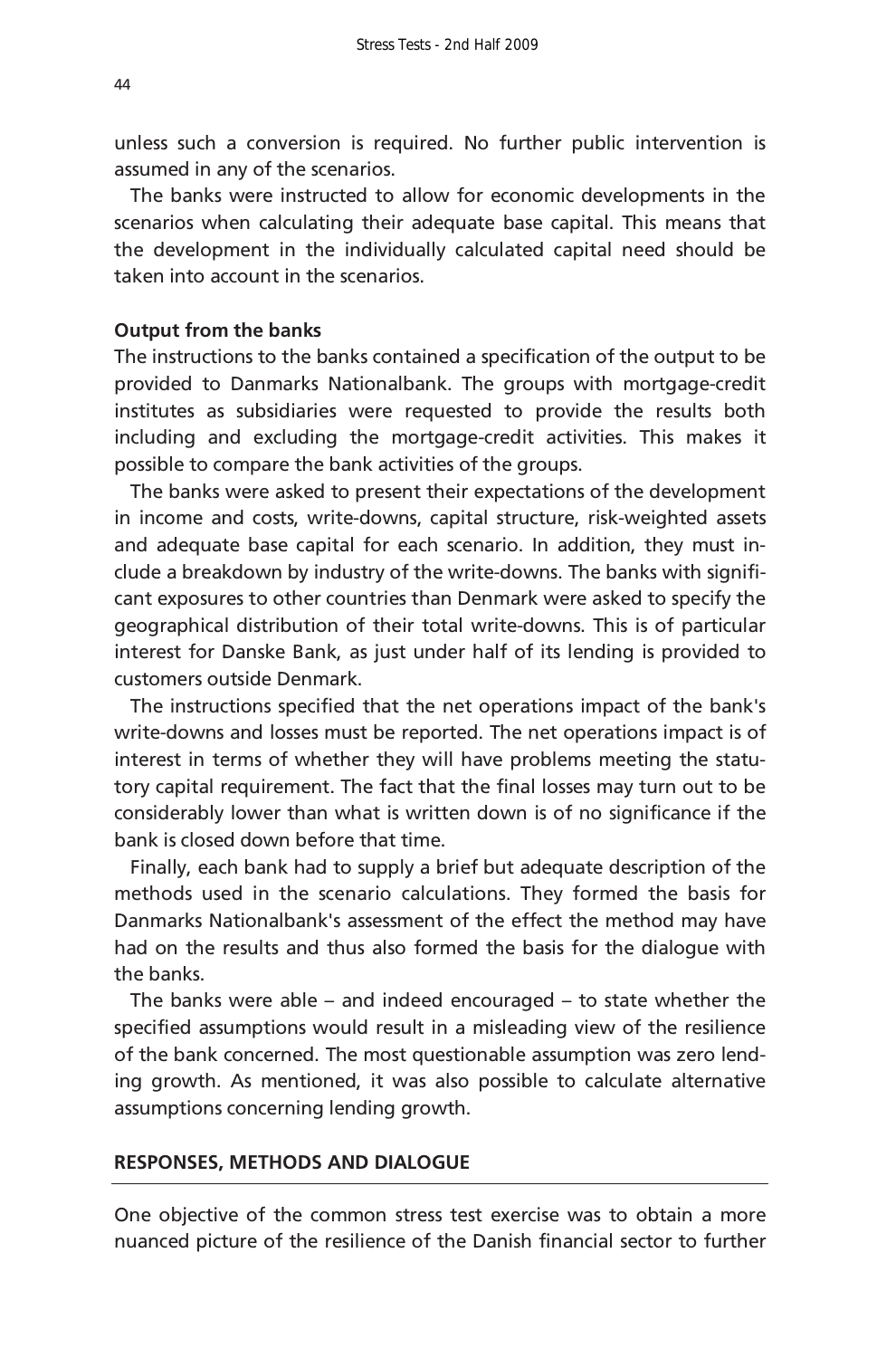negative shocks to the economy. This was achieved by presenting the results of the exercise in the chapter Bottom-Up Stress Test. Another objective was to increase the knowledge of the methods used by the banks and to better understand the set-up of economic stress scenarios. The key general issues discussed are described in this section.

Several of the banks' models are based on data from the same publicly available sources. This can be necessary in order to obtain data series that are sufficiently long to be able to model the development of e.g. the probabilities of failures in certain sectors as a result of macroeconomic developments. On the other hand, this may also mean that some of the differences in the banks' results reflect differences in the banks' methods rather than differences in their portfolios. The results may therefore represent actual portfolio differences to a lesser extent than what could be expected.

Two of the six banks chose to supply results including the assumption of unchanged lending and including the alternative lending assumptions where loans and guarantees are reduced in the two stress scenarios. The dialogue with the banks has shown that the banks have very different expectations of how their lending will develop during the period. Some banks expect a natural decline in their lending, especially if the economy is subjected to further stress. Others expect their lending to increase. The differences in the banks' expectations reflect inter alia differences in their views of how economic developments will impact the demand for loans and their strategies in the coming years.

Many of the banks stated that some of the assumptions specified by Danmarks Nationalbank for the stress test calculations gave a less true and fair view of the results than would have been the case if the banks had been given a free choice of methods. The argument is that the view of each bank is distorted when it is forced to use calculation assumptions for the sector that do not match the bank concerned. It is a balancing act to obtain comparable results on the one hand and to work with customised assumptions on the other. It can be argued that it is desirable for banks to present stress test results in their external communication based on both standardised assumptions and the assumptions which, according to the bank, describe the bank's development.

In terms of methods, the technical level of the banks' approach to stress tests of their exposures varies greatly. Obviously, the technical complexity is closely related to their size. The exercise demonstrated that at present banks that are smaller than the participating banks are likely to be unable to perform stress tests based on economic scenarios.

The scenarios set up were read by the banks – and written by Danmarks Nationalbank – as general shocks to the economic development. The dia